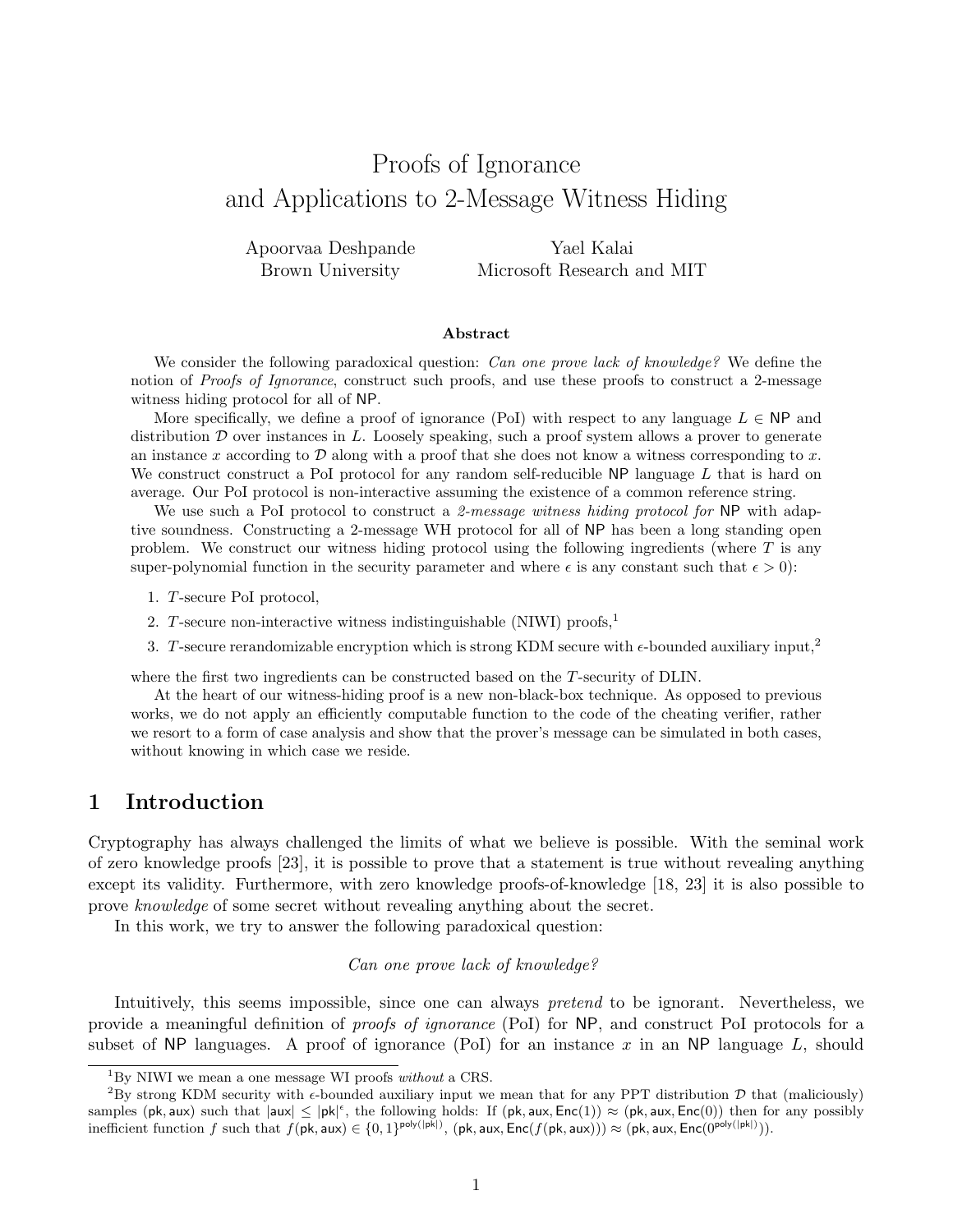convince the verifier that indeed x is in L and yet that the prover does not know a witness corresponding to x. A PoI is impossible to achieve in the standard model without any interaction since the prover can simply hardwire an instance-witness pair together with a PoI. We show that PoI is possible for random self-reducible NP languages assuming a *common reference string* (CRS). We elaborate on the definition and construction of PoI in Section 1.1.

We then show how proofs of ignorance can be used to construct 2-message witness-hiding protocols for NP with adaptive soundness.<sup>3</sup> In our analysis of witness-hiding, we use a new non-black-box technique which is of conceptual interest. Recall that in a black-box proof of security, a (universal) algorithm  $A$  is constructed, and  $A$  uses any cheating verifier  $V^*$  in a black-box way to break the underlying assumption. In all known non-black-box proofs of security that we are aware of, starting with the seminal work of Barak [1], a (universal) algorithm  $\mathcal A$  is constructed and  $\mathcal A$  uses the code of any cheating verifier (in an efficient manner) to break the underlying assumption. In our proof, we don't have such a universal algorithm, rather we construct a different algorithm for different cheating verifiers. We elaborate on the witness-hiding protocol in Section 1.2 and explain our non-black-box technique in Section 2.

### 1.1 Proofs of Ignorance

As a thought experiment, suppose that Alice holds a locked box and wants to convince Bob that she *does* not know the contents inside the box. In general, Bob has no reason to believe Alice unless Alice provides some evidence on how she got the box in the first place. Suppose Bob trusts that Charlie gives locked boxes without revealing its contents and suppose that Alice is able to prove that she got the box from Charlie, then Bob might be convinced of Alice's assertion.

We define proofs of ignorance (PoI) for any NP language L with respect to a distribution  $\mathcal D$  over instances in L. The main question that we need to tackle is where does the instance x come from? Note that if the verifier generates a random instance x for the prover, and the language is hard on average, then a PoI is not needed. Moreover, if the prover and verifier generate x together through a two-party computation protocol, then again a PoI is not needed.

We are interested in the setting where a prover can generate an instance  $x$  along with a corresponding proof of ignorance on her own. For example, suppose there is a way for Alice to sample an instance x obliviously (without knowing the corresponding witness) through a "provably random process". Then Alice can provide a proof of ignorance (assuming the language is hard on average).

Note that in the random oracle model [6], it is easy to construct a PoI for any  $L \in \mathsf{NP}$  w.r.t. any distribution  $D$  over instances in L for which given a random u it is hard to find a witness corresponding to  $x = \mathcal{D}(u)$ . To generate an instance x distributed according to D together with a PoI do the following: Choose r at random, compute  $u = H(r)$ , and set  $x = \mathcal{D}(u)$  to be the instance and r to be the PoI. Since H is modeled as a random oracle, even if r is adversarially chosen, knowledge of r convinces the verifier that the prover does not know a witness corresponding to  $x = \mathcal{D}(u)$ .

PoI have been used implicitly in prior works; for example, Mateus and Vaudenay [28] show that using secure hardware it is possible to prove ignorance of a secret key corresponding to a given public key. Damgard and Nielsen [15] introduce the notion of oblivious key generation in the context of non committing encryption where it is possible to sample public keys without knowing the corresponding secret keys. We define the notion of proofs of ignorance for all of NP, construct such proofs for random self-reducible languages, and use them to build 2-message witness hiding protocols.

#### 1.1.1 Defining Proofs of Ignorance

We define proofs of ignorance (PoI) with respect to a language  $L \in \mathsf{NP}$  and a distribution  $\mathcal D$  over instances in L. A PoI proof system for  $(L, \mathcal{D})$ , consists of a triplet of PPT algorithms (Setup, Gen, Verify), such that

<sup>&</sup>lt;sup>3</sup>We require more ingredients for our protocol and we elaborate on them in Section 1.2.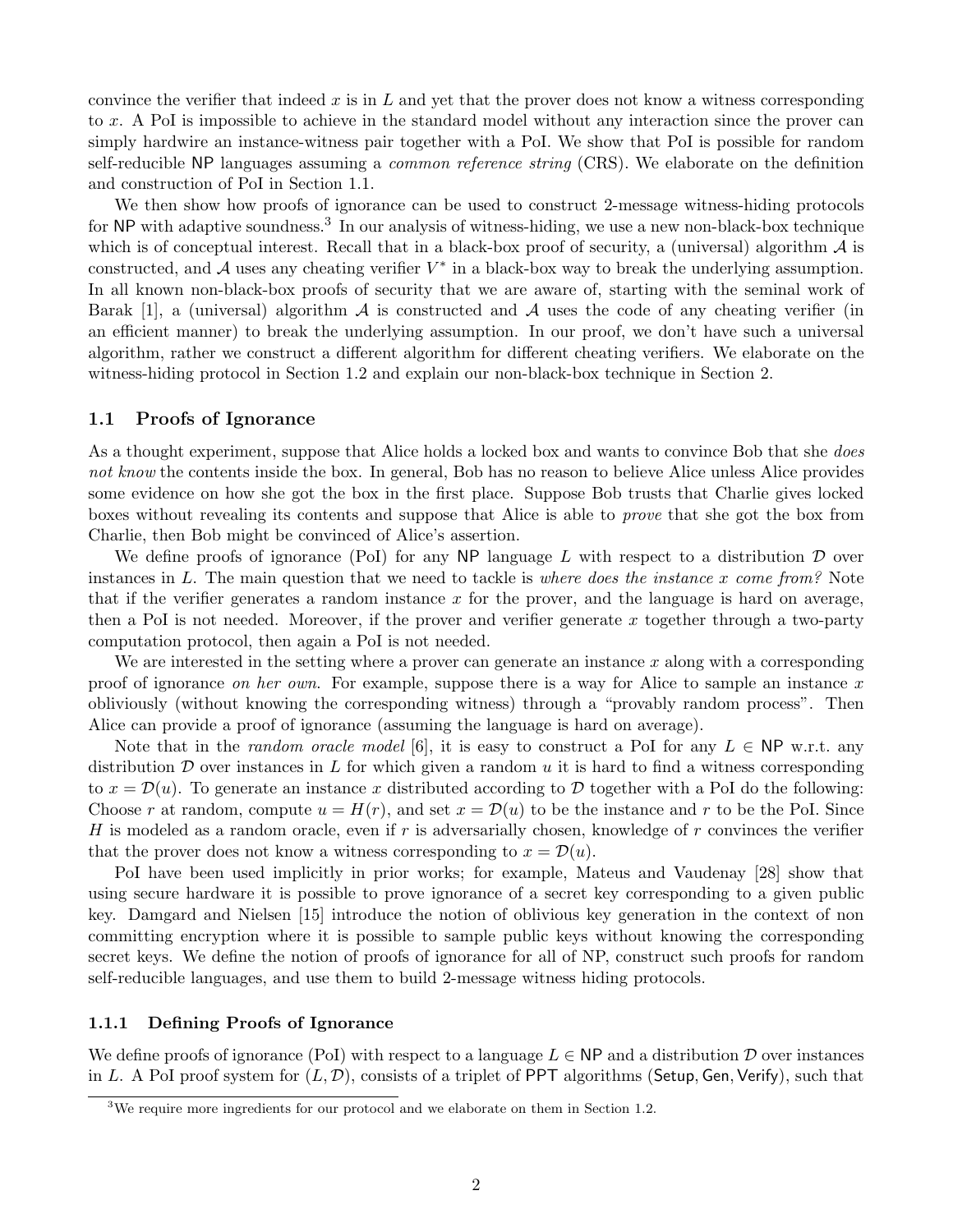Setup generates a common reference string (CRS). Any party can use the algorithm Gen, together with the CRS, to sample an instance x together with a PoI  $\pi$ , such that x is distributed according to  $\mathcal{D}$ .

The soundness guarantee we want is that if the verification algorithm Verify on input  $(CRS, x, \pi)$ outputs 1 then the prover who generated  $(x, \pi)$  does not know a witness corresponding to x. This is formalized by defining a computationally indistinguishable common reference string CRS' such that for any  $(x, \pi)$  if the algorithm Verify accepts  $(x, \pi)$  with respect to CRS', then it must be the case that  $x \notin L$ . Our intuition here is that since given  $CRS'$  one cannot generate a valid PoI together with a witness (since a witness does not exit), and since CRS' is computationally indistinguishable from CRS, it follows that given CRS one cannot generate a valid PoI together with a witness. We refer the reader to Definition 16 for the formal definition.

We also provide an alternative definition, which we refer to as *Trapdoor PoI*. In this definition, the CRS is generated together with a trapdoor td such that given  $(x, \pi, \text{td})$  where  $\pi$  is a valid PoI with respect to x, it is easy to compute a valid witness w corresponding to x. The soundness guarantee is that given only the CRS (without the trapdoor), it is computationally infeasible for an adversary to output  $(x, \pi, w)$ such that  $\pi$  is a valid PoI for x and w is a witness for x. We refer the reader to Definition 17 for the formal definition. Jumping ahead, we note that we use a trapdoor PoI in our 2-message witness hiding protocol.

#### 1.1.2 Constructing Proofs of Ignorance

Let us start by giving a proof of ignorance protocol for the DDH language  $L_{\text{DDH}}$ . This language consists of elements of the form  $x = (g^y, g^z, g^{yz})$ , where g is a fixed generator of a primed order group G, and where the corresponding witness is  $w = (y, z)$ . We construct a proof of ignorance for  $L_{\text{DDH}}$  with respect to the uniform distribution  $U_{\text{DDH}}$ , which samples an element in  $L_{\text{DDH}}$  by choosing at random  $y, z \leftarrow \mathbb{Z}_p$ where  $p = |\mathbb{G}|$  and outputting  $x = (g^y, g^z, g^{yz})$ .

The CRS of our PoI protocol is simply a random element in  $L_{DDH}$ ; namely, CRS =  $(g^y, g^z, g^{yz})$  for randomly chosen  $y, z \leftarrow \mathbb{Z}_p$ . To generate a random element in  $L_{\text{DDH}}$  together with a PoI, simply choose at random  $r, s \leftarrow \mathbb{Z}_p$ , and let  $x = (g^{yr}, g^{zs}, g^{yzrs})$  and the PoI be  $\pi = (r, s)$ . To check the validity of  $\pi$  simply check that indeed  $x = ((g^y)^r, (g^z)^s, (g^{yz})^{rs})$ . It is easy to see that by the discrete log assumption, if a prover given CRS generates an accepting  $(x, \pi)$  then the prover does not know a valid witness corresponding to x.

What enabled us to construct a proof of ignorance protocol for  $L_{\text{DDH}}$  is the fact that  $L_{\text{DDH}}$  is a random self-reducible language. More generally, we construct a proof of ignorance protocol for any random self*reducible language*, where a language  $L \in \mathsf{NP}$  is said to be random self-reducible if there exists a PPT algorithm f that converts any  $x \in L$  into a uniformly distributed  $x' = f(x, r) \in L$ .

**Theorem 1** (Informal). If a language  $L$  is hard on average and is random self-reducible with respect to a distribution  $\mathcal{D} = {\mathcal{D}_\lambda}_{\lambda \in \mathbb{N}}$  then there exists a proof of ignorance protocol for  $(L, \mathcal{D})$ .

We also construct a trapdoor PoI (which is the primitive we use in our 2-message witness hiding protocol) for any random self-reducible language that is witness preserving. Loosely speaking, we say that a random self-reducible language  $L \in \mathsf{NP}$  is witness preserving, if given a valid witness w for x, and given x' and r such that  $x' = f(x, r)$ , one can efficiently compute a valid witness for w' for x', and similarly, given  $x, x', r, w'$  such that  $x' = f(x, r)$  and such that w' is a valid witness for x', one can efficiently compute a valid witness w for x. It is easy to see that  $L_{\text{DDH}}$  is a witness preserving random self-reducible language with respect to the uniform distribution  $U_{DDH}$ .

**Theorem 2** (Informal). If a language L is hard-to-extract with respect to a distribution  $\mathcal{D}$ ,<sup>4</sup> and is witness-preserving random self-reducible with respect to  $D$ , then there exists trapdoor proof of ignorance protocol for  $(L, \mathcal{D})$ .

<sup>&</sup>lt;sup>4</sup>By hard-to-extract we mean that for every poly-size adversary A, the probability that A outputs the witness for an instance drawn from  $D$  is negligible.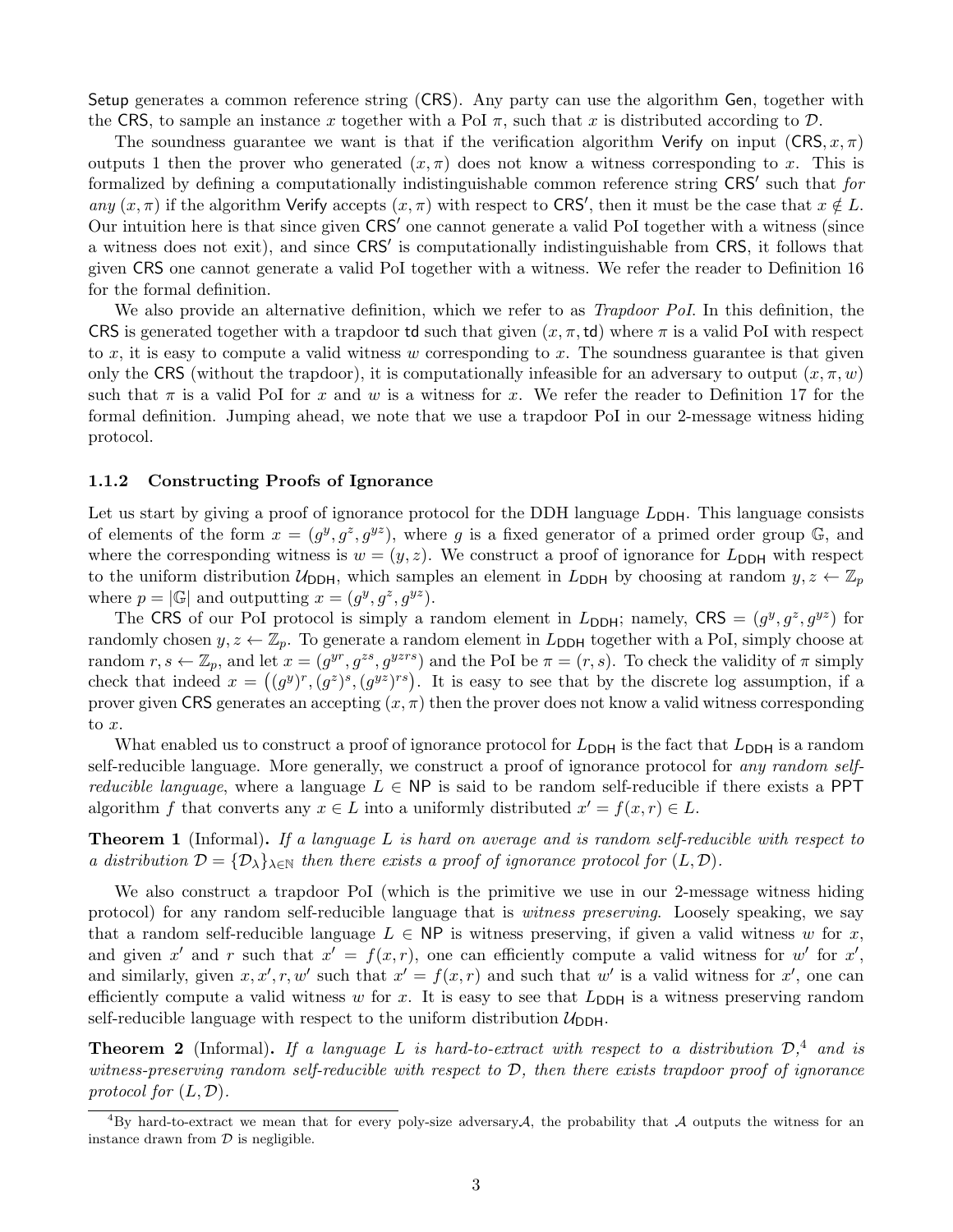We prove these theorems in Section 5.

# 1.2 Witness Hiding from Proofs of Ignorance

Witness hiding proofs were introduced by Feige and Shamir [19]. Intuitively, an interactive proof for an NP language  $L$  is said to be *witness hiding* if participating in the protocol does not help the verifier find a witness corresponding to the underlying instance. Witness hiding is a natural weakening of the security requirement of zero-knowledge, and can replace zero knowledge (ZK) in several applications.

Despite the fact that witness-hiding is a weaker requirement than ZK, almost all our candidate constructions of witness hiding protocols for NP are themselves zero-knowledge (or weak zero-knowledge). In particular, it is known that there do not exist 2-message zero-knowledge protocols for NP [22], and indeed constructing a 2-message witness hiding protocol for NP remained an important open problem.

In this work, we construct a 2-message witness hiding protocol for NP, using the following ingredients. Fix any super-polynomial function  $T = \lambda^{\omega(1)}$ , where  $\lambda$  is the security parameter and fix any  $\epsilon > 0$ . The ingredients are:

- 1. T-secure trapdoor proof of ignorance protocol.
- 2. T-secure non-interactive witness indistinguishable (NIWI) proofs.<sup>5</sup>
- 3. T-secure rerandomizable encryption which is strong KDM secure with  $\epsilon$ -bounded auxiliary input. Namely, for any PPT distribution  $D$  that (maliciously) samples (pk, aux) such that  $|aux| \le |pk|^{\epsilon}$ , the following holds: If  $(\mathsf{pk}, \mathsf{aux}, \mathsf{Enc}(1)) \approx (\mathsf{pk}, \mathsf{aux}, \mathsf{Enc}(0))$  then for any possibly inefficient function  $f$  such that  $f(\mathsf{pk},\mathsf{aux}) \in \{0,1\}^{\mathsf{poly}(\lambda)},\, (\mathsf{pk},\mathsf{aux},\mathsf{Enc}(f(\mathsf{pk},\mathsf{aux}))) \approx (\mathsf{pk},\mathsf{aux},\mathsf{Enc}(0^{\mathsf{poly}(\lambda)})).^6$

**Theorem 3** (Informal). Assuming the existence of the ingredients above, there exists a 2-message witness hiding protocol with adaptive soundness for NP.

We note that Groth, Ostrovsky and Sahai [24] construct a T-secure NIWI from the T security of the DLIN assumption. In this work, we construct a T-secure trapdoor proof-of-ignorance protocol under the same assumption. Thus, we obtain the following corollary.

Corollary 1. There exists a 2-message witness hiding protocol with adaptive soundness for NP assuming that DLIN is T-secure and assuming a T-secure rerandomizable encryption which is strong KDM secure with  $\epsilon$ -bounded auxiliary input.

Remark 1. We have several constructions of T-secure rerandomizable encrypton schemes from standard assumptions, such as the T-security of DDH, or the T-security of quadratic residuosity. We do not know how to prove that these schemes are strong KDM secure with  $\epsilon$ -bounded auxiliary input under standard assumptions, but we do not have any evidence that they are not.

Strong KDM security with unbounded auxiliary input has been shown to be impossible under learning with errors (LWE) assumption [20]. However the impossibility crucially relies on the fact that the auxiliary input is long, in particular it grows with the size of the public key. For our purposes, we need the auxiliary input to be significantly shorter than the public key ( $|\textsf{aux}| \leq |\textsf{pk}|^{\epsilon}$ ).

#### 1.2.1 Related Work on Witness Hiding Protocols

3-Message Protocols Most witness hiding protocols in the literature are also zero-knowledge. It is known that 3-message ZK protocols with black-box simulation do not exist [21]. Several 3-message ZK protocols with non-black-box simulation were constructed: Most known constructions are based on

 ${}^{5}$ By NIWI we mean a one message WI proofs *without* a CRS.

 ${}^{6}$ A different flavor of strong KDM security was recently given in [13].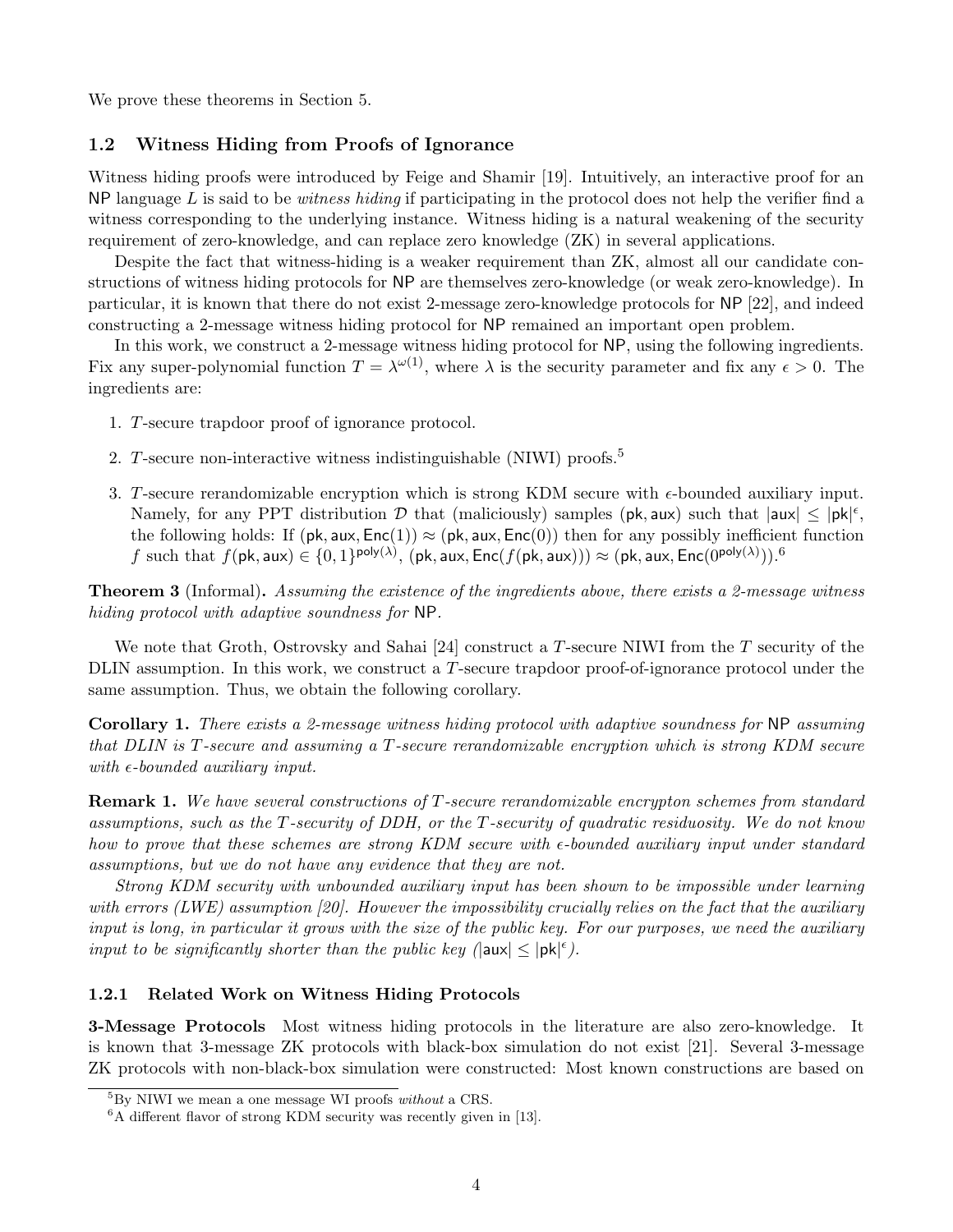auxiliary-input knowledge assumptions  $[5, 25, 14, 8]$ ,<sup>7</sup> and very recently Bitanski *et. al.* [11] gave a construction based on multi-collision-resistant hash functions. 3-message ZK protocols have also been constructed under standard assumptions in restricted adversarial models, where either the verifier or the prover is assumed to be uniform [10, 7].

The only example of a 3-message WH protocol which is not ZK, is by Bitansky and Paneth [12]. They rely on the assumption that there exist auxiliary input point-function obfuscators that satisfy a distributive requirement.<sup>8</sup>

2-Message Protocols It is well known that 2-message zero-knowledge protocols do not exist [22]. Indeed, constructing a 2-message witness hiding protocol for all of NP remained an elusive task. However, significant progress on this question has been made.

Feige and Shamir [19] observed that if a language has two *independent* witnesses then witness indistinguishability implies witness hiding. Importantly, constructing a 2-message witness indistinguishable (WI) protocol, and even a non-interactive WI protocol, is known for all of NP under various (standard) assumptions [17, 3, 24]. Pass [29] used this observation to construct a 2-message ZK protocol with quasipolynomial simulation for all of NP. Roughly speaking, his protocol follows the following blueprint: The verifier sends  $y = f(r)$  where r is a random string and f is one-way function that is invertible in quasipolynomial time, and such that every element in the range has a pre-image. The prover then sends a commitment c and gives a WI proof that  $x \in L$  or that c commits to r' such that  $f(r') = y$ . Simulation works by inverting  $y$  in quasi-polynomial time and using that as a witness in the WI proof.

We note that this protocol is WH for super-polynomial hard languages. More generally, any protocol that is ZK with T-time simulation is WH for T-hard languages. The reason is that if (by contradiction) the resulting protocol is not WH, then one can find a witness in time roughly  $T$ , by simulating the prover (in time T) and then extracting a witness from the simulated transcript (in polynomial time). This contradicts the T-hardness of the language.

In this work, we construct a WH protocol for all of NP. We follow the blue-print of Pass, where we use our proof of ignorance protocol to construct an independent witness, and as a result avoid putting any restrictions on the hardness of L. We refer to Section 2 for details.

Other WH Protocols Jain et. al. [27] construct 2-message WH protocols (and distributional ZK) under standard assumptions, in the *delayed input* setting, where the instance is only determined by the prover in the last round.

There have been several works on witness hiding protocols for languages where each instance has a unique witness. Haitner, Rosen and Shaltiel [26] showed that such languages do not have constant round public-coin witness hiding protocols which are based on standard assumptions via some restricted types of black-box reductions. Deng et al. [16] showed that for any such language L, and for any distribution  $\mathcal D$  over L that has an indistinguishable counterpart distribution over a relation with multiple witnesses, it holds that any witness indistinguishable protocol is witness hiding with respect to  $\mathcal{D}$ . Bellare and Palacio [4] showed that the Schnorr and Guillou-Quisquater 3-message identification protocols are witness hiding under the assumptions of one-more Discrete Log and one-more RSA.

# 2 Technical Overview: Witness Hiding Arguments

The main technical contribution of this work is a 2-message witness hiding protocol from proofs of ignorance. This protocol, as well as its analysis, contain a novel non-black-box technique, which is of conceptual interest. Starting with the seminal work of Barak [2], most non-black-box techniques use the code of the cheating verifier  $V^*$  in an "efficient manner" (eg., the simulator commits to the code of  $V^*$ 

<sup>7</sup>These assumptions are believed to be false assuming that indistinguishability obfuscation exists [10].

 ${}^8$ This assumption is believed to be false assuming that Virtual Grey Box obfuscation exists [9].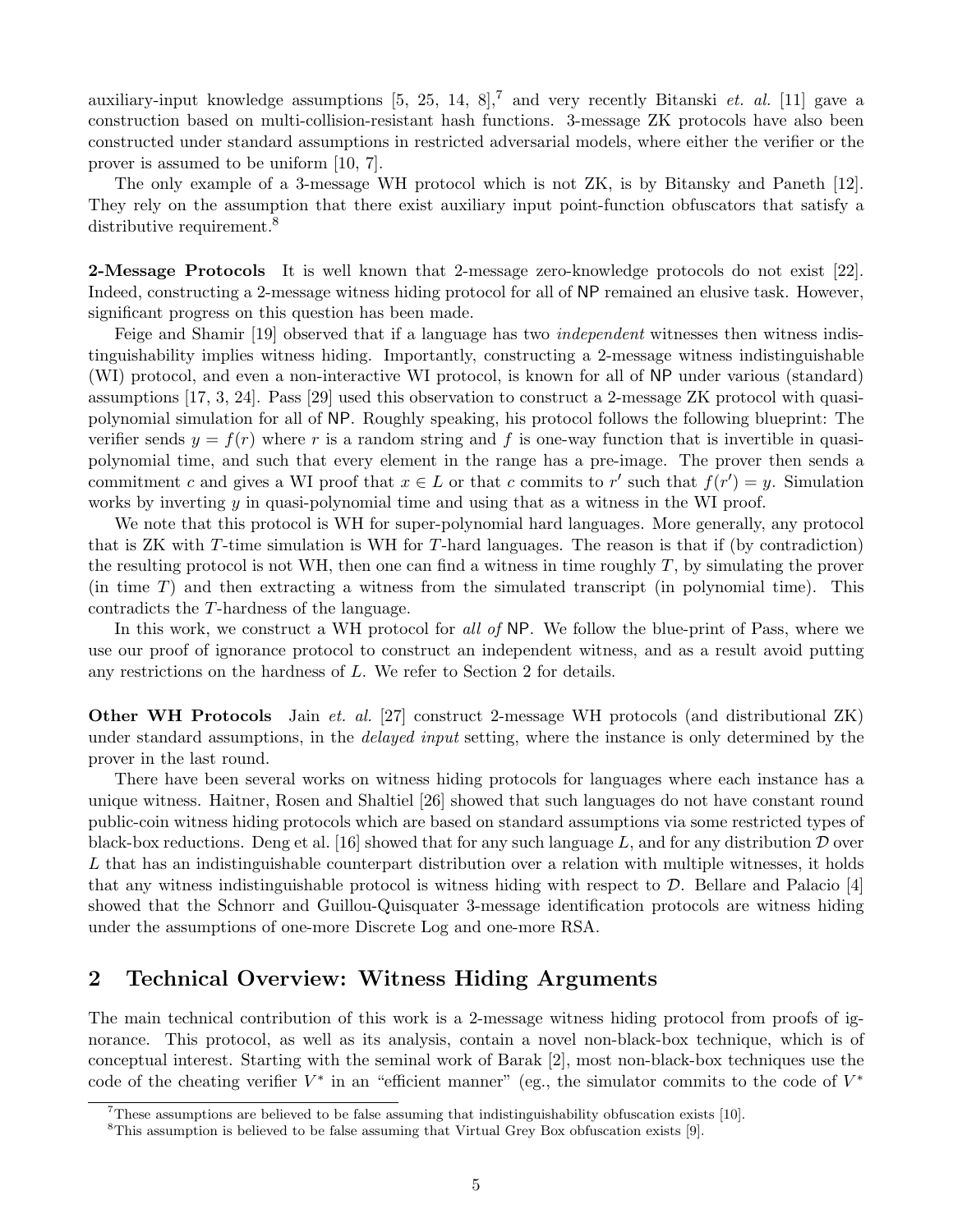and proves that this code satisfies a desired property). To prove that our protocol is witness hiding, we do not use the code of  $V^*$  in an efficient manner; rather, we resort to a form of case analysis. We argue that either it is possible to efficiently generate some trapdoor, in which case we can simulate the prover's message in a certain way, or the trapdoor cannot be generated efficiently, in which case we can simulate the prover's message in a different way. However, we do not know in which case we reside. This is what distinguishes our WH proof from a ZK proof.

In what follows we give an overview of our construction and proof of security. At a very high-level, we follow the approach of Pass  $[29]$ . Our starting point is the observation of  $[19]$  that if a language L has two independent witnesses then a WI proof for L is also WH. We use this observation to construct a 2-message WH protocol for any language  $L \in \mathsf{NP}$  and use our proof of ignorance protocol to generate an additional independent witness (corresponding to an independent instance).

The basic blueprint of our protocol is the following: The prover will generate an independent instance x' and prove that either  $x' \in L$  or  $x \in L$ , using a 2-message WI proof. This 2-message protocol is definitely witness hiding, but it is not sound, since the prover can cheat and prove that  $x \in L$  (even though this is false) by generating  $x' \in L$  and using a witness w' for  $x'$  to convince the verifier. We overcome this obstacle by using a proof-of-ignorance; the prover will send  $x'$  together with a proof of ignorance, and will then prove that either  $x \in L$  or  $x' \in L$ .

Note that we do not have proof of ignorance (PoI) protocol for all of NP. This problem can be bypassed quite easily by choosing some language  $L' \in \mathsf{NP}$  that has a PoI protocol, and now the prover will generate  $x' \in L'$  together with a PoI, and will add a WI proof that  $x \in L$  or  $x' \in L'.$ 

Attempt 1. Our first attempt at constructing a 2-message WH protocol is the following:

- $-$  Verifier's message: Verifier samples CRS corresponding to the PoI proof system for  $L'$ , and sends it to the prover.
- − **Prover's message:** The prover samples  $x' \in L'$  with a proof of ignorance π', and send  $(x', π')$ along with a WI proof for the following language:

$$
L_{\text{WI}} = \{(x, x') \mid \exists w \text{ such that } (x, w) \in R_L \lor (x', w) \in R_{L'}\}
$$

Intuitively, this 2-message protocol seems to be sound, since if  $x \notin L$  and if the prover generates a valid PoI for  $x'$  then he does not know a witness to  $x$  (since one does not exist) nor to  $x'$ , and thus cannot cheat. The actual proof is quite subtle, and in particular requires using a trapdoor PoI, and relying on super-polynomial hardness assumptions. Subsequently, we elaborate on these subtleties.

However, a more serious problem here is that adding the PoI seems to damage the WH property. For example, the (cheating) verifier can generate CRS maliciously in a way that if  $\pi'$  is a valid PoI for  $x'$  then it must be the case that  $x' \notin L'$ , and thus we do not have two independent witnesses, and hence the WI property may not protect us at all.

We fix this problem by having the verifier not only send the CRS for the PoI, but also prove that it is "well formed". Namely, he proves that there exists randomness that "explains" this CRS. There are two issues with adding this proof of correctness: First, it seems like we need a PoI with the strong property that for every well formed CRS, if the prover is honest then he generates a randomly distributed  $x' \in L'$ , independent of CRS, whereas our PoI have this property only for an honestly generated CRS. Here again, the trapdoor PoI comes to the rescue (as we explain in more detail below).

The other issue is that for soundness it is crucial that the prover does not learn sensitive information about the CRS (in particular, how it was generated). Thus, it seems that to maintain soundness, the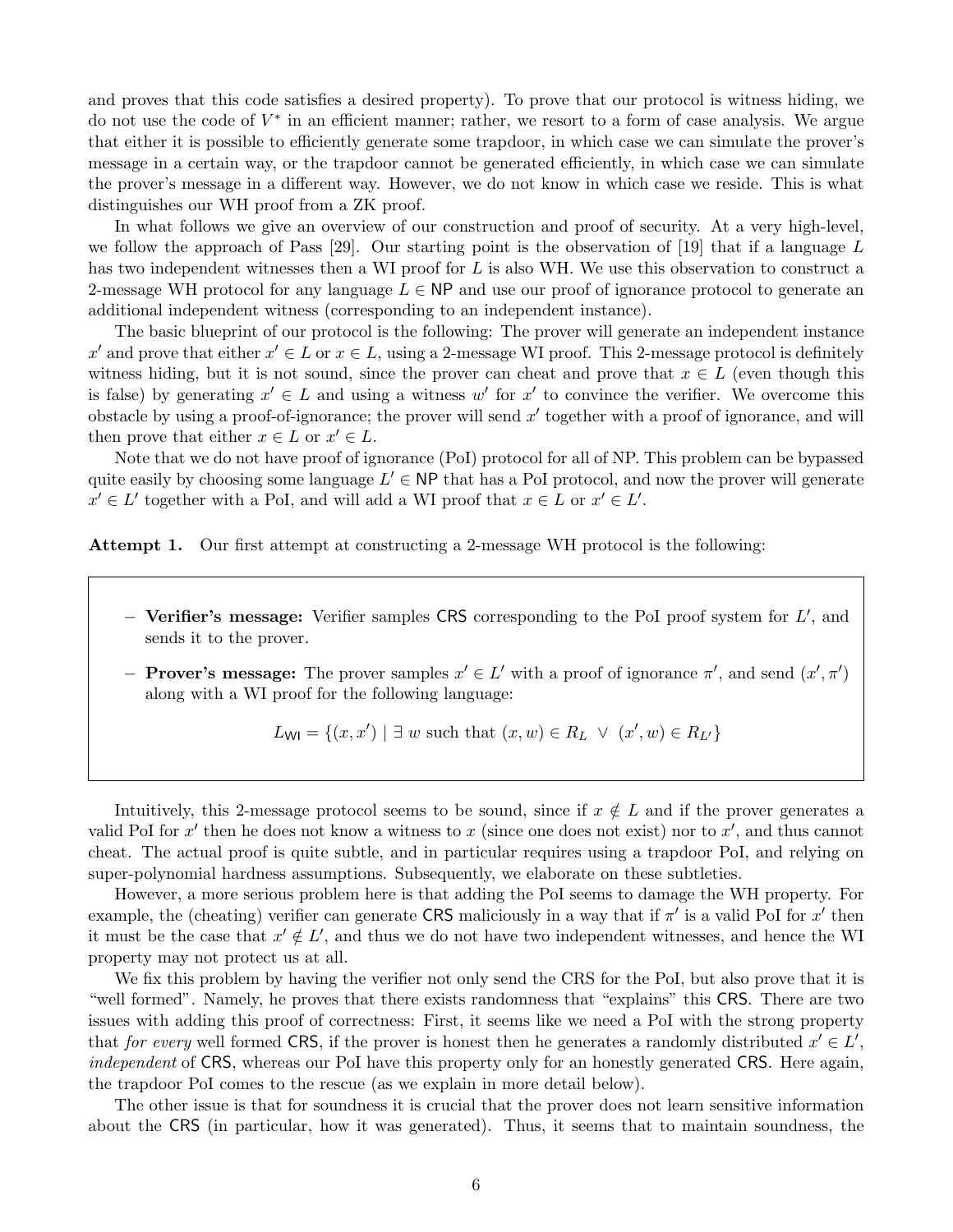verifier will need to use a zero-knowledge proof, or at least a witness-hiding proof, which brings us back to where we started from in the first place!

We solve the latter problem using the same blueprint that we started with. Rather than sending a single CRS, the verifier will send two independent copies  $CRS_0$  and  $CRS_1$  and will give a WI proof that at least one of them is well formed. Since the verifier sends the first message we need to rely on a non-interactive WI (NIWI) proof. The prover will then send  $(x'_0, \pi'_0)$  corresponding to  $CRS_0$  and  $(x'_1, \pi'_1)$ corresponding to  $CRS_1$ , and will give a NIWI proof that either  $x \in L$  or  $x'_0 \in L'$  or  $x'_1 \in L'$ .

Attempt 2. Our second attempt at constructing a 2-message WH protocol is the following:

- − Verifier's message: Verifier independently samples CRS<sub>0</sub> and CRS<sub>1</sub> corresponding to the PoI proof system for  $L'$ , and generates a NIWI proof  $\pi_{\text{NIW}}$  that at least one of them is well-formed. He sends  $(CRS_0, CRS_1, \pi_{N1W1})$  to the prover.
- $-$  Prover's message: The prover first checks that the NIWI proof  $\pi$ <sub>NIWI</sub> is valid, and if not aborts. Otherwise, for every  $b \in \{0,1\}$ , the prover samples  $x'_b \in L'$  with its proof of ignorance  $\pi'_b$ , and sends  $(x'_0, \pi'_0)$ ,  $(x'_1, \pi'_1)$ , along with a NIWI proof that  $(x \in L)$  or  $(x'_0 \in L')$  or  $(x'_1 \in L')$ .

Intuitively, the soundness of this protocol follows from the fact that if  $x \notin L$  then the only way to cheat is by using either a witness for  $x'_0$  or a witness for  $x'_1$ , and the PoI guarantees that a cheating prover does not know such a witness. However, to argue this formally, a NIWI does not suffice and we need a NIWI proof of knowledge. This is the case since the PoI only guarantees that it is hard to find a witness, and not that a witness does not exist. We achieve this proof-of-knowledge property by resorting to complexity leveraging. Namely, the prover will also send a (statistically binding) commitment  $c$  and will prove that either  $x \in L$  or that there exists  $b \in \{0,1\}$  such that c is a commitment to a valid witness of  $x'_b$ . Suppose this commitment can be broken in time T, then we can *extract* from the cheating prover a witness  $w'_{b}$ to  $x'_b$ , and argue that this breaks the soundness of the underlying PoI, (which asserts that given  $CRS_b$  it is hard to generate  $(x'_b, \pi'_b, w'_b)$ . However, to argue this formally, one needs to assume T-security of the PoI protocol, and T-security of the WI protocol. Then we can prove that the following protocol is indeed sound.

Attempt 3. Our third attempt at constructing a 2-message WH protocol is the following:

- − Verifier's message: Verifier samples independently CRS<sub>0</sub> and CRS<sub>1</sub> corresponding to the PoI proof system for  $L'$ , and generates a NIWI proof  $\pi_{\text{NIW}}$  that at least one of them is well-formed. He sends  $(CRS_0, CRS_1, \pi_{N1W1})$  to the prover.
- − Prover's message: The prover does the following:
	- 1. Check that the NIWI proof  $\pi_{\text{NIW}}$  is valid, and if not abort.
	- 2. For every  $b \in \{0,1\}$ , use  $CRS_b$  to sample  $x'_b \in L'$  along with a proof of ignorance  $\pi'_b$ .
	- 3. Compute  $c$  which is a commitment to 0.
	- 4. Compute a NIWI proof  $\pi'_{\text{NlWl}}$  that  $x \in L$  or that there exists  $b \in \{0,1\}$  for which c is a commitment to a valid witness corresponding to  $x'_b$ .
- $-$  Send  $((x'_0, \pi'_0), (x'_1, \pi'_1), c, \pi'_{\text{NNW}}).$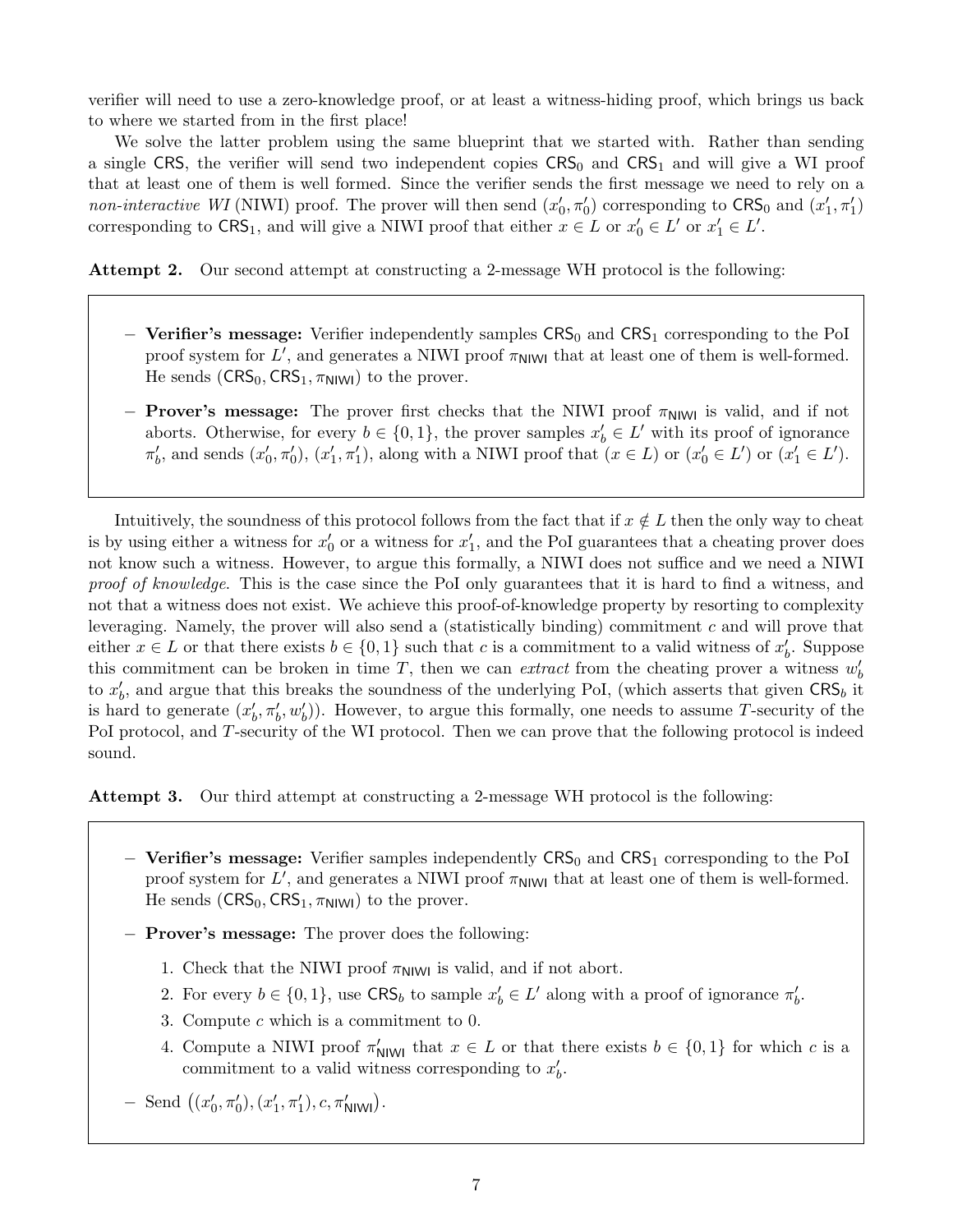We can formally argue that this protocol is sound. However, it is still not clear how to argue that it is WH. As mentioned before, the problem is that the CRS could still be maliciously chosen (albeit well-formed). Our first observation is that this protocol is WH against cheating verifiers who "know" a valid trapdoor td<sub>b</sub> corresponding to  $CRS_b$  (for some  $b \in \{0,1\}$ ). This is true because given td<sub>b</sub> one can efficiently compute  $w'_b$  from  $(x'_b, \pi'_b)$ , and thus simulate the NIWI proof of the prover efficiently.

Thus, restating the problem: What if the cheating verifier managed to construct a valid NIWI proof without knowing a valid trapdoor to  $CRS_0$  or  $CRS_1$ ? Again, this would have been solved with a NIWI proof-of-knowledge. However, for one-message NIWI PoK we would need complexity leveraging and the use of complexity leveraging here would result in a WH protocol only for  $T$ -hard languages.<sup>9</sup>

Our Non-Black-Box Technique: We overcome the hurdle described above by instructing the verifier to encrypt the trapdoors of each CRS and prove that one of these encryptions indeed encrypts a valid trapdoor. Namely, the verifier does the following: Sample two fresh and independent public keys  $(\mathsf{pk}_0, \mathsf{pk}_1)$ corresponding to a semantically secure encryption scheme, and send  $\{(\text{CRS}_b, \text{pk}_b, \text{ct}_b)\}_{b \in \{0,1\}}$ , where  $\text{ct}_b \leftarrow$  $\mathsf{Enc}_{\mathsf{pk}_b}(\mathsf{td}_b)$ , along with a NIWI proof that there exists  $b \in \{0,1\}$  such that  $\mathsf{ct}_b$  is an encryption of a valid  $td_b$  corresponding to  $CRS_b$ .

As explained above, we cannot afford to extract a trapdoor from the ciphertexts (since this may take super-polynomial time). Instead, we instruct the prover to give its proof of ignorance  $\pi'_b$  encrypted under  $pk_b$ . This allows us to prove witness hiding using the following non-black-box approach. We distinguish between the following two cases:

- − Case 1: The verifier "knows" a trapdoor corresponding to  $CRS<sub>0</sub>$  or  $CRS<sub>1</sub>$ . In this case, one can efficiently simulate the prover's message using this trapdoor, and thus WH holds (as was argued before).
- − Case 2: The verifier does not know a trapdoor to  $CRS<sub>0</sub>$  or to  $CRS<sub>1</sub>$ . In this case, we argue that the verifier cannot distinguish between the case that the prover encrypts a valid PoI  $\pi'_b$  corresponding to  $x'_b$ , or encrypts 0, and thus again one can efficiently simulate the prover's message by encrypting 0, and generating  $x'_b$  together with a valid witness  $w'_b$ . To argue that indeed the verifier cannot distinguish between  $\mathsf{Enc}_{\mathsf{pk}_b}(\pi'_b)$  and  $\mathsf{Enc}_{\mathsf{pk}_b}(0)$  we rely on an encryption scheme that is rerandomizable. However, we need something stronger: Namely, we need to argue that the verifier cannot distinguish between  $\mathsf{Enc}_{\mathsf{pk}_b}(\pi'_b)$  and  $\mathsf{Enc}_{\mathsf{pk}_b}(0)$  even given x. To prove this we need the assumption that this encryption scheme is strong KDM secure with  $\epsilon$ -bounded auxiliary input. In our analysis, the auxiliary input is the instance x such that  $|x| < |pk|^{\epsilon}$ . We defer the details to Section 6.

## Attempt 4. Our fourth (and almost final) attempt is the following.

#### − Verifier's message: The verifier does the following:

- 1. Sample independently two public keys  $pk_0$  and  $pk_1$  (corresponding to a rerandomizable T-secure strong KDM secure encryption with  $\epsilon$ -bounded auxiliary input).
- 2. Sample independently  $CRS_0$  and  $CRS_1$ , together with corresponding trapdoors  $td_0$  and  $td_1$ .
- 3. Generate  $ct_0 \leftarrow \mathsf{Enc}_{\mathsf{pk}_0}(\mathsf{td}_0)$  and  $ct_1 \leftarrow \mathsf{Enc}_{\mathsf{pk}_1}(\mathsf{td}_1)$ .
- 4. Generate a NIWI proof  $\pi_{\text{NIW}}$  that there exists  $b \in \{0,1\}$  for which  $\mathsf{ct}_b$  encrypts a valid trapdoor corresponding to  $CRS_b$ .

Send  $((CRS_0, pk_0, ct_0), (CRS_1, pk_1, ct_1), \pi_{\text{NIWI}})$  to the prover.

 $^{9}$ This approach was used by Pass in [29].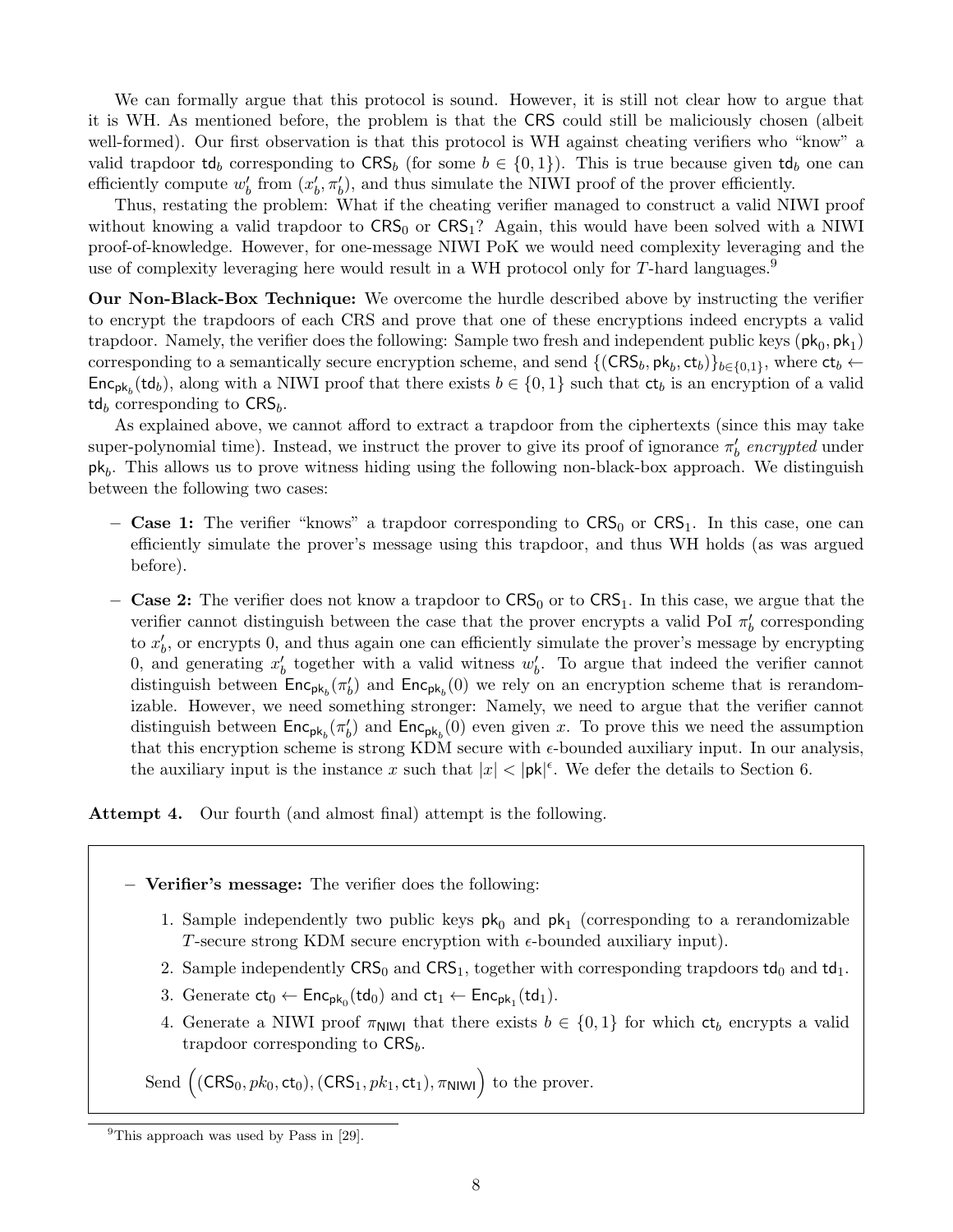− Prover's message: The prover does the following:

- 1. Check that the NIWI proof  $\pi_{\text{NlWl}}$  is valid, and if not abort.
- 2. For every  $b \in \{0,1\}$ , use  $CRS_b$  to sample  $x'_b \in L'$  along with a proof of ignorance  $\pi'_b$ .
- 3. For every  $b \in \{0, 1\}$ , generate  $ct'_b \leftarrow \text{Enc}_{pk_b}(\pi'_b)$ .
- 4. Compute c which is a commitment to 0.
- 5. Compute a NIWI proof  $\pi'_{\text{NIW}}$  that  $x \in L$  or that there exists  $b \in \{0,1\}$  for which c is a commitment to a valid witness corresponding to  $x'_b$ .
- $-$  Send  $((x'_0, ct'_0), (x'_1, ct'_1), c, \pi'_{N1W1})$ .

We can indeed argue that this protocol is WH, as argued above. However, to argue soundness recall that we need to extract from the cheating prover a tuple  $(x'_b, w'_b, \pi'_b)$ . Previously,  $\pi'_b$  was given in the clear, and  $w'_b$  was extracted in time T from the commitment. However, now we also need to extract  $\pi'_b$ , which will take more time, since the encryption is T-secure. Instead, we instruct the prover to generate a commitment  $c'_b = \textsf{Com}(\pi'_b; r'_b)$ , in addition to  $\textsf{ct}'_b$ , and compute a NIWI proof  $\pi'_{\textsf{NIW}}$  that  $x \in L$  or that there exists  $b \in \{0,1\}$  for which c is a commitment to a valid witness corresponding to  $x'_b$  and  $ct'_b$  is an encryption to a pair  $(\pi'_b, r'_b)$  such that  $c'_b = \text{Com}(\pi'_b; r'_b)$ .

The formal protocol and the proof can be found in Section 6.

# 3 Preliminaries

Notation: We denote the security parameter by  $\lambda$ . We use PPT to denote that an algorithm is probabilistic polynomial time. Suppose A is a probabilistic algorithm, then we denote by  $y \leftarrow A(x)$  the event that y is generated by sampling randomness  $r \stackrel{\$}{\leftarrow} \{0,1\}^*$  and setting  $y = A(x; r)$ .

We say that a function  $\nu : \mathbb{N} \to \mathbb{N}$  is negligible (sometimes denoted by negl) if for every polynomial p there exists  $\lambda_0 \in \mathbb{N}$  such that for all  $\lambda > \lambda_0$ ,  $\nu(\lambda) < 1/p(\lambda)$ . For any language L, we denote by  $L = \{L_\lambda\}_{\lambda \in \mathbb{N}}$ where  $L_{\lambda} = L \cap \{0,1\}^{\lambda}$ . We use the notation of  $\{\mathcal{X}_{\lambda}\}_{\lambda \in \mathbb{N}} \approx_{c} \{\mathcal{Y}_{\lambda}\}_{\lambda \in \mathbb{N}}$ , and  $\{\mathcal{X}_{\lambda}\}_{\lambda \in \mathbb{N}} \approx_{s} \{\mathcal{Y}_{\lambda}\}_{\lambda \in \mathbb{N}}$ , to denote that the distribution ensembles  $\{\mathcal{X}_{\lambda}\}_{\lambda\in\mathbb{N}}$  and  $\{Y_{\lambda}\}_{\lambda\in\mathbb{N}}$  are computationally and statistically indistinguishable, respectively.

#### 3.1 Witness Hiding and Witness Indistinguishable Proofs

**Definition 1** (Interactive proofs). An interactive proof system for an NP language  $L$ , with a corresponding NP-relation  $R_L$ , is a protocol  $\langle P, V \rangle$ , between a PPT prover P and a PPT verifier V, at the end of which  $V$  outputs a bit  $b$ , and such that the following two properties are satisfied.

− **Completeness.** There exists a negligible function  $\mu$  such that for every  $\lambda \in \mathbb{N}$  and every  $(x, w) \in$  $R_L$ 

 $\Pr[b \leftarrow \langle P(w), V \rangle (1^{\lambda}, x) : b = 1] \ge 1 - \mu(\lambda)$ 

where the probability is over the random coin tosses of  $P$  and  $V$ .

− **Soundness.** For any cheating prover  $P^*$  there exists a negligible function  $\mu$  such that for every  $\lambda \in \mathbb{N}$  and every  $x \notin L$ ,

$$
\Pr[b \leftarrow \langle P^*, V \rangle(1^{\lambda}, x) : b = 1] \le \mu(\lambda),
$$

where the probability is over the random coin tosses of  $V$ .

We say that  $\langle P, V \rangle$  has **perfect soundness** if the soundness condition holds with  $\mu = 0$  (for any  $P^*$ ).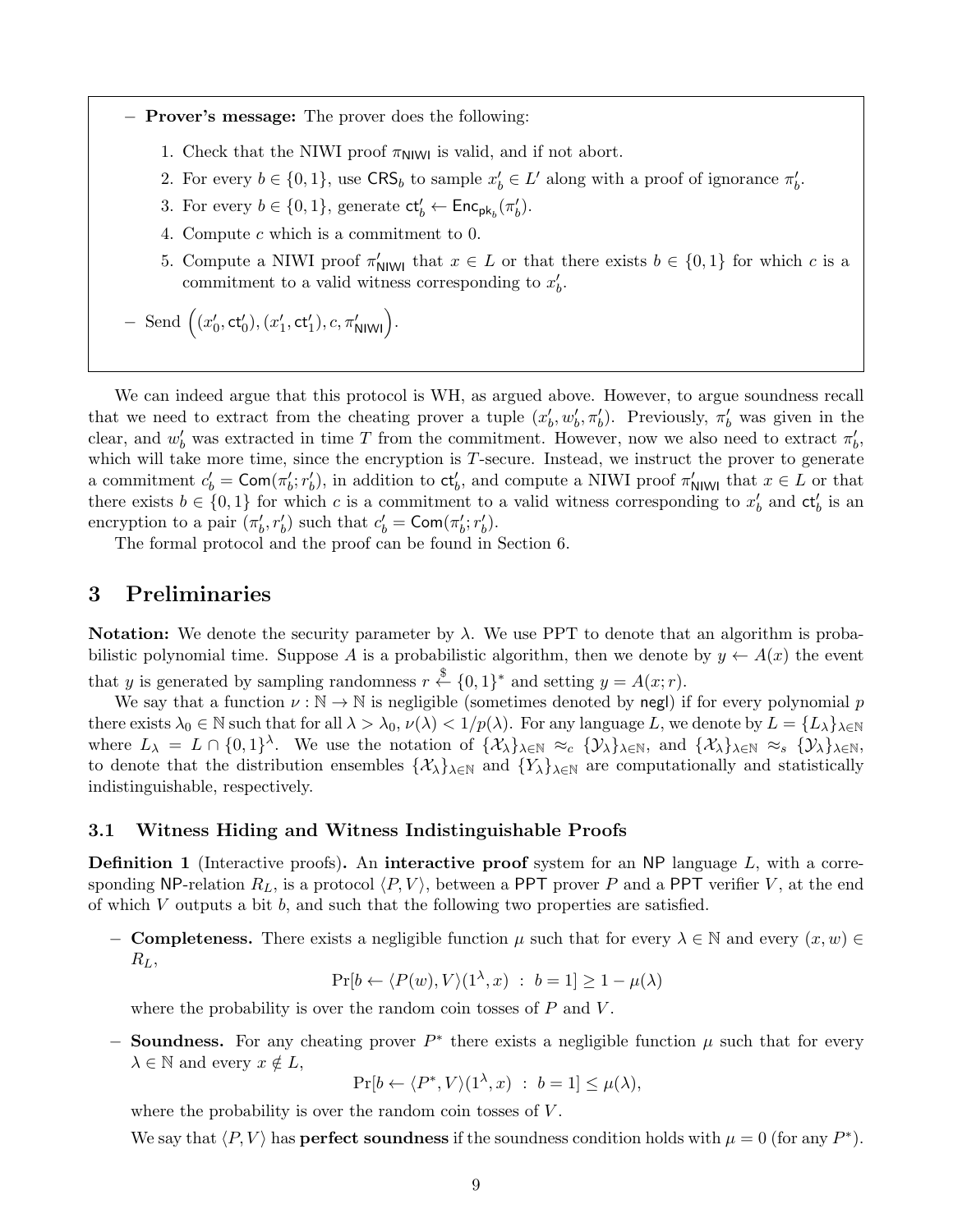**Definition 2** (Interactive Arguments). An interactive argument system for a language  $L$  is a protocol  $\langle P, V \rangle$  as in Definition 1, where the completeness property is as before, but the soundness property is relaxed as follows.

 $-$  Computational Soundness. For any poly-size cheating prover  $P^*$  there exists a negligible function  $\mu$ , such that for every  $\lambda \in \mathbb{N}$ , and every  $x \in \{0,1\}^{\text{poly}(\lambda)} \setminus L$ ,

$$
\Pr[b \leftarrow \langle P^*, V \rangle(1^{\lambda}, x) : b = 1] \le \mu(\lambda)
$$

where the probability is over the random coin tosses of V.

A 2-message argument system  $\langle P, V \rangle$  for a language L is one that consists of only two messages, the first sent from the verifier to the prover and the second sent from the prover to the verifier. In a 2-message argument system, we often denote the verifier by  $V = (V_1, V_2)$ , where  $V_1$  generates the message to be sent to the prover, and  $V_2$  checks the validity of the proof given by the prover. If the message of the verifier  $V_1$ does not depend on the instance  $x$  (and depends only on the security parameter), then we often denote  $(pp, st) \leftarrow V_1(1^{\lambda})$ , where pp is the message sent to the prover and st is the secret state used by  $V_2$  to verify the proof.<sup>10</sup>

**Definition 3** (2-Message Arguments with Adaptive Soundness). A 2-message argument system  $\langle P, V \rangle$ for an NP language L, where the message sent by the verifier is independent of the instance x, is said to have adaptive soundness if for any poly-size cheating prover  $P^*$  there exists a negligible function  $\mu$ such that

$$
\Pr\Big[(x,\text{msg}_P)=P^*(1^\lambda,x,\text{pp})\ s.t.\ \big(x\notin L\big)\ \wedge\ \big(V_2(1^\lambda,x,\text{pp},\text{st},\text{msg}_P)=1\big)\Big]\leq\mu(\lambda)
$$

where the probability is over  $(pp, st) \leftarrow V_1(1^{\lambda})$  and over the random coin tosses of  $V_2$ .<sup>11</sup>

**Definition 4** (Witness Hiding [19] ). Let  $L \in \mathbb{NP}$  and let  $R_L$  be the corresponding NP witness relation. Let  $\mathcal{D} = {\{\mathcal{D}_\lambda\}}_{\lambda \in \mathbb{N}}$  be a PPT distribution ensemble over instances in  $R_L$ . An interactive proof system  $\langle P, V \rangle$  for L is witness hiding with respect to D if the following holds:

For every poly-size  $V^*$  there exists a negligible function  $\mu$  such that for every  $\lambda \in \mathbb{N}$ ,

$$
\Pr_{(x,w)\leftarrow\mathcal{D}_{\lambda}}[\langle P(w),V^*\rangle(1^{\lambda},x)\in R_L(x)]=\mu(\lambda)
$$

**Definition 5** (Non Interactive Witness Indistinguishable (NIWI) proofs). Let  $L \in NP$  and let  $R_L$  be the corresponding NP relation. A pair of algorithms (Prove, Verify) is called a non-interactive witness *indistinguishable* (NIWI) [19, 24] proof system (or argument system) for L if it satisfies completeness and soundness as in Definition 1 (or Definition 2), and in addition it satisfies the following witness indistinguishability property:

For every poly-size adversary A, there exists a negligible function  $\nu$  such that for every  $\lambda \in \mathbb{N}$ , the probability that  $b' = b$  in the following game is at most  $1/2 + \nu(\lambda)$ :

- 1. (state,  $x, w_0, w_1$ ) =  $\mathcal{A}(1^{\lambda})$
- 2. Choose  $b \stackrel{\$}{\leftarrow} \{0,1\}$ . If  $R_L(x, w_0) \neq 1$  or  $R_L(x, w_1) \neq 1$  then output  $\perp$ . Else, set  $\pi \leftarrow \text{Prove}(1^{\lambda}, x, w_b)$ . 3.  $b' = A(\text{state}, \pi)$

**Theorem 4** ([24]). There exists a perfectly sound NIWI proof system based on the DLIN assumption (defined below).

<sup>&</sup>lt;sup>10</sup>If st =  $\emptyset$  then such an argument system is said to be publicly verifiable.

<sup>&</sup>lt;sup>11</sup>Usually, in such argument systems  $V_2$  is deterministic.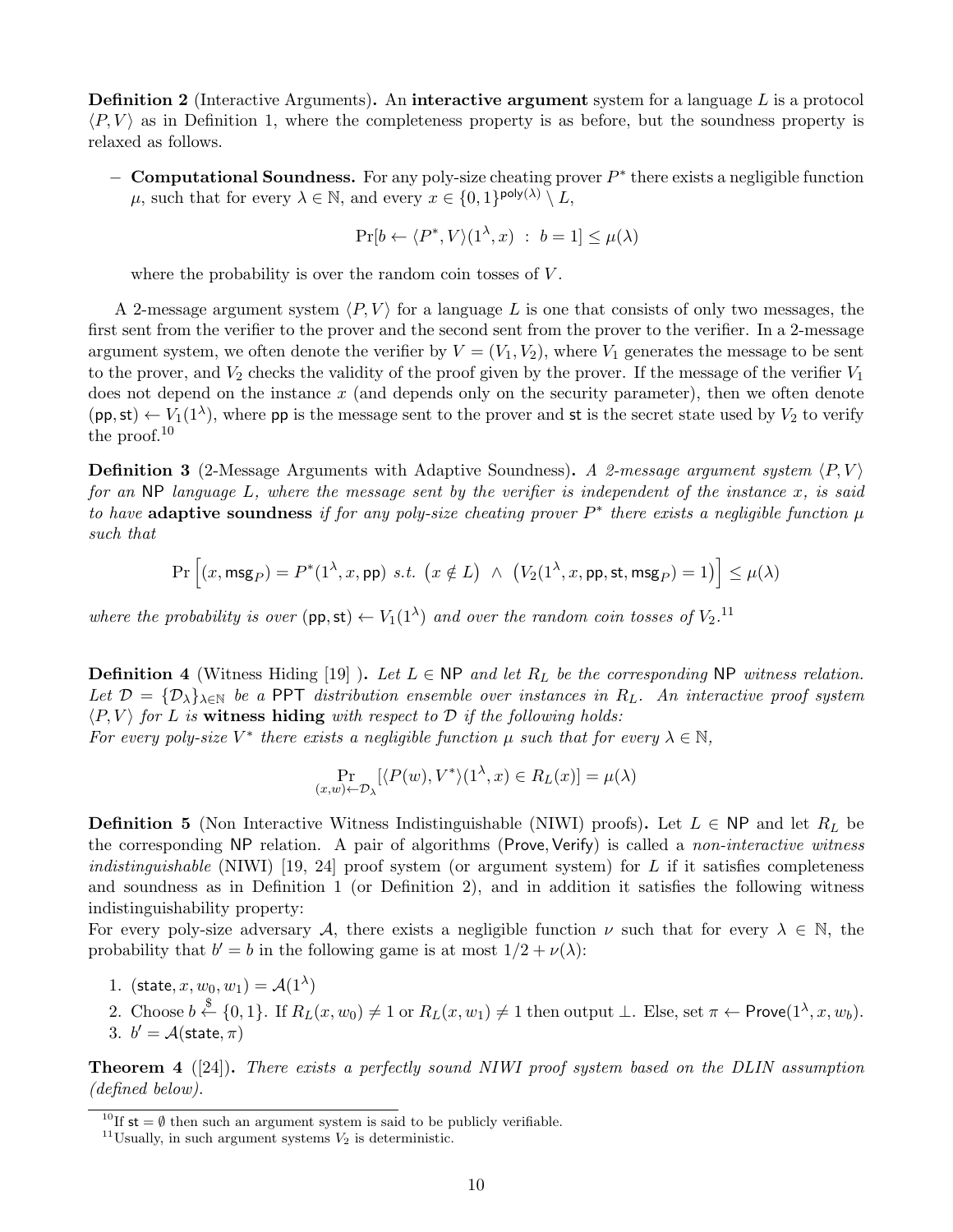**Assumption 1** (Decisional Linear Assumption). A bilinear group generation algorithm  $\mathcal G$  on input the security parameter  $1^{\lambda}$  outputs  $(p, \mathbb{G}, \mathbb{G}_T, e, q)$ , where  $\mathbb{G}$  and  $\mathbb{G}_T$  are groups of order  $p, e : \mathbb{G} \times \mathbb{G} \to \mathbb{G}_T$  is a bilinear map, and g is a generator of  $\mathbb{G}$ . The Decisional Linear (DLIN) Assumption holds for a bilinear group generator  $\mathcal G$  if the following distributions are computationally indistinguishable:

$$
\{(p, \mathbb{G}, \mathbb{G}_T, e, g) \leftarrow \mathcal{G}(1^{\lambda}) \; ; \; (x, y) \stackrel{\$}{\leftarrow} \mathbb{Z}_p^* \; ; \; (r, s) \stackrel{\$}{\leftarrow} \mathbb{Z}_p \; : \; (p, \mathbb{G}, \mathbb{G}_T, e, g, g^x, g^y, g^{xr}, g^{ys}, g^{r+s})\}_{\lambda \in \mathbb{N}} \text{ and}
$$
\n
$$
\{(p, \mathbb{G}, \mathbb{G}_T, e, g) \leftarrow \mathcal{G}(1^{\lambda}) \; ; \; (x, y) \stackrel{\$}{\leftarrow} \mathbb{Z}_p^* \; ; \; (r, s, d) \stackrel{\$}{\leftarrow} \mathbb{Z}_p \; : \; (p, \mathbb{G}, \mathbb{G}_T, e, g, g^x, g^y, g^{xr}, g^{ys}, g^d)\}_{\lambda \in \mathbb{N}}
$$

**Definition 6** (T-secure NIWI). A NIWI proof system (Prove, Verify) for L as in Definition 5 is said to be T-secure if witness indistinguishability holds for all adversaries of size  $\text{poly}(T)$ .

#### 3.2 Encryption Schemes

**Definition 7** (T-secure Encryption). A bit-wise encryption scheme (Gen, Enc, Dec) is said to be T-secure if semantic security holds for all adversaries of size  $poly(T)$ . Namely, for every  $poly(T)$ -size adversary  $D$ , there exists a negligible function  $\nu$  such that for every  $\lambda \in \mathbb{N}$ ,

$$
\mathcal{P}[\mathcal{D}(\mathsf{pk}, \mathsf{ct}) = b] \le 1/2 + \nu(T(\lambda)),
$$

where the probability is over  $(\mathsf{pk}, \mathsf{sk}) \leftarrow \mathsf{Gen}(1^{\lambda}), b \stackrel{\$}{\leftarrow} \{0,1\}$  and  $\mathsf{ct} \leftarrow \mathsf{Enc}_{\mathsf{pk}}(b)$ .

**Remark 2.** For the simplicity of notation, we assume that  $|pk| = \lambda$ , for every pk generated by Gen(1<sup> $\lambda$ </sup>), and we assume that  $Enc_{pk}$  uses  $\lambda$  bits of randomness. We note that one can use a bit-wise encryption scheme to encrypt longer messages. Namely, for any  $k = poly(\lambda)$  one can encrypt any message  $m =$  $(m_1, \ldots, m_k) \in \{0, 1\}^k$  as follows:

$$
\mathsf{Enc}_{\mathsf{pk}}(m) = \Big( \mathsf{Enc}_{\mathsf{pk}}(m_1), \ldots, \mathsf{Enc}_{\mathsf{pk}}(m_k) \Big).
$$

The following lemma follows from a standard hybrid argument.

**Lemma 1.** If a bit-wise encryption scheme (Gen, Enc, Dec) is T-secure then it is T-secure with respect to messages of length poly( $T(\lambda)$ ). More concretely, for every adversary A of size poly(T), there exists a negligible function  $\nu$  such that for every  $\lambda \in \mathbb{N}$ , the probability that  $b' = b$  in the following game is at most  $1/2 + \nu(T(\lambda))$ :

- 1. (state,  $m_0, m_1 \rangle \leftarrow \mathcal{A}(1^{\lambda})$
- 2. If  $|m_0| \neq |m_1|$  then output  $\perp$ .
- 3. Else, compute  $(\mathsf{pk}, \mathsf{sk}) \leftarrow \mathsf{Gen}(1^{\lambda})$ , choose  $b \stackrel{\$}{\leftarrow} \{0,1\}$ , and let  $\vec{\mathsf{ct}} = (\mathsf{ct}_1, \dots, \mathsf{ct}_{|m_b|})$ , where  $\mathsf{ct}_i \leftarrow$  $\mathsf{Enc}_{\mathsf{pk}}(m_{b,i})$  for  $i \in [|m_b|]$ .
- $4. \, b' \leftarrow \mathcal{A}(\text{state}, \text{pk}, \text{ct})$

**Definition 8** (Rerandomizable Encryption). A T-secure bit-wise public-key encryption scheme (Gen, Enc, Dec), is said to be **rerandomizable** if there exists a PPT algorithm Rand that on input any pair  $(\mathsf{pk}, \mathsf{ct})$  outputs a ciphertext  $ct'$  with the following property: For every poly(T)-size adversary A there exists a negligible function v such that for every  $\lambda \in \mathbb{N}$ , the probability that  $b' = b$  in the following game is at most  $1/2 + \nu(T(\lambda))$ :

- 1.  $A(1^{\lambda}) = (\text{state}, \text{pk}, \text{ct}, m, r)$ .
- 2. If  $ct \neq \text{Enc}_{pk}(m; r)$  then output  $\perp$ .
- 3. Else, choose  $b \stackrel{\$}{\leftarrow} \{0,1\}$ . If  $b = 0$ , choose at random  $r' \leftarrow \{0,1\}^{\lambda}$  and output  $ct' = \mathsf{Enc}_{pk}(m; r')$ . Else if  $b = 1$ , output  $ct' = \text{Rand}(pk, ct)$ .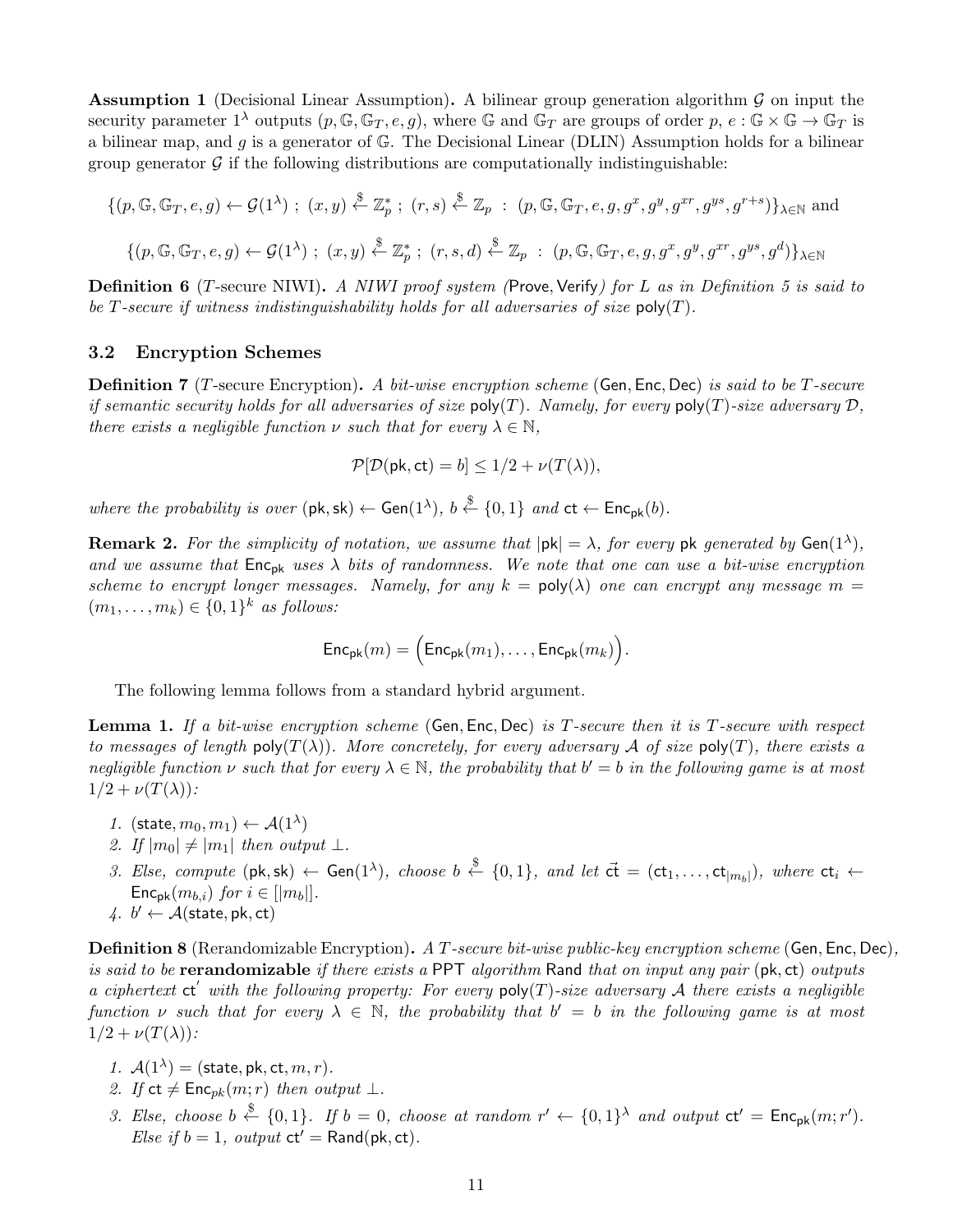4.  $b' \leftarrow A(\text{state}, ct')$ 

Lemma 2. Let (Gen, Enc, Dec) be a poly-secure rerandomizable bit-wise public-key encryption scheme. For any poly-size distinguisher D and any polynomial  $q = poly(\lambda)$ , there exists a non-uniform PPT distinguisher  $\mathcal{D}^*$ , such that for any  $\lambda \in \mathbb{N}$  and any public key pk such that  $|\mathsf{pk}| = \lambda$ , the following holds: If

$$
\Pr[\mathcal{D}(\mathsf{pk}, \mathsf{Enc}_{\mathsf{pk}}(b)) = b] \ge \frac{1}{2} + \frac{1}{q(\lambda)}\tag{1}
$$

where the probability is over  $b \stackrel{\$}{\leftarrow} \{0,1\}$  and over the randomness of  $\mathsf{Enc}_{\mathsf{pk}}$ , then for every  $b \in \{0,1\}$  and every  $r \in \{0,1\}^{\lambda}$ ,

$$
\Pr[\mathcal{D}^*(\mathsf{pk}, \mathsf{Enc}_{\mathsf{pk}}(b; r)) = b] \ge 1 - 2^{-\lambda} \tag{2}
$$

where the probability is over the random coin tosses of  $\mathcal{D}^*$ .

*Proof.* Fix any poly-size distinguisher  $D$  and any polynomial q. Fix any pk for which Equation (1) holds. For every  $b \in \{0, 1\}$ , let

$$
p_{\mathsf{pk},b} = \Pr[\mathcal{D}(\mathsf{pk}, \mathsf{Enc}_{\mathsf{pk}}(b)) = b]
$$

where the probability is over the randomness of  $Enc_{pk}$ . By Equation (1), we have that

$$
\frac{p_{\mathsf{pk},0} + p_{\mathsf{pk},1}}{2} \ge \frac{1}{2} + \frac{1}{q(\lambda)} \quad \text{ or equivalently,} \quad \frac{p_{\mathsf{pk},0} + p_{\mathsf{pk},1} - 1}{2} \ge \frac{1}{q(\lambda)}
$$

We now construct a non-uniform PPT distinguisher  $\mathcal{D}^*$ , that on input (pk, ct), where  $ct = \mathsf{Enc}_{pk}(b^*; r)$ , does the following:

1. First estimate  $p_{\mathsf{pk},b}$  for each  $b \in \{0,1\}$ , as follows: Set  $M = 100\lambda \cdot q(\lambda)^2$ . For each  $i \in [M]$ , compute fresh ciphertext  $ct_{b,i} \leftarrow \text{Enc}_{pk}(b)$ . For  $i \in [M]$  and  $b \in \{0,1\}$ , define the indicator variables

$$
X_{b,i} = \mathbf{1}_{\{\mathcal{D}(\mathsf{pk},\mathsf{ct}_{b,i}) = b\}}
$$

Compute

$$
\hat{p}_0 = \frac{\sum_{i=1}^M X_{0,i}}{M}
$$
 and  $\hat{p}_1 = \frac{\sum_{i=1}^M X_{1,i}}{M}$ .

- 2. Choose  $N = 9\lambda \cdot q(\lambda)^2$ . For each  $i \in [N]$ , compute  $ct'_i \leftarrow \text{Rand}(\text{pk}, \text{ct})$  and  $b_i = \mathcal{D}(\text{pk}, \text{ct}'_i)$ .
- 3. Let  $T = \left(\frac{\hat{p}_1 \hat{p}_0 + 1}{2}\right)N$ . If  $\sum_{i=1}^{N} b_i < T$  then output 0, and else output 1.

#### Analysis:

Set  $\epsilon = \frac{1}{10a}$  $\frac{1}{10q(\lambda)}$ . Let  $E_0$  be the event that  $|\hat{p_0} - p_{\text{pk},0}| < \epsilon$ , and similarly let  $E_1$  be the event that  $|\hat{p_1} - p_{\text{pk},1}| < \epsilon$ . By Chernoff bound,<sup>12</sup>

$$
\Pr[\bar{E_0}] = \Pr[\ |\hat{p_0} - p_{\mathsf{pk},0}| \ge \epsilon] \le 2^{-2M\epsilon^2} \text{ and } \Pr[\bar{E_1}] = \Pr[\ |\hat{p_1} - p_{\mathsf{pk},1}| \ge \epsilon] \le 2^{-2M\epsilon^2}
$$

This, together with the fact that  $M = 100\lambda \cdot q(\lambda)^2$ , implies that

$$
\Pr[\overline{E_0 \wedge E_1}] = \Pr[\overline{E_0} \vee \overline{E_1}] \le 2 \cdot 2^{-2M\epsilon^2} \le \frac{2^{-\lambda}}{2}.\tag{3}
$$

<sup>&</sup>lt;sup>12</sup>We use the following Chernoff bound: Let  $X_1, \ldots, X_n$  be i.i.d random variables taking values in  $\{0,1\}$  such that Pr[ $X_i =$  $1] = p.$  Then  $Pr[|\frac{1}{n}\sum_{i=1}^{n} X_i - p| \geq \epsilon] \leq e^{-\frac{n^2\epsilon^2}{2np(1-p)}} \leq 2^{-2n\epsilon^2}.$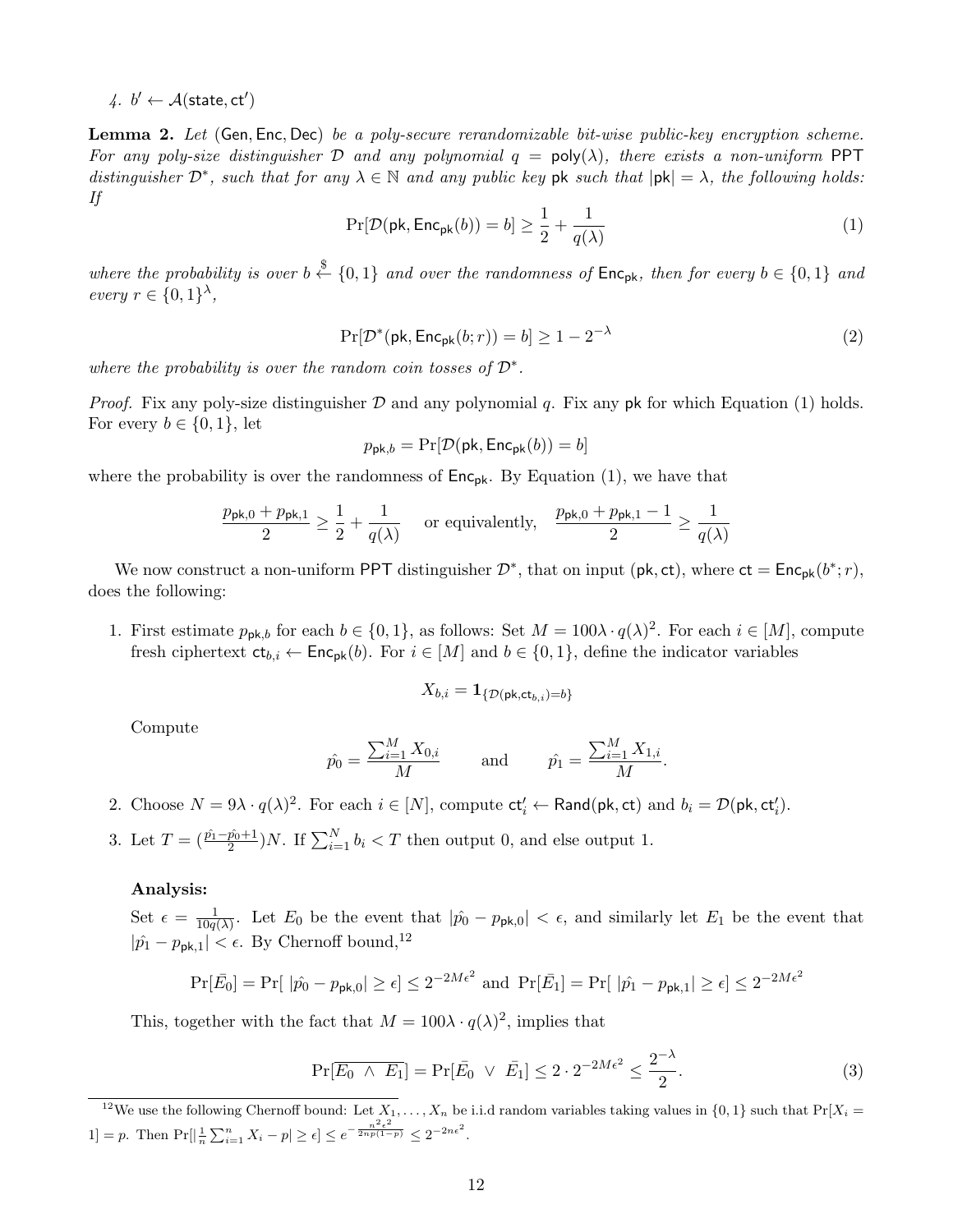By the definition of rerandomizable encryption (Definition 8), there exists a negligible function  $\nu_{b^*}$ such that

$$
\Pr[\mathcal{D}(\mathsf{pk}, \mathsf{ct}'_i) = b^*] \ge p_{\mathsf{pk}, b^*} - \nu_{b^*}(\lambda)
$$
\n<sup>(4)</sup>

where the probability is over  $ct'_{i} \leftarrow \mathsf{Rand}(\mathsf{pk}, \mathsf{ct})$ . Let

$$
p'_{b^*} \triangleq p_{\mathsf{pk},b^*} - \nu_{b^*}(\lambda).
$$

Fix  $b^* = 1$  (Input ciphertext ct is an encryption of 1). Let E be the event that  $\mathcal{D}^*(\mathsf{pk}, \mathsf{ct}) = 0$ . Namely E is the event that  $\sum_{i=1}^{N} b_i < T$  that is,  $\sum_{i=1}^{N} b_i < (\frac{\hat{p}_1 - \hat{p}_0 + 1}{2})$  $\frac{p_0+1}{2}$ )N.

$$
\Pr[E] = \Pr[E \mid E_0 \land E_1] \cdot \Pr[E_0 \land E_1] + \Pr[E \mid \overline{E_0 \land E_1}] \cdot \Pr[\overline{E_0 \land E_1}]
$$
\n
$$
\leq \Pr\Big[\sum_{i=1}^N b_i < \left(\frac{\hat{p_1} - \hat{p_0} + 1}{2}\right) N \mid E_0 \land E_1\right] + \frac{2^{-\lambda}}{2}
$$
\n
$$
\leq \Pr\Big[\sum_{i=1}^N b_i < \left(\frac{p_{\mathsf{pk},1} - p_{\mathsf{pk},0} + 1}{2} + \epsilon\right) N \Big] + \frac{2^{-\lambda}}{2}
$$
\n
$$
\leq \Pr\Big[\sum_{i=1}^N b_i < \left(p_{\mathsf{pk},1} - \nu_b(\lambda) - \left(\frac{p_{\mathsf{pk},0} + p_{\mathsf{pk},1} - 1}{2} - \epsilon - \nu_b(\lambda)\right)\right) N \Big] + \frac{2^{-\lambda}}{2}
$$
\n
$$
\leq \Pr[\sum_{i=1}^N b_i < (p_1' - \delta) N] + \frac{2^{-\lambda}}{2} \text{ for } \delta = \frac{1}{3q(\lambda)}
$$
\n
$$
\leq \frac{2^{-\lambda}}{2} + \frac{2^{-\lambda}}{2} \leq 2^{-\lambda}
$$

where the second inequality follows from Equation 3, third inequality follows from definition of events  $E_0, E_1$  and last inequality follows from Chernoff bound.

Now we prove that Equation (2) holds for  $b^* = 1$ .

$$
\Pr[\mathcal{D}^*(\mathsf{pk}, \mathsf{ct}) = b^* \mid b^* = 1] = \Pr\big[\sum_{i=1}^N b_i \ge \left(\frac{\hat{p_1} - \hat{p_0} + 1}{2}\right)N\big]
$$

$$
= 1 - \Pr\big[\sum_{i=1}^N b_i < \left(\frac{\hat{p_1} - \hat{p_0} + 1}{2}\right)N\big]
$$

$$
= 1 - \Pr[E]
$$

$$
\ge 1 - 2^{-\lambda}
$$

A similar calculation for  $b^* = 0$  shows that

$$
\Pr[D^*(\mathsf{pk}, \mathsf{ct}) = b^* \mid b^* = 0] > 1 - 2^{-\lambda}.
$$

Hence, we proved that Equation (2) holds for every  $b^* \in \{0,1\}$  and every  $r \in \{0,1\}^{\lambda}$ .

The following lemma follows from Lemma 2, together with a straightforward union bound.

Lemma 3. Let (Gen, Enc, Dec) be a a poly-secure rerandomizable bit-wise public-key encryption scheme. For any poly-size distinguisher D and any polynomials  $q, k = \text{poly}(\lambda)$ , there exists a non-uniform PPT distinguisher  $\mathcal{D}^*$  such that for any  $\lambda \in \mathbb{N}$  and any public key pk such that  $|pk| = \lambda$ , the following holds: If

$$
\Pr[\mathcal{D}(\mathsf{pk}, \mathsf{Enc}_{\mathsf{pk}}(b)) = b] \ge \frac{1}{2} + \frac{1}{q(\lambda)},
$$

 $\Box$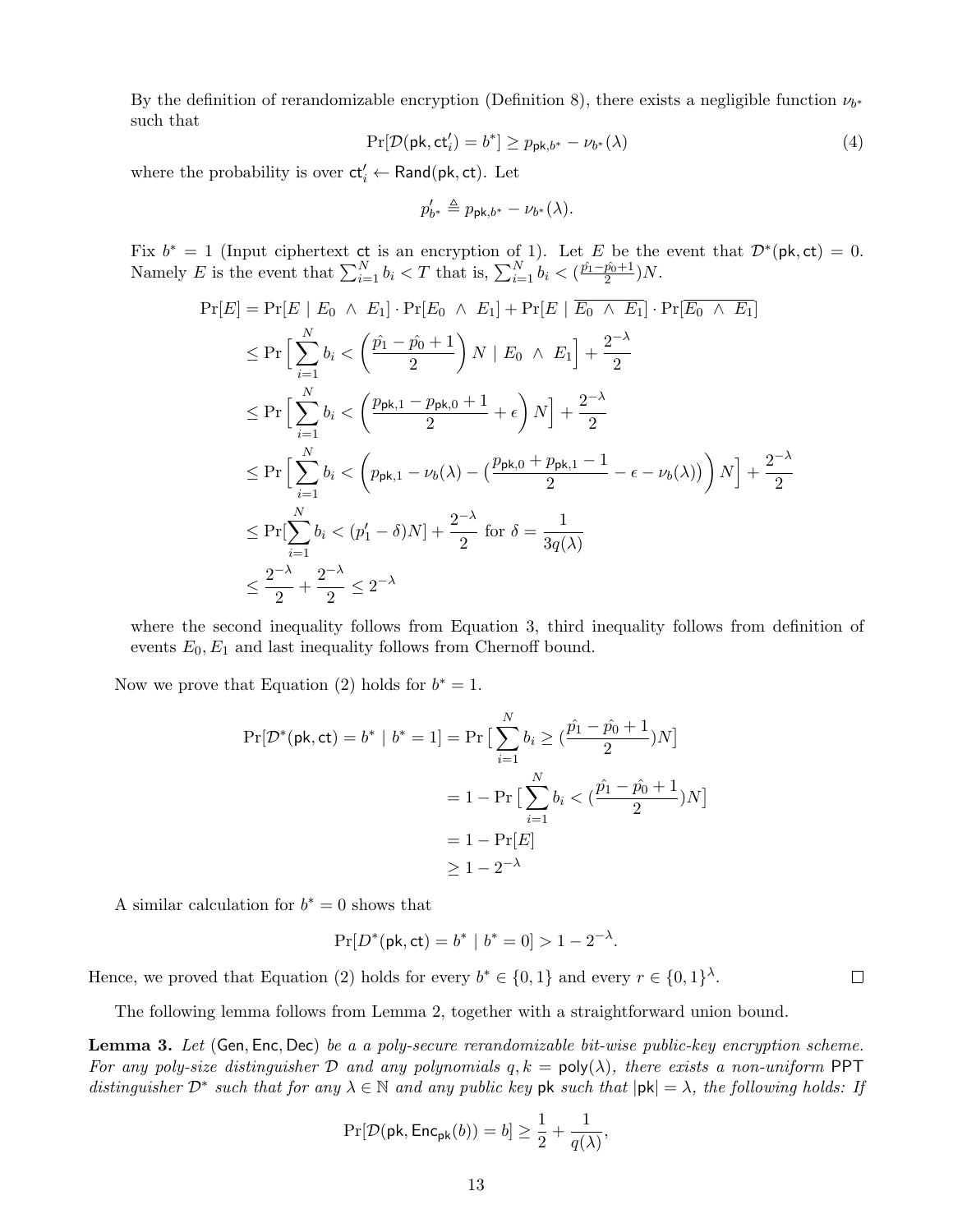where the probability is over  $b \stackrel{\$}{\leftarrow} \{0,1\}$  and over the randomness of Enc<sub>pk</sub>, then for any message m =  $(m_1, \ldots, m_k) \in \{0,1\}^k$  and any  $r_1, \ldots, r_k \in \{0,1\}^{\lambda},$ 

$$
\Pr[\mathcal{D}^*(\mathsf{pk},\vec{\mathsf{ct}})=m] \ge 1-\mathsf{negl}(\lambda)
$$

where  $\vec{ct} = (ct_1, \ldots, ct_k)$  and  $ct_i = \text{Enc}_{pk}(m_i; r_i)$  for  $i \in [k]$ , and where the probability is over the random coin tosses of  $\mathcal{D}^*$ .

**Definition 9** (Strong KDM Security with  $\epsilon$ -Bounded Auxiliary Input). A semantically secure publickey encryption scheme (Gen, Enc, Dec) is said to be Strong KDM-secure with  $\epsilon$ -bounded auxiliary input if the following holds: Fix any PPT distribution D such that  $(\mathsf{pk}^*, \mathsf{aux}) \leftarrow \mathcal{D}(1^{\lambda})$  and  $|\mathsf{aux}| < |\mathsf{pk}^*|^{\epsilon}$ . If

 $\left(\mathsf{pk}^*, \mathsf{aux}, \mathsf{Enc}_{\mathsf{pk}^*}(0)\right) \approx_c \left(\mathsf{pk}^*, \mathsf{aux}, \mathsf{Enc}_{\mathsf{pk}^*}(1)\right),$ 

then for every (not necessarily efficient) function f such that  $f(\mathsf{pk}^*, \mathsf{aux}) \in \{0,1\}^{\mathsf{poly}(\lambda)},$ 

$$
\Big(\mathsf{pk}^*, \mathsf{aux}, \mathsf{Enc}_{\mathsf{pk}^*}(f(\mathsf{pk}^*, \mathsf{aux}))\Big) \approx_c \Big(\mathsf{pk}^*, \mathsf{aux}, \mathsf{Enc}_{\mathsf{pk}^*}\big(0^{\mathsf{poly}(\lambda)}\big)\Big).
$$

# 3.3 Commitment Schemes

Definition 10 (Statistically Binding Commitments). A statistically binding commitment scheme over a message space M consists of PPT algorithm Com which on input a message  $m \in \mathcal{M}$  and randomness  $r \in \{0,1\}^{\lambda}$  outputs a commitment  $\mathsf{Com}(m;r)$ .

We require the following properties from the commitment scheme:

**Statistically Binding:** For every  $\lambda \in \mathbb{N}$ , every  $m_0, m_1 \in \mathcal{M}$  such that  $m_0 \neq m_1$ , and every  $r_0, r_1 \in$  $\{0,1\}^{\lambda},$ 

$$
\mathsf{Com}(m_0;r_0)\neq \mathsf{Com}(m_1;r_1)
$$

**Computationally Hiding:** For every non uniform PPT adversary  $A$ , there exists a negligible function v such that for every  $\lambda \in \mathbb{N}$ , the probability that  $b' = b$  in the following game is at most  $1/2 + \nu(\lambda)$ :

1. (state,  $m_0, m_1 \rangle \leftarrow \mathcal{A}(1^{\lambda})$ 

2. If  $|m_0| \neq |m_1|$  or if  $m_0, m_1 \notin \mathcal{M}$  then output  $\perp$ . Choose  $b \stackrel{\$}{\leftarrow} \{0,1\}$  and sample  $c \leftarrow \mathsf{Com}(m_b)$ . 3.  $b' \leftarrow A(\text{state}, c)$ 

# 4 Random Self-Reducible Languages

In this section we define random self-reducible (RSR) languages and witness-preserving random selfreducible languages, and provide examples of such languages.

## 4.1 Definitions

**Definition 11** (Hard on Average). A language  $L$  is said to be hard on average with respect to a distribution  $\mathcal{D} = {\mathcal{D}_{\lambda}}_{\lambda \in \mathbb{N}}$ , where  $\mathcal{D}_{\lambda}$  is over  ${0,1}^{\lambda} \cap L$ , if there exists a distribution  $\bar{\mathcal{D}} = {\bar{\mathcal{D}}_{\lambda}}_{\lambda \in \mathbb{N}}$ , where  $\bar{\mathcal{D}}_{\lambda}$  is over  $\{0,1\}^{\lambda} \setminus L$ , such that  $\mathcal{D} \approx_c \bar{\mathcal{D}}$ .

**Definition 12** (Hard-to-Extract on Average). A language  $L \in \mathsf{NP}$ , with a corresponding NP relation  $R_L$ , is said to be **hard-to-extract** with respect to a distribution  $\mathcal{D} = {\mathcal{D}_{\lambda}}_{\lambda \in \mathbb{N}}$  if for any poly-size A there exists a negligible function  $\nu$  such that for all  $\lambda \in \mathbb{N}$ ,

$$
\Pr_{x \leftarrow \mathcal{D}_{\lambda}}[w = \mathcal{A}(x) : (x, w) \in R_L] \leq \nu(\lambda)
$$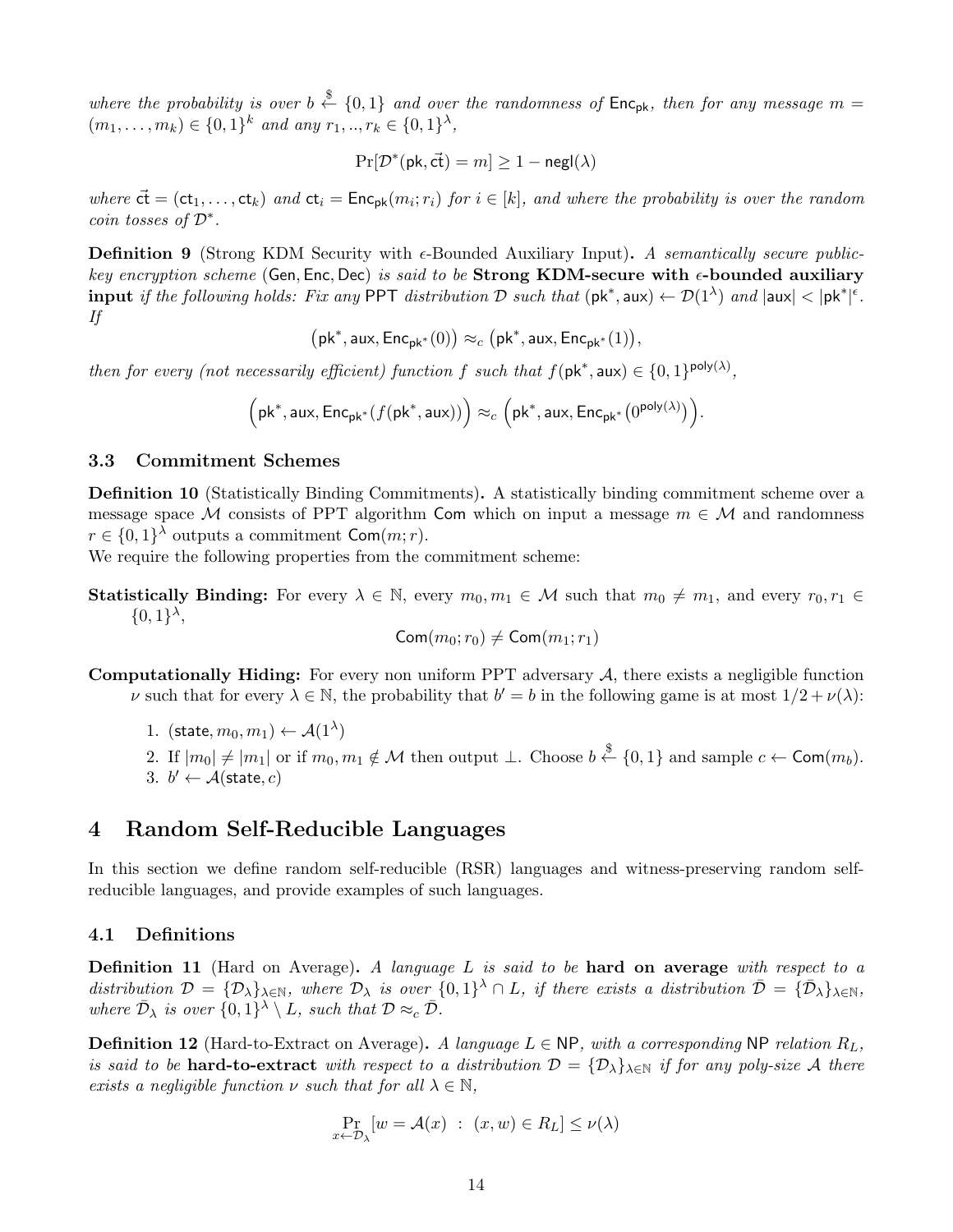In what follows we define the notion of a random self-reducible language.

**Definition 13** (Random Self Reducibility). An NP language L with a corresponding NP relation  $R_L$  is said to be **random self-reducible** (RSR) with respect to distribution  $\mathcal{D} = {\mathcal{D}_{\lambda}}_{\lambda \in \mathbb{N}}$ , where  $\mathcal{D}_{\lambda}$  is over  $\{0,1\}^{\lambda} \cap L$ , if there exists a polynomial p and a poly-time computable function family  $f = \{f_{\lambda}\}_{{\lambda \in \mathbb{N}}}$  such that for every  $\lambda \in \mathbb{N}$ ,

$$
f_{\lambda}: \{0,1\}^{\lambda} \times \{0,1\}^{p(\lambda)} \to \{0,1\}^{\lambda},
$$

and the following two conditions hold.

- $-$  For every  $x \in \{0,1\}^{\lambda} \cap L$  and for  $r \stackrel{\$}{\leftarrow} \{0,1\}^{p(\lambda)}$ ,  $f_{\lambda}(x,r) \approx_s y$ , where  $y \leftarrow D_{\lambda}$ .
- $-$  For every  $x \in \{0,1\}^{\lambda} \setminus L$  and for every  $r \in \{0,1\}^{p(\lambda)}$ ,  $f_{\lambda}(x,r) \notin L$ .

Definition 14 (Witness Preserving Random Self Reducibility). An NP language L with a corresponding NP relation  $R_L$  is said to be witness-preserving random self-reducible with respect to distribution  $\mathcal{D} = {\{\mathcal{D}_{\lambda}\}}_{\lambda \in \mathbb{N}}$ , where  $\mathcal{D}_{\lambda}$  is over  ${0,1\}^{\lambda} \cap L$ , if there exists a polynomial p and a poly-time computable function family  $f = \{f_\lambda\}_{\lambda \in \mathbb{N}}$  such that for every  $\lambda \in \mathbb{N}$ ,

$$
f_{\lambda}: \{0,1\}^{\lambda} \times \{0,1\}^{p(\lambda)} \to \{0,1\}^{\lambda}
$$

and the following two conditions hold.

- $-$  For any  $x \in \{0,1\}^{\lambda} \cap L$  and for  $r \stackrel{\$}{\leftarrow} \{0,1\}^{p(\lambda)}$ ,  $f_{\lambda}(x,r) \approx_s y$ , where  $y \leftarrow D_{\lambda}$ .
- $-$  Let  $q(\lambda)$  be the length of w for  $(x, w) \in R_{L_{\lambda}}$ . There exist poly-time computable function families  $g = \{g_{\lambda}\}_{{\lambda \in \mathbb{N}}}$  and  $h = \{h_{\lambda}\}_{{\lambda \in \mathbb{N}}}$ , where for every  $\lambda \in \mathbb{N}$

$$
g_{\lambda}: \{0,1\}^{\lambda} \times \{0,1\}^{p(\lambda)} \times \{0,1\}^{q(\lambda)} \to \{0,1\}^{q(\lambda)}
$$
 and  $h_{\lambda}: \{0,1\}^{\lambda} \times \{0,1\}^{p(\lambda)} \times \{0,1\}^{q(\lambda)} \to \{0,1\}^{q(\lambda)}$ ,

such that the following holds.

- $-$  For any  $x \in \{0,1\}^{\lambda} \cap L$ , any  $r \in \{0,1\}^{p(\lambda)}$  and any  $w' \in \{0,1\}^{q(\lambda)}$ , if  $(f_{\lambda}(x,r), w') \in R_L$  then  $(x, g_\lambda(x, r, w')) \in R_L.$
- $-$  For any  $x \in \{0,1\}^{\lambda} \cap L$  and any  $w \in \{0,1\}^{q(\lambda)}$  such that  $(x, w) \in R_L$ , it holds that for every  $r \in \{0,1\}^{p(\lambda)}$ ,  $(f_{\lambda}(x,r), h_{\lambda}(x,r,w)) \in R_L$ .

*Note:* We will refer to  $f, g, h$  as the *reduction functions*.

**Remark 3.** We note that the notions of witness-preserving RSR and RSR are incomparable.

**Definition 15** (Instance-Witness Distribution). Let  $L \in \mathsf{NP}$ , let  $R_L$  be the corresponding NP relation, and let  $\mathcal{D} = {\{\mathcal{D}_\lambda\}}_{\lambda \in \mathbb{N}}$  be a distribution, where  $\mathcal{D}_\lambda$  is over  $L_\lambda$ . A distribution  $\mathcal{E} = {\{\mathcal{E}_\lambda\}}_{\lambda \in \mathbb{N}}$  is said to be an instance-witness distribution corresponding to D if for every  $(x, w)$  in the support of  $\mathcal{E}_{\lambda}$  it holds that  $(x, w) \in R_{L_{\lambda}}, \text{ and}$ 

$$
\{(x,w)\leftarrow \mathcal{E}_{\lambda} \; : \; x\}_{\lambda\in\mathbb{N}} \equiv \{y\leftarrow \mathcal{D}_{\lambda} \; : \; y\}_{\lambda\in\mathbb{N}} \tag{5}
$$

#### 4.2 Examples of Random Self-Reducible Languages

## 4.2.1 Decisional Diffie Hellman

Let  $L_{\text{DDH}} = \{L_{\text{DDH},\lambda}\}_{\lambda \in \mathbb{N}}$  be the following language, where for each  $\lambda \in \mathbb{N}$  the language  $L_{\text{DDH},\lambda}$  is parameterized by a group  $\mathbb G$  of prime order  $p \in [2^{\lambda-1}, 2^{\lambda}]$  and a generator  $g \in \mathbb G$ :

$$
L_{\text{DDH},\lambda} = \{(X, Y, Z) \mid \exists x, y \in \mathbb{Z}_p^* \text{ such that } X = g^x \land Y = g^y \land Z = g^{xy}\}
$$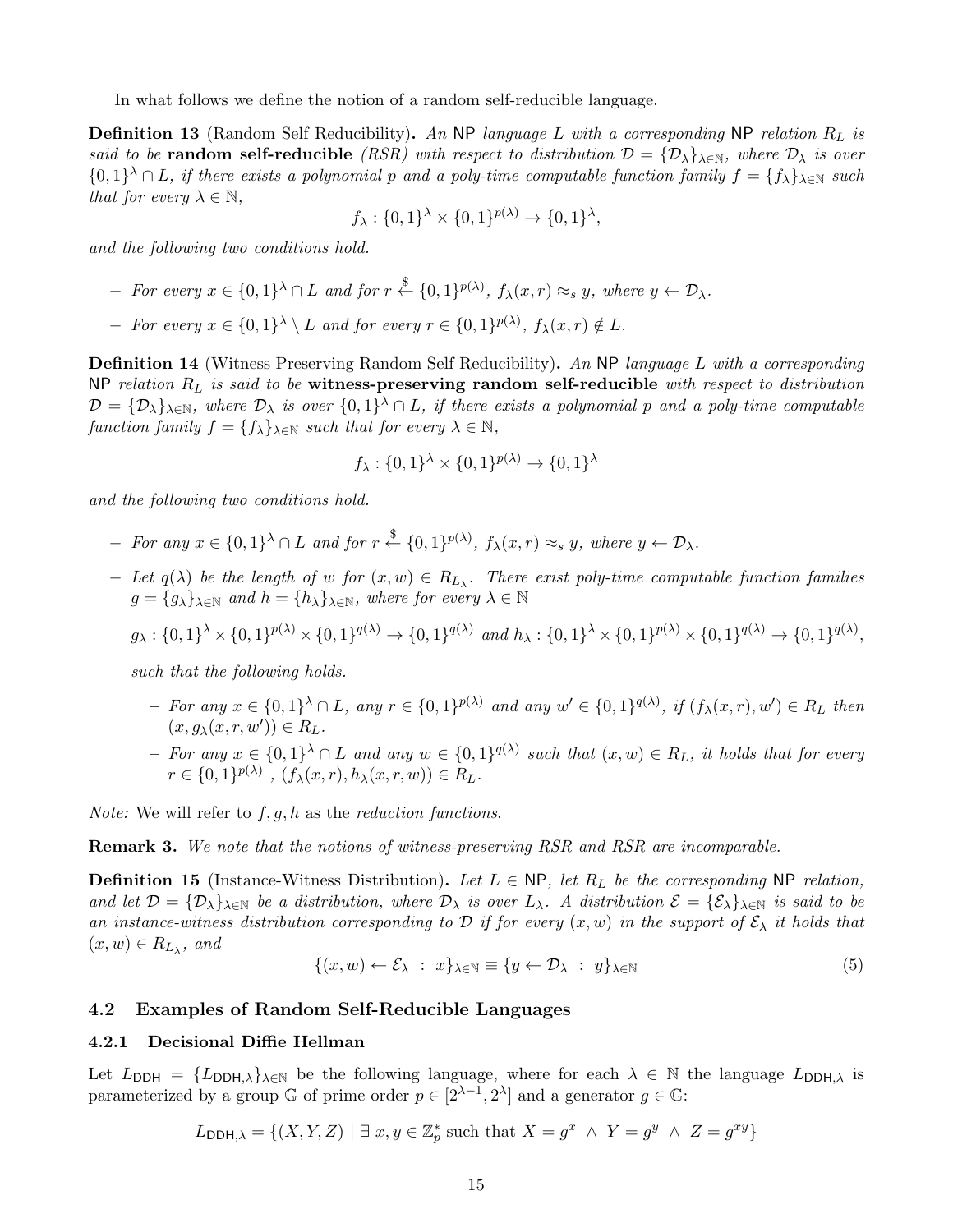**Theorem 5.**  $L_{\text{DDH}}$  is a random self-reducible language (Definition 13) and a witness-preserving random self-reducible language (Definition 14), with respect to the distribution  $U_{DDH} = \{U_{DDH,\lambda}\}_{\lambda \in \mathbb{N}}$ , where for each  $\lambda \in \mathbb{N}$ , the distribution  $\mathcal{U}_{\text{DDH},\lambda}$  generates  $(g^x, g^y, g^{xy})$  for  $x, y \stackrel{\$}{\leftarrow} \mathbb{Z}_p^*$ .

*Proof.* Consider the poly-time computable function  $f_{\lambda}: L_{\text{DDH},\lambda} \times (\mathbb{Z}_p^*)^2 \to L_{\text{DDH},\lambda}$  defined by

$$
f_{\lambda}((X, Y, Z), (r, s)) = (X^r, Y^s, Z^{rs}).
$$

For any  $(g^x, g^y, g^{xy}) \in L_{\text{DDH},\lambda}$  and for  $r, s \stackrel{\$}{\leftarrow} \mathbb{Z}_p^*$ , the tuple  $(g^{xr}, g^{ys}, g^{xyrs})$  is distributed according to  $\mathcal{U}_{\text{DDH},\lambda}$ . Moreover, for every  $(g^x, g^y, g^z)$  where  $z \neq xy$  it holds that for every  $(r, s) \in \mathbb{Z}_p^*$ ,

$$
f((g^x, g^y, g^z), (r, s)) = (g^{xr}, g^{ys}, g^{zrs}) \notin L_{\text{DDH}, \lambda}
$$

since  $zrs \neq xyrs$ . This proves that  $L_{\text{DDH}}$  is random self-reducible.

Also consider poly-time computable functions  $g_{\lambda}, h_{\lambda}: L_{\text{DDH},\lambda} \times \mathbb{Z}_p^* \times \mathbb{Z}_p^* \to \mathbb{Z}_p^*$ , defined as follows:

$$
g_{\lambda}((X,Y,Z),(r,s),(a,b)) = (ar^{-1},bs^{-1}), \quad h_{\lambda}((X,Y,Z),(r,s),(x,y)) = (xr,ys)
$$

For every  $(A, B, C) = f_{\lambda}((X, Y, Z), (r, s)) = (X^r, Y^s, Z^{rs})$ , if  $((A, B, C), (a, b)) \in R_{L_{\text{DDH}}}$  then  $((X, Y, Z),$  $(ar^{-1}, bs^{-1})$   $\in R_{L_{\text{DDH}}}$ . Similarly, for every  $((X, Y, Z), (x, y)) \in R_{L_{\text{DDH}}}$  and every  $(r, s) \in \mathbb{Z}_p^*$ , it holds that  $(f_{\lambda}((X, Y, Z), (r, s)), (xr, ys))) \in R_{L_{\text{DDH}}}$ , giving us witness-preserving random self-reducibility, as desired.  $\Box$ 

#### 4.2.2 Discrete Log

Let  $L_{\text{DL}} = \{L_{\text{DL},\lambda}\}_{\lambda \in \mathbb{N}}$  be the following language, where for each  $\lambda \in \mathbb{N}$  the language  $L_{\text{DL},\lambda}$  is parameterized by a group  $\mathbb{G}$  of prime order  $p \in [2^{\lambda-1}, 2^{\lambda}]$  and a generator  $g \in \mathbb{G}$ , and is defined by

$$
L_{\mathsf{DL},\lambda} = \{ X \mid \exists \ x \in \mathbb{Z}_p^* \text{ such that } X = g^x \}
$$

**Theorem 6.**  $L_{DL}$  is a witness-preserving random self-reducible language (as per Definition 14) with respect to the uniform distribution  $U_{DL} = \{U_{DL,\lambda}\}_{\lambda \in \mathbb{N}}$ , where for each  $\lambda \in \mathbb{N}$  the distribution  $U_{DL,\lambda}$ generates  $g^x$  for  $x \stackrel{\$}{\leftarrow} \mathbb{Z}_p^*.$ 

Proof. Consider the poly-time computable functions  $f_{\lambda}: L_{\mathsf{DL},\lambda} \times \mathbb{Z}_p^* \to L_{\mathsf{DL},\lambda}$  and  $g_{\lambda}, h_{\lambda}: L_{\mathsf{DL},\lambda} \times \mathbb{Z}_p^* \times \mathbb{Z}_p^* \to L_{\mathsf{DL},\lambda}$  $\mathbb{Z}_p^*$ , defined as follows:

 $f_{\lambda}(X,r) = X \cdot g^r$ 

and

$$
g_{\lambda}(X,r,y) = y - r, \quad h_{\lambda}(X,s,z) = z + s
$$

Note that for every  $\lambda$  and every  $X \in L_{\mathsf{DL},\lambda}$ , and for  $r \stackrel{\$}{\leftarrow} \mathbb{Z}_p^*$ , it holds that  $f_\lambda(X,r) = X \cdot g^r$  is distributed according to  $\mathcal{U}_{\mathsf{DL},\lambda}$ . Moreover, for every  $Y = f_{\lambda}(X,r) = \dot{X} \cdot g^r$  if  $(Y, y) \in R_{L_{\mathsf{DL}}}$  then  $(X, y - r) \in R_{L_{\mathsf{DL}}}$ . Similarly, for every  $(X, z) \in R_{L_{\text{DL}}}$  and every  $s \in \mathbb{Z}_p$ , for  $Y = f(X, s) = X \cdot g^s$  it holds that  $(Y, z + s) \in R_{L_{\text{DL}}}$ , as desired.  $\Box$ 

**Remark 4.** L<sub>DL</sub> has an instance-witness distribution  $\mathcal{E}_{DL} = {\mathcal{E}_{DL,\lambda}}_{\lambda \in \mathbb{N}}$ , defined as follows: For each  $\lambda \in \mathbb{N}$ , the distribution  $\mathcal{E}_{\mathsf{DL},\lambda}$  outputs  $(g^w, w)$  for  $w \stackrel{\$}{\leftarrow} \mathbb{Z}_p^*$ . Note that  $g^w$  is distributed according to  $\mathcal{U}_{\mathsf{DL},\lambda}$ .

# 5 Proofs of Ignorance

In this section, we define proofs of ignorance and construct proof of ignorance protocols for random self-reducible languages.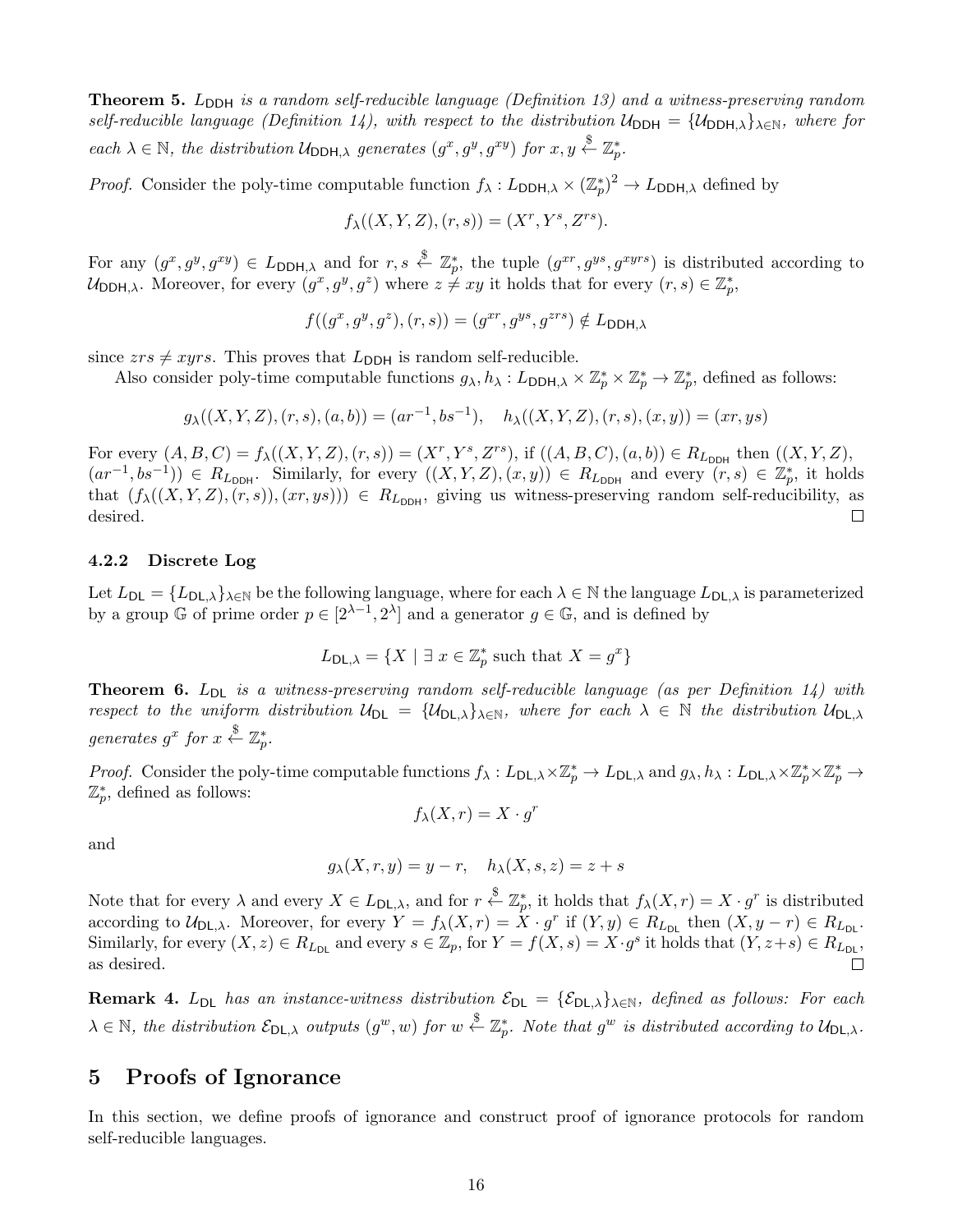## 5.1 Definition

We now define the notion of proof-of-ignorance (PoI) and trapdoor PoI for NP languages. Intuitively we want a proof of ignorance  $\pi$  for  $x \in L$  to convince the verifier that the prover does not know a witness corresponding to x.

**Definition 16** (Proof of Ignorance). Let  $L \in \mathbb{NP}$ , let  $R_L$  be the corresponding NP-relation, and let  $\mathcal D$  be a distribution on the instances of L. A proof-of-ignorance (PoI) proof system for  $(L, \mathcal{D})$  consists of a triplet of PPT algorithms (Setup, Gen, Verify) with the following syntax:

- Setup CRS  $\leftarrow$  Setup(1<sup> $\lambda$ </sup>): The setup algorithm takes as input the security parameter and outputs a common reference string CRS.
- Instance Generation  $(x, \pi) \leftarrow$  Gen(CRS): The generation algorithm takes as input the CRS and outputs an instance  $x \in L$  and a proof-of-ignorance  $\pi$ .
- **Verification**  $0/1 \leftarrow$  Verify(CRS, x,  $\pi$ ): The verification algorithm takes as input the CRS, instance x, and proof  $\pi$ , and outputs 0 or 1.

We require the following properties to hold.

Completeness. We require:

$$
- \{\text{CRS} \leftarrow \text{Setup}(1^{\lambda}) \ ; \ (x,\pi) \leftarrow \text{Gen}(\text{CRS}) \ : \ x \}_{\lambda \in \mathbb{N}} \approx_s \{y \leftarrow \mathcal{D}_{\lambda} \ : \ y \}_{\lambda \in \mathbb{N}}.
$$

 $-$  For all  $\lambda \in \mathbb{N}$ ,

 $Pr[CRS \leftarrow Setup(1^{\lambda})$ ;  $(x, \pi) \leftarrow Gen(CRS)$ :  $Verify(CRS, x, \pi) = 1] = 1$ .

Soundness. There exists a PPT algorithm Setup' such that

 $- \; \{\mathsf{CRS} \leftarrow \mathsf{Setup}(1^\lambda) \; : \; \mathsf{CRS}\}_{\lambda \in \mathbb{N}}, \approx_c \{\mathsf{CRS'} \leftarrow \mathsf{Setup}'(1^\lambda) \; : \; \mathsf{CRS'}\}_{\lambda \in \mathbb{N}}$ 

 $-$  For any all-powerful  $\mathcal{A}^*$ , there exists a negligible function  $\nu$  such that for all  $\lambda \in \mathbb{N}$ ,

 $\Pr[\mathsf{CRS}' \leftarrow \mathsf{Setup}'(1^{\lambda}) \; ; \; (x,\pi) \leftarrow \mathcal{A}^*(\mathsf{CRS}') \; : \; \mathsf{Verify}(\mathsf{CRS}', x, \pi) = 1 \; \wedge \; x \in L] \leq \nu(\lambda)$ 

**Definition 17** (Trapdoor Proof of Ignorance). Let  $L \in \mathsf{NP}$ , let  $R_L$  be the corresponding NP-relation, and let  $\mathcal D$  be a distribution over instances in L. A trapdoor proof-of-ignorance (td-PoI) proof system for  $(L, \mathcal{D})$  consists of a tuple of PPT algorithms (Setup, Gen, Verify, Witness) with the following syntax (we note that Gen and Verify are identical to those defined in Definition 16):

- Setup (CRS, td)  $\leftarrow$  Setup(1<sup> $\lambda$ </sup>): The setup algorithm takes as input the security parameter and outputs a common reference string CRS together with a corresponding trapdoor td.
- Instance Generation  $(x, \pi) \leftarrow$  Gen(CRS): The generation algorithm takes as input the CRS and outputs an instance  $x \in L$  and a proof of ignorance  $\pi$ .
- **Verification**  $0/1 \leftarrow$  Verify(CRS, x,  $\pi$ ): The verification algorithm takes as input the CRS, instance x, and proof  $\pi$ , and outputs 0 or 1.
- Witness Generation  $w \leftarrow$  Witness(CRS, td, x,  $\pi$ ): The witness generation algorithm takes as input the CRS together with a corresponding trapdoor, along with an instance x and a proof  $\pi$ , and outputs a string w.
- We require the following properties to hold.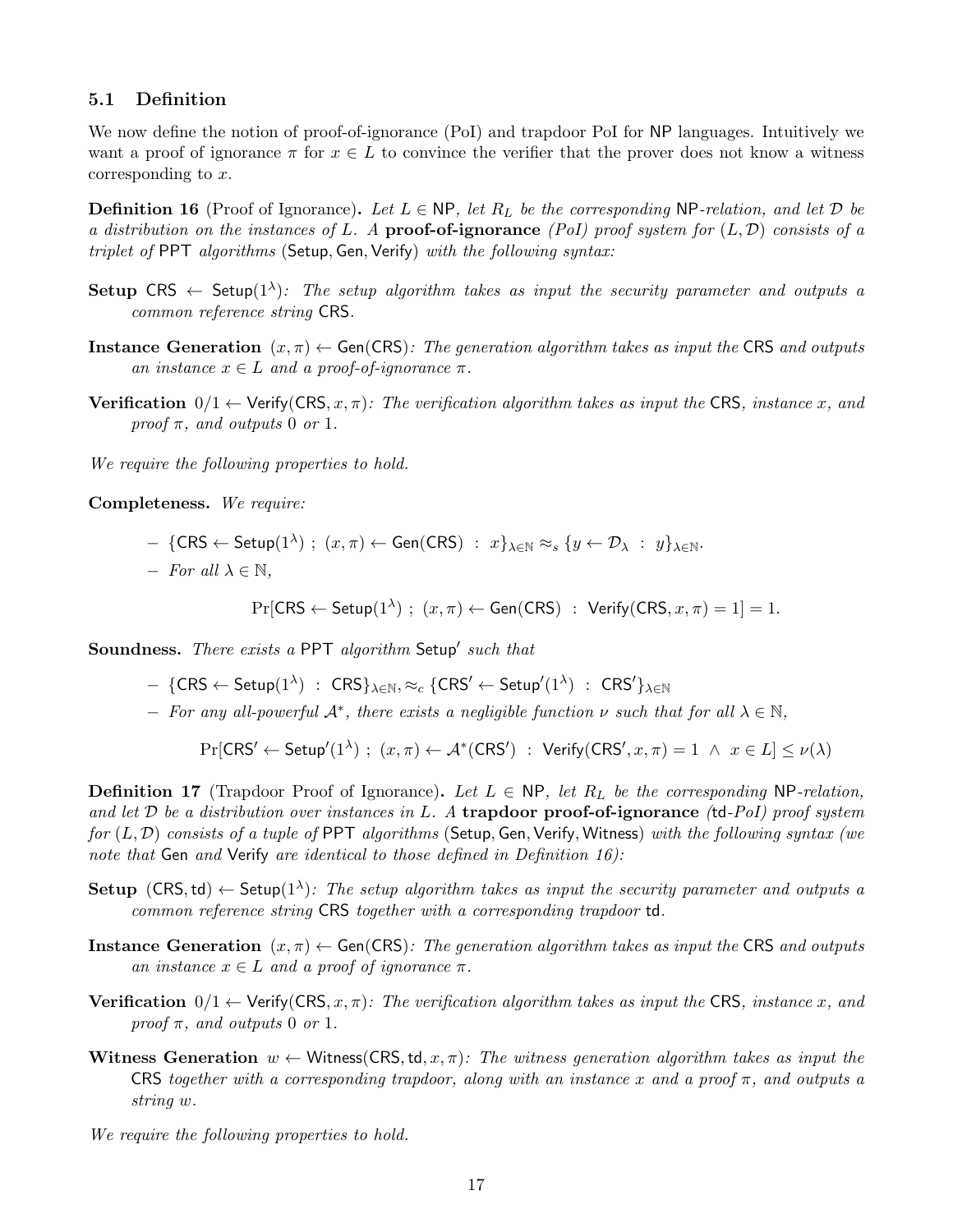Completeness We require:

- $\; \{({\sf CRS},\mathsf{td}) \leftarrow \mathsf{Setup}(1^\lambda) \; ; \; (x,\pi) \leftarrow \mathsf{Gen}({\sf CRS}) \; : \; x\}_{\lambda \in \mathbb{N}} \approx_s \{y \leftarrow \mathcal{D}_\lambda \; : \; y\}_{\lambda \in \mathbb{N}}.$
- $-$  For all  $\lambda \in \mathbb{N}$ ,

 $Pr[CRS \leftarrow Setup(1^{\lambda})$ ;  $(x, \pi) \leftarrow Gen(CRS)$ :  $Verify(CRS, x, \pi) = 1] = 1$ .

 $-$  For every (CRS, td) in the image of Setup(1<sup>λ</sup>) and for any  $(x, π)$ , if Verify(CRS,  $x, π$ ) = 1 then

Witness(CRS, td,  $x, \pi$ )  $\in$   $R_L(x)$ .

**Soundness** For any poly-size  $\mathcal{A}^*$ , there exists a negligible function  $\nu$  such that for all  $\lambda \in \mathbb{N}$ ,

 $\Pr[\mathsf{CRS} \leftarrow \mathsf{Setup}(1^{\lambda}) \ ; \ (x,w,\pi) \leftarrow \mathcal{A}^*(\mathsf{CRS}) \ : \ \mathsf{Verify}(\mathsf{CRS},x,\pi) = 1 \ \land \ (x,w) \in R_L] \leq \nu(\lambda)$ 

Remark 5. We note that the notions of PoI and trapdoor PoI are incomparable.

**Definition 18** (T-security). A trapdoor proof of ignorance (td-PoI) proof system for  $(L, \mathcal{D})$  (as in Definition 17) is said to be T-secure if soundness holds for all adversaries of size  $\text{poly}(T)$ .

### 5.2 Constructions

We now construct a PoI protocol for random self-reducible languages and trapdoor PoI protocol for witness-preserving random self-reducible languages.

**Proof of Ignorance for RSR Languages:** Let  $L$  be hard on average and random self-reducible with respect to distribution  $\mathcal{D} = {\mathcal{D}_{\lambda}}_{\lambda \in \mathbb{N}}$  (as per Definitions 11 and 13, respectively). Let

$$
f_{\lambda}: \{0,1\}^{\lambda} \times \{0,1\}^{p(\lambda)} \to \{0,1\}^{\lambda}
$$

be the corresponding reduction function. The PoI protocol for  $L$  is described as follows:

Setup(1<sup> $\lambda$ </sup>): Choose  $z \leftarrow \mathcal{D}_{\lambda}$ . Output CRS =  $(z, f_{\lambda})$ .

Gen(CRS): Choose  $r \stackrel{\$}{\leftarrow} \{0,1\}^{p(\lambda)}$  and compute  $x = f_{\lambda}(z, r)$ . Output  $(x, \pi)$  where  $\pi = r$ .

Verify(CRS, x,  $\pi$ ): Output 1 if and only if  $x = f_{\lambda}(z, \pi)$  where z is part of the CRS.

**Theorem 7.** Let L be hard on average and random self-reducible with respect to distribution  $\mathcal{D} = {\{\mathcal{D}_\lambda\}}_{\lambda \in \mathbb{N}}$ (as per Definitions 11 and 13, respectively). The protocol described above is a Proof-of-Ignorance proof system for  $(L, \mathcal{D})$  as per Definition 16.

*Proof.* Completeness is straightforward: Gen(CRS) outputs  $(x, \pi)$  where  $x = f_{\lambda}(z, r)$  and  $\pi = r$ , and Verify(CRS,  $x, \pi$ ) checks that indeed  $x = f_{\lambda}(z, \pi)$ . Also from the definition of random self-reducibility of L, for every  $x \in \{0,1\}^{\lambda} \cap L$  and for  $r \stackrel{\$}{\leftarrow} \{0,1\}^{p(\lambda)}, f_{\lambda}(x,r) \approx_{s} y$  where  $y \leftarrow \mathcal{D}_{\lambda}$ , as desired.

Now we prove soundness. By definition, the fact that  $L$  is hard on average with respect to distribution  $\mathcal{D} = {\mathcal{D}_{\lambda}}_{\lambda \in \mathbb{N}},$  implies that there exists a distribution  $\bar{\mathcal{D}} = {\bar{\mathcal{D}}_{\lambda}}_{\lambda \in \mathbb{N}},$  where  $\bar{\mathcal{D}}_{\lambda}$  is over  ${0,1}^{\lambda} \setminus L$ , such that  $\mathcal{D} \approx_c \bar{\mathcal{D}}$ . Define Setup' as follows: On input the security parameter  $\lambda$ , output CRS' =  $(\bar{z}, f_\lambda)$  where  $\bar{z} \leftarrow \bar{\mathcal{D}}_{\lambda}$  and  $f_{\lambda}$  is the reduction function of L as before. Suppose for contradiction, there exists  $\mathcal{A}^*$  and polynomial s such that for infinitely many  $\lambda \in \mathbb{N}$ ,

$$
\Pr[(x,\pi) = \mathcal{A}^*(\mathsf{CRS}') \; : \; \mathsf{Verify}(\mathsf{CRS}', x, \pi) = 1 \; \wedge \; x \in L] > \frac{1}{s(\lambda)}
$$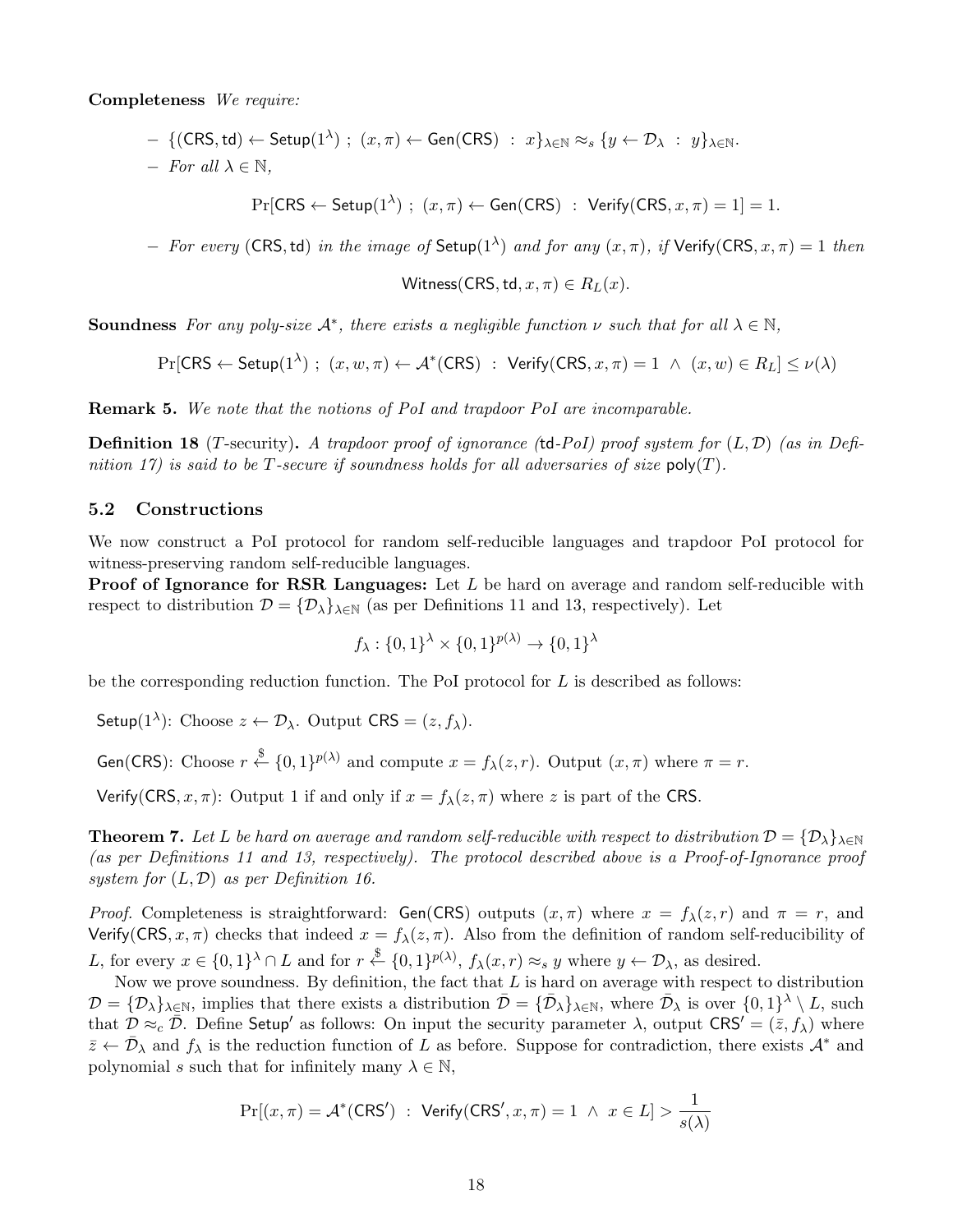where the probability is over  $CRS' \leftarrow Setup'(1^{\lambda})$ . This implies that for infinitely many  $\lambda \in \mathbb{N}$ ,

$$
\Pr[(x,\pi) = \mathcal{A}^*(\bar{z},f_\lambda) : x = f_\lambda(\bar{z},r) \land x \in L] > \frac{1}{s(\lambda)}
$$

where the probability is over  $\bar{z} \leftarrow \bar{\mathcal{D}}_{\lambda}$ , contradicting the fact that for every  $\bar{z} \in \{0,1\}^{\lambda} \setminus L$  and every  $r \in \{0,1\}^{p(\lambda)},\, f_{\lambda}(\bar{z},r) \notin L.$ 

Trapdoor Proof of Ignorance for Witness-preserving RSR Languages: Let L be hard-to-extract and witness-preserving random self-reducible with respect to distribution  $\mathcal{D} = {\mathcal{D}_{\lambda}}_{\lambda\in\mathbb{N}}$  (as per Definitions 12 and 14, respectively). Let  $\mathcal{E} = {\{\mathcal{E}_{\lambda}\}}_{\lambda \in \mathbb{N}}$  be a corresponding instance-witness distribution on  $R_L$ as per Definition 15. Let

$$
f_{\lambda}: \{0,1\}^{\lambda} \times \{0,1\}^{p(\lambda)} \to \{0,1\}^{\lambda} \text{ and } g_{\lambda}, h_{\lambda}: \{0,1\}^{\lambda} \times \{0,1\}^{p(\lambda)} \times \{0,1\}^{q(\lambda)} \to \{0,1\}^{q(\lambda)}
$$

be the corresponding reduction functions. The trapdoor PoI protocol for  $L$  is described as follows:

Setup(1<sup> $\lambda$ </sup>): Choose  $(z, w) \leftarrow \mathcal{E}_{\lambda}$ . Output CRS =  $(z, f_{\lambda}, h_{\lambda})$  and td = w.

Gen(CRS): Choose  $r \stackrel{\$}{\leftarrow} \{0,1\}^{p(\lambda)}$  and compute  $x = f_{\lambda}(z, r)$ . Output  $(x, \pi)$  where  $\pi = r$ .

Verify(CRS, x,  $\pi$ ): Output 1 if and only if  $x = f_{\lambda}(z, \pi)$  where z is part of the CRS.

Witness(CRS, td,  $x, \pi$ ) : Output  $h_{\lambda}(x, \pi, \text{td})$ .

**Theorem 8.** Let L be hard-to-extract and witness-preserving random self-reducible with respect to distribution  $\mathcal{D} = {\{\mathcal{D}_\lambda\}}_{\lambda \in \mathbb{N}}$  (as per Definition 12 and 14, respectively). Assume that there exists an instance witness distribution  $\mathcal{E} = \{\mathcal{E}_{\lambda}\}_{\lambda \in \mathbb{N}}$  corresponding to D that is efficiently sampleable. Then the protocol described above is a Trapdoor Proof of Ignorance proof system for  $(L, \mathcal{D})$  as per Definition 17.

Proof. Completeness is straightforward, we thus focus on proving soundness. To this end, suppose for contradiction that there exists a poly-size  $A^*$  and a polynomial s such that for infinitely many  $\lambda \in \mathbb{N}$ ,

$$
\Pr[(x, w, \pi) = \mathcal{A}^*(CRS) : \text{Verify}(CRS, x, \pi) = 1 \land (x, w) \in R_L] > \frac{1}{s(\lambda)}
$$
(6)

where the probability is over  $CRS \leftarrow Setup(1^{\lambda})$ . The fact that L is hard-to-extract with respect to the distribution D implies that for every poly-size  $B^*$  there exists a negligible function  $\mu$  such that for all  $\lambda \in \mathbb{N},$ 

$$
\Pr_{z \leftarrow D_{\lambda}}[w = B^*(z) : (z, w) \in R_L] \le \mu(\lambda)
$$
\n(7)

We use  $A^*$  from Equation (6) to construct a poly-size  $B^*$  that contradicts Equation (7).  $B^*$  on input z, sets CRS =  $(z, f_\lambda, h_\lambda)$ , computes  $(x, \pi, w) = A^*(CRS)$ , and outputs  $g_\lambda(x, \pi, w)$ . By Equation (6), for infinitely many  $\lambda \in \mathbb{N}$ ,

$$
\Pr[(x, w, \pi) = \mathcal{A}^*(CRS) : x = f_\lambda(z, \pi) \land (x, w) \in R_L] > \frac{1}{s(\lambda)}
$$

where  $CRS = (z, f_\lambda, h_\lambda)$  and the probability is over  $z \leftarrow \mathcal{D}_\lambda$ . By the definition of witness preserving random self-reducibility, if  $(f_\lambda(z,\pi), w) \in R_L$  then  $(z, g_\lambda(x,\pi, w)) \in R_L$ . Hence, we conclude that for infinitely many  $\lambda \in \mathbb{N}$ ,

$$
\Pr_{z \stackrel{\$}{\leftarrow} D_{\lambda}} [w = B^*(z) : (z, w) \in R_L] > \frac{1}{s(\lambda)},
$$

contradicting Equation (7).

 $\Box$ 

 $\Box$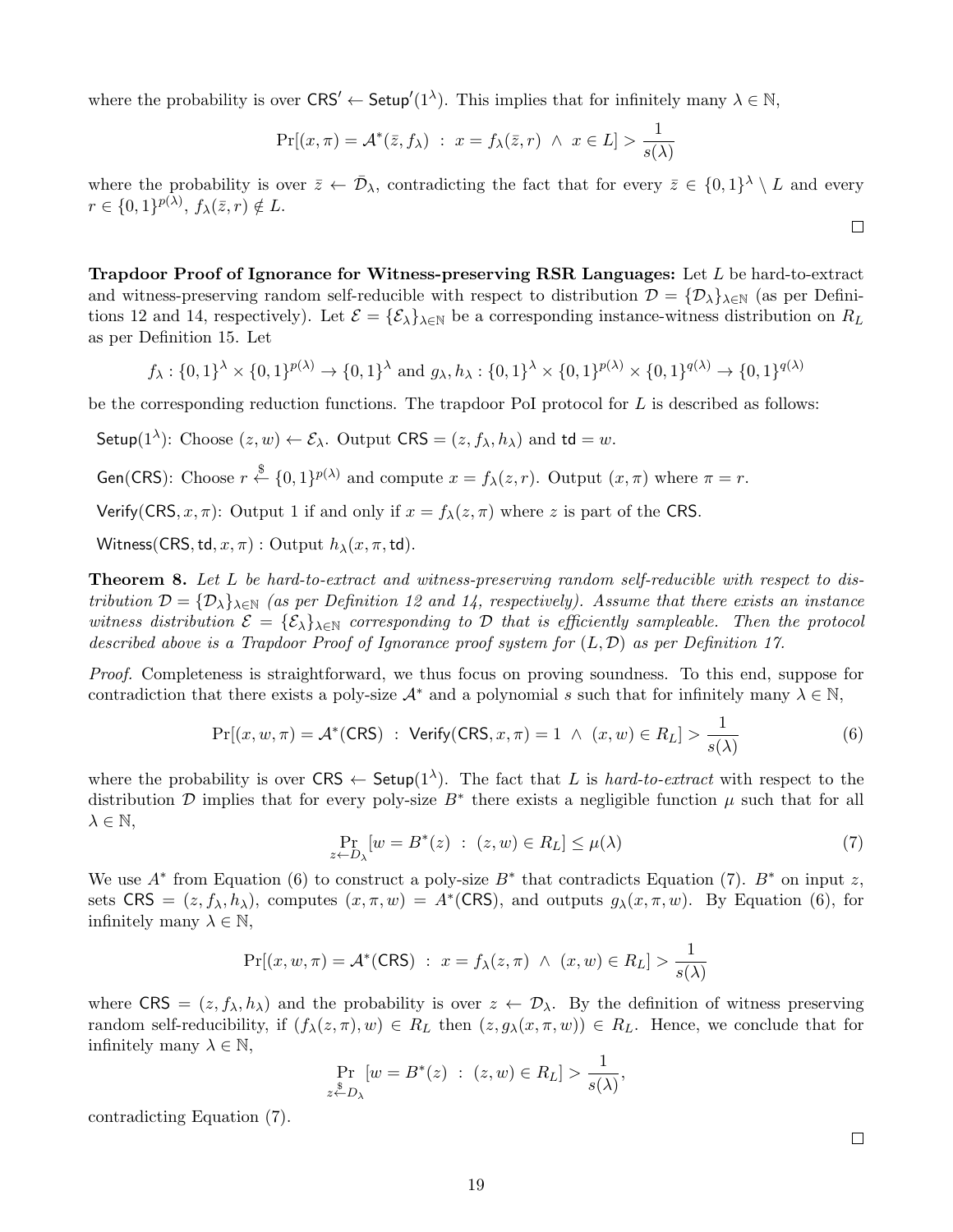# 6 Witness Hiding Arguments from Proofs of Ignorance

In this section, we show how to use a PoI proof system to construct a 2-message witness hiding argument for NP with adaptive soundness.

## 6.1 Ingredients

We first describe the ingredients we use in our witness hiding protocol. We assume that there exists a super-polynomial function  $T = T(\lambda)$  and a constant  $\epsilon > 0$ , for which the following primitives exists:

 $-$  A T-secure Trapdoor Proof of Ignorance (td-PoI) system for any  $(L', \mathcal{D}')$ , as defined in Definition 17 (Section 5.1), denoted by

(PoI.Setup, PoI.Gen, PoI.Verify, PoI.Witness).

− A T-secure non-interactive witness indistinguishable (NIWI) proof system with perfect soundness,<sup>13</sup> as defined in Definition 6 (Section 3.1), denoted by

(NIWI.Prove, NIWI.Verify)

 $- A$  T-secure bit-wise rerandomizable encryption scheme that is strong KDM secure with  $\epsilon$ -bounded auxiliary input, as defined in Definitions 7, 8, and 9 (Section 3.2), denoted by

(PKE.Gen, PKE.Enc, PKE.Dec).

− A non-interactive statistically binding commitment scheme, as defined in Definition 10 (Section 3.2), denoted by Com.

We assume that the hiding property of Com can be broken in time  $T = T(\lambda)$ . Namely, we assume that in time  $\text{poly}(T)$  one can brute-force break the commitment scheme; i.e., there exist a T-time adversary A such that for every  $m \in \mathcal{M}$  and every  $r \stackrel{\$}{\leftarrow} \{0,1\}^{\lambda}$ ,

$$
\mathcal{A}(\mathsf{Com}(m,r)) = (m,r') \text{ s.t. } \mathsf{Com}(m,r') = \mathsf{Com}(m,r).
$$

Theorem 9. Assuming the ingredients above there exists a two-message WH argument for NP with adaptive soundness.

**Corollary 2.** Let  $T = n^{\omega(1)}$  and let  $\epsilon > 0$ . There exists a two-message WH protocol for NP with adaptive soundness, assuming the existence of a T-secure rerandomizable encryption that is strong KDM secure with  $\epsilon$ -bounded auxiliary input, and assuming the T-security of DLIN.

# 6.2 The Protocol Description

We next describe our 2-message witness hiding argument for any  $L \in \mathsf{NP}$  and any distribution  $\mathcal D$  over pairs in  $R_L$ . In what follows we assume without loss of generality, that  $|\mathsf{pk}| = \lambda$ .

**- The verifier's message:** On input  $1^{\lambda}$  such that  $|x| \geq \lambda^{\frac{1}{\epsilon}}$ , the verifier  $V_1$  does the following:

<sup>&</sup>lt;sup>13</sup>The requirement of perfect soundness is not needed, and is only made for simplicity. We note that the NIWI proof system based on DLIN [24] indeed has perfect soundness.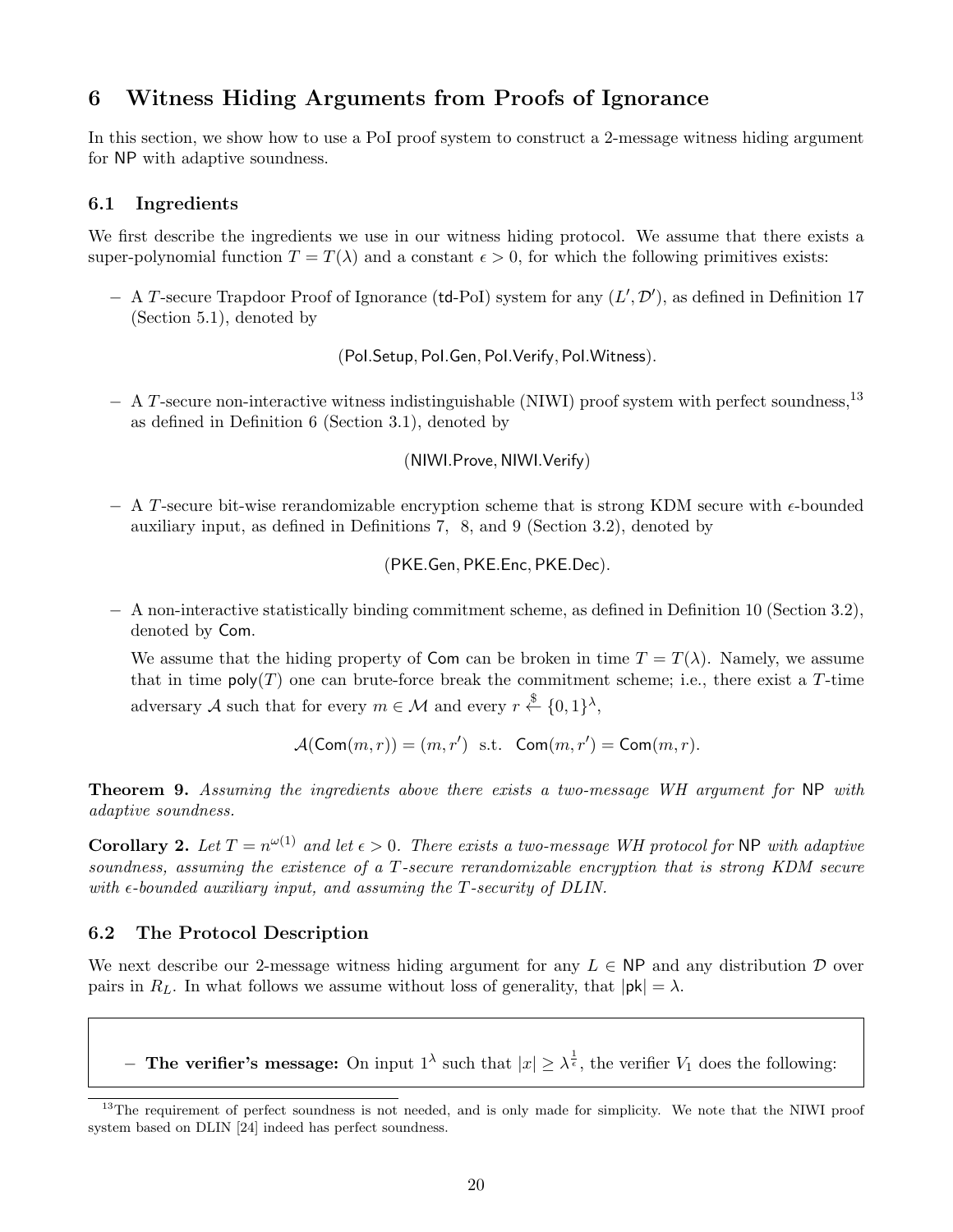- 1. For every  $b \in \{0,1\}$ , do the following: Sample  $(\mathsf{pk}_b, \mathsf{sk}_b) \leftarrow \mathsf{PKE}.\mathsf{Gen}(1^{\lambda})$ , choose at random  $r_b^1, r_b^2 \leftarrow \{0,1\}^{\lambda}$ , and compute  $(\mathsf{CRS}_b, \mathsf{td}_b) = \mathsf{Pol}.\mathsf{Setup}(1^{\lambda}; r_b^1)$  and  $\mathsf{ct}_b =$  $PKE. Enc<sub>pk<sub>b</sub></sub>(td<sub>b</sub>; r<sub>b</sub><sup>2</sup>).$
- 2. Consider the NP language

$$
L^* \triangleq \{(\text{CRS}, \text{pk}, \text{ct}) : \exists (\text{td}, r^1, r^2) \text{ s.t. } (\text{CRS}, \text{td}) = \text{Pol}.\text{Setup}(1^{\lambda}, r^1) \land \text{ct} = \text{PKE}.\text{Enc}_{\text{pk}}(\text{td}, r^2)\}
$$

and consider the NP language

$$
L^*_{\mathsf{OR}} \triangleq \{(x_1^*, x_2^*): \exists \ w^* \ \text{s.t.} \ (x_1^*, w^*) \in L^* \ \lor (x_1^*, w^*) \in L^*\}
$$

3. For every  $b \in \{0,1\}$ , let  $x_b^* = (\mathsf{CRS}_b, \mathsf{pk}_b, \mathsf{ct}_b)$ . Choose  $b^* \leftarrow \{0,1\}$  and let  $w^* =$  $(\mathsf{td}_{b^*}, r_{b^*}^1, r_{b^*}^2)$ . Generate a NIWI proof  $\pi_{\mathsf{NIWI}} \leftarrow \mathsf{NIWI}.\mathsf{Prove}((x_0^*, x_1^*), w^*).$ 

Output (pp,st) where

$$
\mathsf{pp} = (x_0^*, x_1^*, \pi_{\mathsf{NINM}}) = \big(\{(\mathsf{CRS}_b, \mathsf{pk}_b, \mathsf{ct}_b)\}_{b \in \{0,1\}}, \pi_{\mathsf{NINM}}\big)
$$

and  $st = (sk_0, sk_1)$ .

− The prover's message:

On input  $(1^{\lambda}, x, w)$ , and public parameters

$$
\mathsf{pp} = (x_0^*, x_1^*, \pi_{\mathsf{NINI}}) = \big(\{(\mathsf{CRS}_b, \mathsf{pk}_b, \mathsf{ct}_b)\}_{b \in \{0,1\}}, \pi_{\mathsf{NINI}}\big),
$$

the prover does the following:

- 1. Check that NIWI.Verify $((x_0^*, x_1^*), \pi_{\text{NIW}}) = 1$  and check that for every  $b \in \{0, 1\}$ ,  $|\mathsf{pk}_b| \geq |x|^{\frac{1}{\epsilon}}$ . If either of this condition is not satisfied then abort.
- 2. For every  $b \in \{0,1\}$ , compute  $(x'_b, \pi'_b) \leftarrow$  Pol.Gen(CRS<sub>b</sub>), choose at random  $r'_b, s'_b \leftarrow \{0,1\}^{\lambda}$ and compute  $c'_b = \textsf{Com}(\pi'_b; r'_b)$  and  $ct'_b = \textsf{PKE}.\textsf{Enc}_{\textsf{pk}_b}((\pi'_b, r'_b); s'_b)$ .
- 3. Compute  $c' \leftarrow \textsf{Com}(0)$ .
- 4. Consider the language

$$
L_{Pol} = \{(x, x'_0, x'_1, c') \mid \exists (w, b, w', r) \text{ s.t. } ((x, w) \in R_L) \vee ((c' = \text{Com}(w'; r)) \wedge ((x'_b, w') \in R_{L'}) )\}.
$$

Generate a NIWI proof  $\pi'_{\text{NIW}}$  for  $(x, x'_0, x'_1, c') \in L_{\text{Pol}}$ , using a witness w for x.

- 5. Output  $((x'_b, c'_b, ct'_b))_{b \in \{0,1\}}, c', \pi'_{\text{NIW}})$ .
- The verifier's verdict:  $V_2$  on input  $(1^{\lambda}, \mathsf{pp}, \mathsf{st}, (x, \mathsf{msg}))$  outputs 1, where

$$
\mathsf{msg} = \big(\{(x_b', c_b', \mathsf{ct}_b')\}_{b \in \{0,1\}}, c', \pi_{\mathsf{NIWI}}'\big)
$$

if and only if the all the following checks pass.

- 1. For every  $b \in \{0,1\}$ , compute  $(\pi'_b, r'_b) = \text{PKE.Dec}_{\text{sk}_b}(\text{ct}'_b)$ , and check that  $c'_b = \text{Com}(\pi'_b; r'_b)$ and Pol.Verify $(x'_b, \pi'_b, \mathsf{CRS}_b) = 1$ .
- 2. Check that NIWI.Verify $((x, x'_0, x'_1, c'), \pi'_{\text{NIW}}) = 1$ .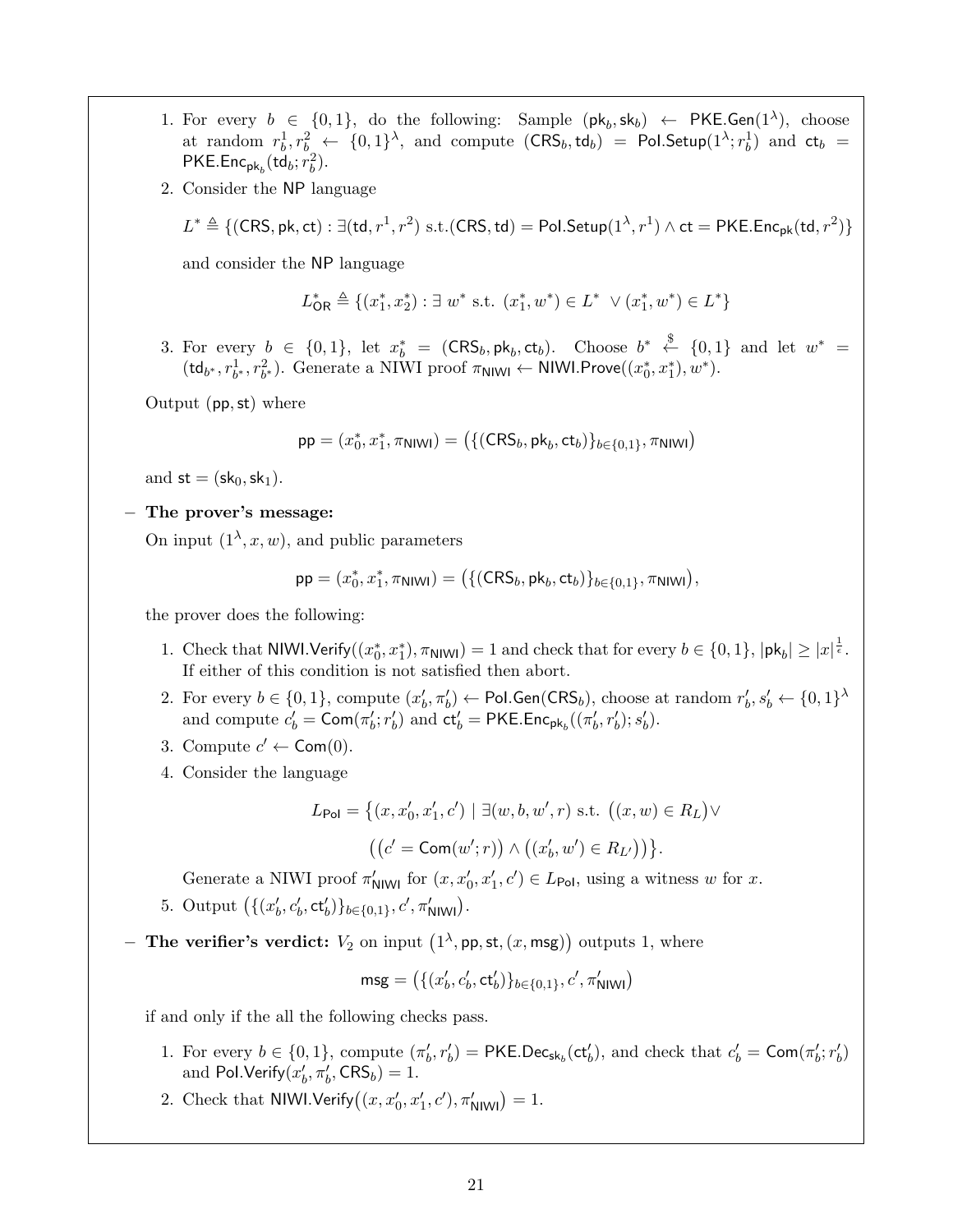### 6.3 The Analysis

In this section we prove that the protocol defined in Section 6.2 satisfies Theorem 9.

**Proof of Theorem 9.** In what follows, we prove that the protocol defined in Section 6.2 satisfies the completeness, soundness and witness hiding properties.

Completeness. Completeness follows directly from the completeness of the underlying primitives.

**Adaptive Soundness.** Recall that in the honest protocol, it holds that  $|x| \leq \lambda^{\epsilon}$ . We prove a stronger soundness condition where the cheating prover can choose x adaptively without any length restriction.<sup>14</sup>

Assume for contradiction that there exists a non-uniform poly-size cheating prover  $P^*$ , a polynomial s, and an infinite set  $\Lambda \subseteq \mathbb{N}$ , such that for every  $\lambda \in \Lambda$ ,

$$
\Pr\left[\left((P^*,V)(1^{\lambda})=1\right) \ \wedge \ \left(x \notin L\right)\right] > \frac{1}{s(\lambda)}.\tag{8}
$$

where the probability is over  $pp \leftarrow V(1^{\lambda})$  and where  $(x, \text{msg}) = P^*(pp)$ . Parse

$$
\mathsf{msg} = \Big(\{(x'_b, c'_b, \mathsf{ct}'_b)\}_{b \in \{0,1\}}, c', \pi'_{\mathsf{NINI}}\Big).
$$

We use  $P^*$  to construct a poly(T)-size adversary A that takes as input CRS generated according to Pol.Setup(1<sup> $\lambda$ </sup>), and outputs a tuple  $(x', w', \pi')$  such that  $(x', w') \in L'$  and Pol.Verify(CRS,  $x', \pi'$ ) = 1, contradicting the T-security of the  $td$ -PoI system. The algorithm  $A$  on input CRS, does the following:

- 1. Choose at random  $b^* \leftarrow \{0, 1\}$ , and set  $CRS_{1-b^*} = CRS$ .
- 2. Choose at random  $r_{b^*}^1 \leftarrow \{0,1\}^{\lambda}$  and compute  $(\text{CRS}_{b^*}, \text{td}_{b^*}) = \text{Pol}.\text{Setup}(1^{\lambda}; r_{b^*}^1)$ .
- 3. Generate  $(\mathsf{pk}_0, \mathsf{sk}_0), (\mathsf{pk}_1, \mathsf{sk}_1) \leftarrow \mathsf{PKE}.\mathsf{Gen}(1^{\lambda}).$
- 4. Choose at random  $r_{b^*}^2 \leftarrow \{0,1\}^{\lambda}$  and compute  $ct'_{b^*} = \text{PKE}.\text{Enc}_{pk_{b^*}}(td_{b^*}; r_{b^*}^2)$ .
- 5. Generate  $ct'_{1-b^*} \leftarrow \mathsf{PKE}.\mathsf{Enc}_{\mathsf{pk}_{1-b^*}}(0).$
- 6. Let  $x_0^* = (CRS_0, pk_0, ct_0)$  and  $x_1^* = (CRS_1, pk_1, ct_1)$ , and let  $w^* = (td_{b^*}, r_{b^*}^1, r_{b^*}^2)$
- 7. Compute  $\pi_{\text{NIW}} \leftarrow \text{NIWI.Prove}(x_0^*, x_1^*, w^*).$
- 8. Let  $pp = (x_0^*, x_1^*, \pi_{\text{NIW}})$ .
- 9. Compute  $(x, \text{msg}) = P^* (\text{pp})$ , and parse  $\text{msg} = \Big(\{(x'_b, c'_b, \text{ct}'_b)\}_{b \in \{0,1\}}, c', \pi'_{\text{NIWI}}\Big).$
- 10. Run in time  $\text{poly}(T)$  to find  $(w', r')$  such that  $c' = \text{Com}(w'; r')$ , and to find  $(\pi'_{1-b^*}, r'_{1-b^*})$  such that  $c'_{1-b^*} = \textsf{Com}(\pi'_{1-b^*}; r'_{1-b^*}).^{15}$
- 11. Output  $(x'_{1-b^*}, w', \pi'_{1-b^*}).$

 $14$ <sup>14</sup>The length restriction in the protocol is required only for witness hiding.

<sup>&</sup>lt;sup>15</sup>We note that the randomness computed in this step may not be the actual randomness used by  $P^*$ . This abuse of notation (or notational overload) is only to avoid cluttering on notation, and is of no significance.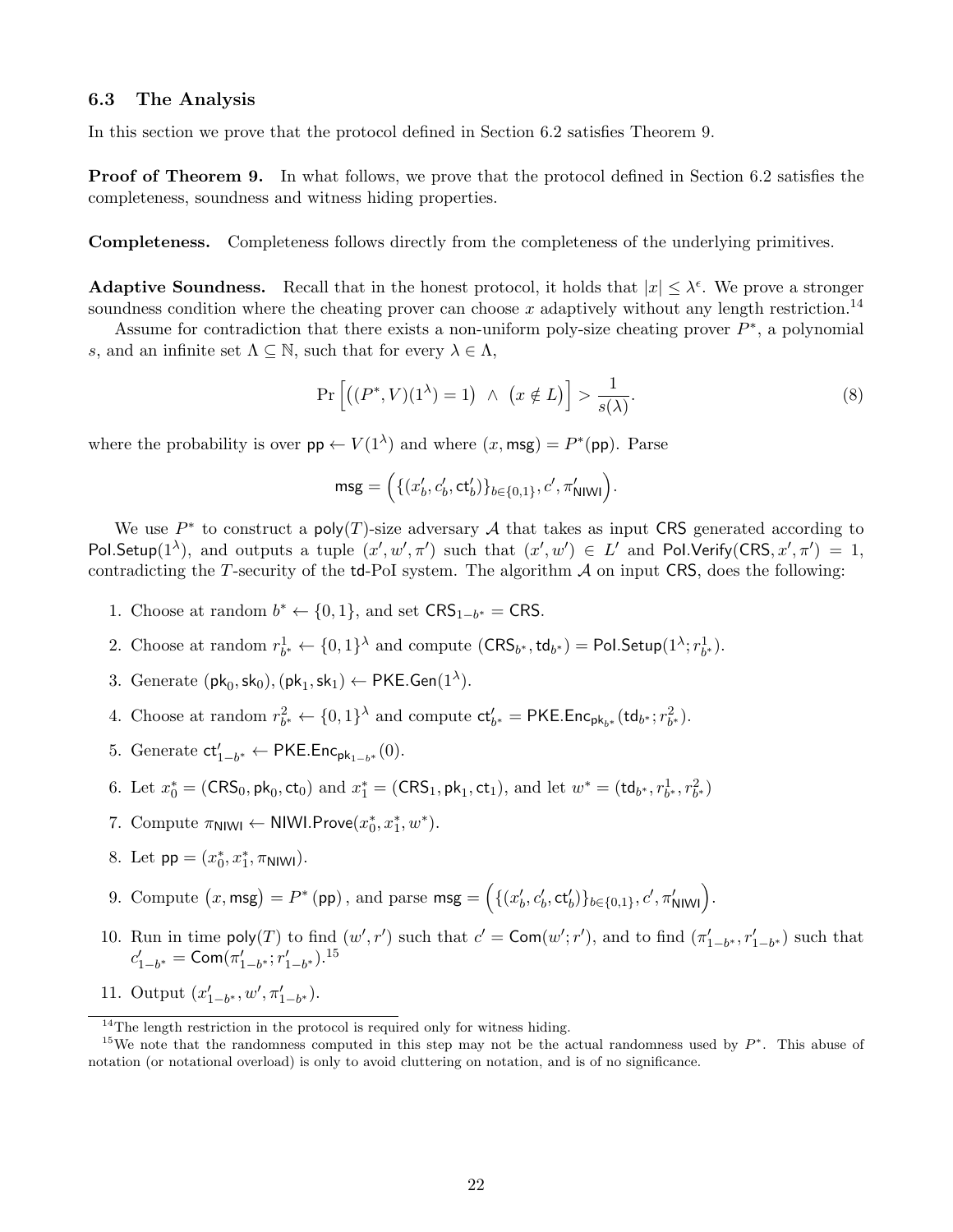We prove that there exists a polynomial q such that for every  $\lambda \in \Lambda$ ,

$$
\Pr\left[\mathcal{A}(\mathsf{CRS}) = (x', w', \pi') \text{ s.t. } \left( (x', w') \in R_{L'} \right) \land \left( \mathsf{Pol}.\mathsf{Verify}(\mathsf{CRS}, x', \pi') = 1 \right) \right] \ge \frac{1}{q(\lambda)},\tag{9}
$$

contradicting the T-security of the PoI scheme.

To this end, consider the following dishonest verifier  $V_{A,b^*}$  that generates his first message with the same distribution as  $A$ , while fixing his random bit choice to be  $b^*$ . Moreover, it outputs 1 if and only if the NIWI proof given by the prover is accepting, and for  $(\pi'_{b^*}, r'_{b^*}) = \text{PKE.Dec}_{\text{sk}_{b^*}}(\text{ct}'_{b^*})$  it holds that

$$
c'_{b^*} = \text{Com}(\pi'_{b^*}; r'_{b^*}) \text{ and Pol.Verify}(x'_{b^*}, \pi'_{b^*}, \text{CRS}_{b^*}) = 1.
$$

Namely,  $V_{A,b^*}$  does the same checks as the honest verifier, except that he does not check the conditions corresponding to  $1 - b^*$ .

**Claim 1.** For every poly-size adversary B, there exists a negligible function  $\nu$  such that for every  $\lambda \in \Lambda$ ,

$$
\left| \Pr \Big[ \mathcal{B}(\mathsf{pp}, (x, \mathsf{msg}), b, \mathsf{sk}_b, w', r) = 1 \Big] - \Pr \Big[ \mathcal{B}(\mathsf{pp}_{\mathcal{A}, b}, (x, \mathsf{msg}), b, \mathsf{sk}_b, w', r) = 1 \Big] \Big| \leq \nu(\lambda)
$$

where the left probability is over  $pp = (x_0^*, x_1^*, \pi_{\text{NIW}}) \leftarrow V(1^{\lambda})$ , where  $(x, \text{msg}) = P^*(pp)$ , and  $b \in \{0, 1\}$ is such that  $\pi_{\text{NIW}}$  is generated with a witness corresponding to  $x_b^*$ , and where  $\mathsf{sk}_b$  is the secret key corresponding to  $pk_b$  where  $x_b^* = (CRS_b, pk_b, ct_b)$ . The right probability is over  $b \stackrel{\$}{\leftarrow} \{0,1\}$  and  $pp_{A,b} =$  $(x_0^*, x_1^*, \pi_{\text{N1W1}}) \leftarrow V_{\mathcal{A},b}(1^{\lambda}),$  where  $(x, \text{msg}) = P^*(\text{pp}_{\mathcal{A},b})$ , and where  $\text{sk}_b$  is the secret key corresponding to  $pk_b$  where  $x_b^* = (CRS_b, pk_b, ct_b)$ . In both probabilities  $(w', r)$  satisfies  $c' = \text{Com}(w'; r)$ , where  $c'$  is part of msg. $^{16}$ 

*Proof.* Suppose for contradiction there exists a poly-size adversary  $\mathcal{B}$ , polynomial p such that for infinitely many  $\lambda \in \Lambda$ 

$$
\Pr\left[\mathcal{B}(\mathsf{pp},(x,\mathsf{msg}),b,\mathsf{sk}_b,w',r) = 1\right] - \Pr\left[\mathcal{B}(\mathsf{pp}_{\mathcal{A},b},(x,\mathsf{msg}),b,\mathsf{sk}_b,w',r) = 1\right] > \frac{1}{p(\lambda)}\tag{10}
$$

We use  $\mathcal B$  to construct a poly(T)-size adversary M that contradicts the T-security of the encryption scheme as per Lemma 1.

Algorithm  $\mathcal{M}(1^{\lambda})$  does the following:

- 1. For every  $b \in \{0, 1\}$ , choose  $r_b^1 \stackrel{\$}{\leftarrow} \{0, 1\}^{\lambda}$  and compute  $(\text{CRS}_b, \text{td}_b) = \text{Pol}.\text{Setup}(1^{\lambda}; r_b^1)$ .
- 2. Choose at random  $d \stackrel{\$}{\leftarrow} \{0,1\}$ , set  $m_0 = 0$  and  $m_1 = \text{td}_{1-d}$  such that  $|m_0| = |m_1|$ , and send  $m_0$  and  $m_1$  as challenge messages.
- 3. Upon receiving from the challenger a pair (pk, ct), where  $ct = PKE.Enc_{pk}(m_{d^*})$  for a random  $d^* \stackrel{\$}{\leftarrow}$  $\{0, 1\}$ , do the following:
	- (a) Generate  $(\mathsf{pk}_d, \mathsf{sk}_d) \leftarrow \mathsf{PKE}.\mathsf{Gen}(1^{\lambda}),$  and let  $\mathsf{pk}_{1-d} = \mathsf{pk}.$
	- (b) Choose  $r_d^2 \stackrel{\$}{\leftarrow} \{0,1\}^{\lambda}$ , compute  $ct_d = \mathsf{PKE}$ . Enc<sub>pk</sub><sub>d</sub> $(t\mathsf{d}_d; r_d^2)$ , and let  $ct_{1-d} = ct$ .
	- (c) Let  $w = (\text{td}_d, r_d^1, r_d^2)$ , and compute  $\pi_{\text{NIW}} \leftarrow \text{NIWI.Prove}(\{(\text{CRS}_b, \text{pk}_b, \text{ct}_b)\}_{b \in \{0,1\}}, w)$ .
	- (d) Let  $pp = (\{ (CRS_b, pk_b, ct_b) \}_{b \in \{0,1\}}, \pi_{\text{NIW}})$ , compute  $(x, msg) = P^*(pp)$ , and parse

$$
\mathsf{msg} = \Big(\{(x'_b,c'_b,\mathsf{ct}'_b)\}_{b \in \{0,1\}},c',\pi'_{\mathsf{NINV}}\Big).
$$

<sup>&</sup>lt;sup>16</sup>Recall that  $\textsf{msg} = \Big(\{(x'_b, c'_b, \textsf{ct}'_b)\}_{b \in \{0,1\}}, c', \pi'_{\textsf{NINV}}\Big).$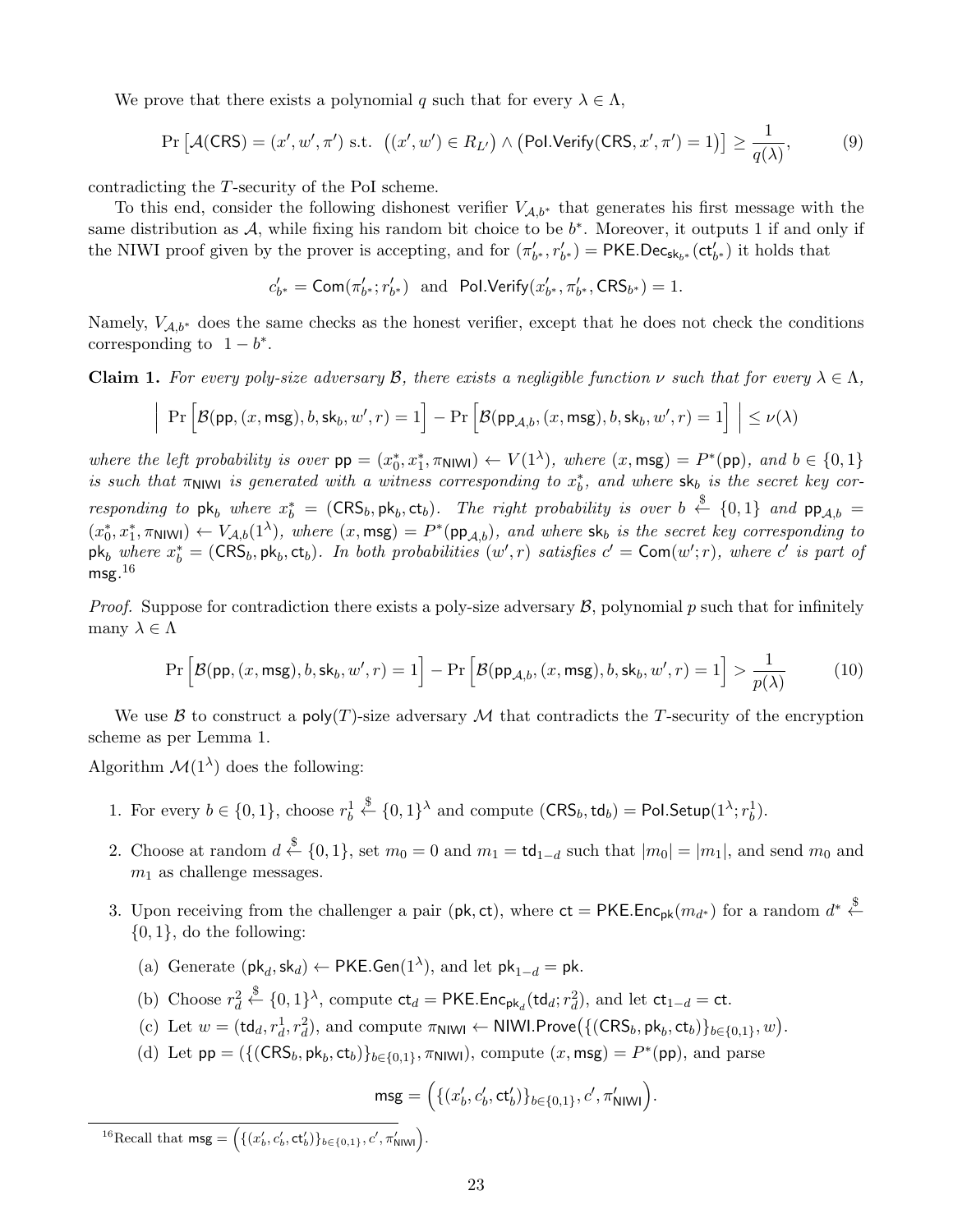- (e) Run in time  $\text{poly}(T)$  to find  $(w', r)$  such that  $c' = \text{Com}(w'; r)$ .
- (f) Output  $\mathcal{B}(\mathsf{pp}, (x, \mathsf{msg}), d, \mathsf{sk}_d, w', r)$ .

Note that if  $d^* = 1$  then the input to  $\beta$  is distributed exactly as in the left side of Equation (10), whereas if  $d^* = 0$  the input to  $\beta$  is distributed exactly as in the right side of Equation (10).

$$
\begin{aligned} &\Pr\left[\mathcal{M}(\mathsf{pk},\mathsf{ct})=d^{*}\right]=\\ &\Pr\left[\mathcal{B}(\mathsf{pp},(x,\mathsf{msg}),d,\mathsf{sk}_d,w',r)=d^{*}\right]=\\ &\frac{1}{2}\cdot\Pr\left[\mathcal{B}(\mathsf{pp},(x,\mathsf{msg}),d,\mathsf{sk}_d,w',r)=d^{*}\;\Big|\;d^{*}=1\right]+\frac{1}{2}\cdot\Pr\left[\mathcal{B}(\mathsf{pp},(x,\mathsf{msg}),d,\mathsf{sk}_d,w',r)=d^{*}\;\Big|\;d^{*}=0\right]=\\ &\frac{1}{2}\cdot\Pr\left[\mathcal{B}(\mathsf{pp},(x,\mathsf{msg}),d,\mathsf{sk}_d,w',r)=1\right]+\frac{1}{2}\cdot\Pr\left[\mathcal{B}(\mathsf{pp}_{\mathcal{A},d},(x,\mathsf{msg}),d,\mathsf{sk}_d,w',r)=0\right]=\\ &\frac{1}{2}\cdot\Pr\left[\mathcal{B}(\mathsf{pp},(x,\mathsf{msg}),d,\mathsf{sk}_d,w',r)=1\right]+\frac{1}{2}\cdot\left(1-\Pr\left[\mathcal{B}(\mathsf{pp}_{\mathcal{A},d},(x,\mathsf{msg}),d,\mathsf{sk}_d,w',r)=1\right]\right)=\\ &\frac{1}{2}+\frac{1}{2}\cdot\left(\Pr\left[\mathcal{B}(\mathsf{pp},(x,\mathsf{msg}),d,\mathsf{sk}_d,w',r)=1\right]-\Pr\left[\mathcal{B}(\mathsf{pp}_{\mathcal{A},d},(x,\mathsf{msg}),d,\mathsf{sk}_d,w',r)=1\right]\right)\geq\\ &\frac{1}{2}+\frac{1}{2p(\lambda)}\end{aligned}
$$

where the last inequality follows from Equation (10) (for infinitely many  $\lambda \in \Lambda$ ). This contradicts the T-semantic security of the underlying encryption, as desired.  $\Box$ 

Let  $\mathsf{pp}_{\mathcal{A},b^*} \leftarrow V_{\mathcal{A},b^*}(1^{\lambda})$  and let  $(x,\mathsf{msg}) \leftarrow P^*(\mathsf{pp}_{\mathcal{A},b^*})$ . Parse  $\mathsf{msg} = (\{(x'_b,c'_b,\mathsf{ct}'_b)\}_{b\in\{0,1\}},c',\pi'_{\mathsf{NINV}})$ . For every  $b \in \{0,1\}$  let  $E_b$  be the event that there exists  $(w', r)$  such that

$$
c' = \mathsf{Com}(w'; r) \text{ and } (x'_b, w') \in R_{L'}.
$$

**Claim 2.** There exists a polynomial p such that for every  $\lambda \in \Lambda$ ,

$$
\Pr\left[\big(E_0 \vee E_1\big) \ \wedge \ \big((P^*,V_{\mathcal{A},b^*})(1^{\lambda})=1\big)\right] \geq \frac{1}{p(\lambda)},
$$

where the probability is over  $b^* \stackrel{\$}{\leftarrow} \{0,1\}$  and over the randomness of  $V_{\mathcal{A},b^*}.$ 

*Proof.* By our contradiction assumption (Equation  $(8)$ ), and by the soundness of the NIWI proof system, there exists a negligible function  $\mu$  such that for every  $\lambda \in \Lambda$ ,

$$
\Pr\left[ (E_0 \vee E_1) \ \wedge \ \big( (P^*, V)(1^{\lambda}) = 1 \big) \right] \ge \frac{1}{s(\lambda)} - \mu(\lambda),
$$

where the probability is over the randomness of  $V$ . This, together with Claim 1, implies that there exists a negligible function  $\nu$  such that for every  $\lambda \in \Lambda$ ,

$$
\Pr\left[\big(E_0 \vee E_1\big) \ \wedge \ \big((P^*, V_{\mathcal{A},b^*})(1^{\lambda})=1\big)\right] \geq \frac{1}{s(\lambda)} - \nu(\lambda),
$$

where the probability is over  $b^* \stackrel{\$}{\leftarrow} \{0,1\}$  and over the randomness of  $V_{\mathcal{A},b^*}$ , as desired.

**Claim 3.** There exists a polynomial q such that for every  $\lambda \in \Lambda$ ,

$$
\Pr\left[E_{1-b} \ \wedge \ \left((P^*, V_{\mathcal{A},b})(1^{\lambda})=1\right)\right] \geq \frac{1}{q(\lambda)},
$$

where the probability is over  $b \stackrel{\$}{\leftarrow} \{0,1\}$  and the randomness of  $V_{A,b}$ .

 $\Box$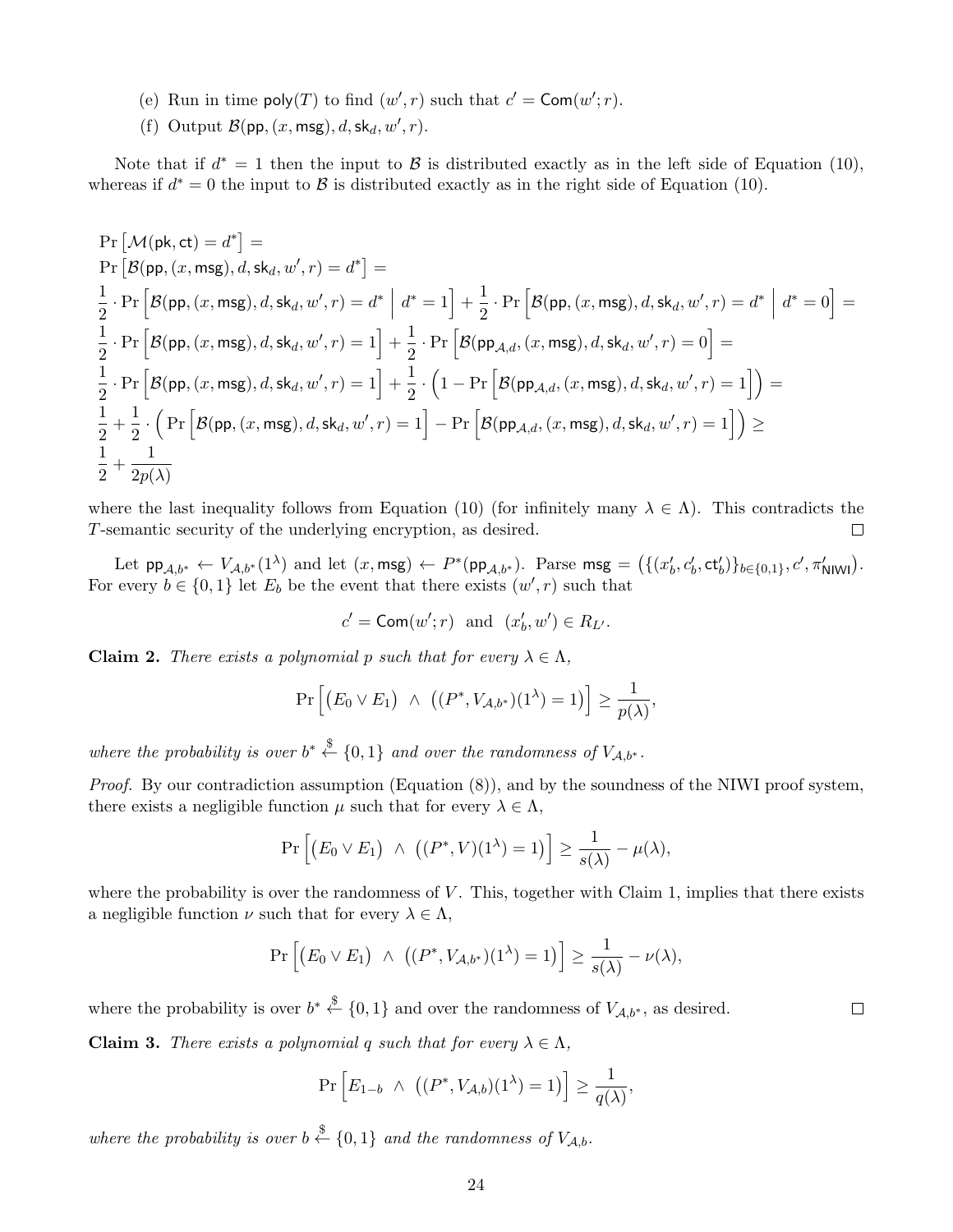*Proof.* Suppose for contradiction that there exists a negligible function  $\mu$  and an infinite set  $\Lambda_0 \subseteq \Lambda$  such that for every  $\lambda \in \Lambda_0$ ,

$$
\Pr\left[E_{1-b} \wedge \left((P^*, V_{\mathcal{A},b})(1^{\lambda})=1\right)\right] = \mu(\lambda). \tag{11}
$$

This, together with Claim 2, implies that for every  $\lambda \in \Lambda_0$ ,

$$
\Pr\left[E_b \ \wedge \ \left((P^*, V_{\mathcal{A},b})(1^{\lambda}) = 1\right)\right] > \frac{1}{p(\lambda)} - \mu(\lambda). \tag{12}
$$

Consider the verifier  $V_b$  that is identical to the honest verifier V, except that it uses the witness  $w_b$ to generate the NIWI, where  $w_b$  is the witness corresponding to  $x_b^*$ , and similarly to  $V_{A,b}$ , it does not do the check corresponding to  $1 - b$ , rather only checks the NIWI of the prover and the check corresponding to b. In other words,  $V_b$  is identical to  $V_{A,b}$  except that he generates  $x_{1-b}^*$  honestly (as opposed to  $V_{A,b}$ who generates  $x_{1-b}^* = (CRS_{1-b}, \mathsf{pk}_{1-b}, ct_{1-b})$  where  $ct_{1-b}$  is an encryption of 0).

By Claim 1, Equations (11) and (12) imply that there exists a negligible function  $\nu$  such that for every  $\lambda \in \Lambda_0$ ,

$$
\Pr\left[E_{1-b} \ \land \ \left((P^*, V_b)(1^{\lambda}) = 1\right)\right] = \nu(\lambda) \tag{13}
$$

and

$$
\Pr\left[E_b \ \wedge \ \left((P^*, V_b)(1^{\lambda}) = 1\right)\right] > \frac{1}{p(\lambda)} - 2\nu(\lambda),\tag{14}
$$

 $b'$ ,  $\pi'_b$ ) = 1,

where the probabilities are over  $b \stackrel{\$}{\leftarrow} \{0,1\}$  and over the randomness of  $V_b$ .

We next argue that these two equations contradict the T-security of the NIWI proof system. To this end, we construct a  $poly(T)$ -size adversary M that wins the WI game as described in Definition 5 with non-negligible advantage, as follows.

- 1. For every  $b \in \{0,1\}$  do the following:
	- (a) Choose at random  $r_b^1 \stackrel{\$}{\leftarrow} \{0,1\}^{\lambda}$  and compute  $(\mathsf{CRS}_b, \mathsf{td}_b) = \mathsf{Pol}.\mathsf{Setup}(1^{\lambda}, r_b^1)$ .
	- (b) Generate  $(\mathsf{pk}_b, \mathsf{sk}_b) \leftarrow \mathsf{PKE}.\mathsf{Gen}(1^{\lambda})$ .
	- (c) Choose at random  $r_b^2 \stackrel{\$}{\leftarrow} \{0,1\}^{\lambda}$  and compute  $ct_b = \text{PKE}.\text{Enc}_{\text{pk}_b}(\text{td}_b, r_b^2)$ .
	- (d) Let  $x_b^* = (\text{CRS}_b, \text{pk}_0, \text{ct}_b)$ , and let  $w_b = (\text{td}_b, r_b^1, r_b^2)$ .
- 2. Choose  $(x_0^*, x_1^*)$  to be the instance in the WI game (w.r.t. the NP language  $L_{OR}^*$ ), and  $w_0$  and  $w_1$ to be the two witnesses.
- 3. Let  $\pi_{\text{NIW}}$  be the challenge proof generated with respect to witness  $w_{b^*}$  for a randomly chosen  $b^* \stackrel{\$}{\leftarrow} \{0,1\}.$
- 4. Compute  $(x, \text{msg}) = P^*(\text{pp})$ , where  $\text{pp} = (x_0^*, x_1^*, \pi_{\text{NIW}})$ .
- 5. Parse msg =  $({{(x'_b, c'_b, ct'_b)}_{b \in \{0,1\}}, c', \pi'_{\text{NIW}})}.$
- 6. Compute  $(w', r)$  such that  $c' = \text{Com}(w', r)$ .
- 7. If there exists  $b \in \{0,1\}$  such that the following three conditions are satisfied:

- 
$$
\pi'_{\text{NIWI}}
$$
 is accepting,  
-  $\pi'_{b}$  = PKE.Dec<sub>sk<sub>b</sub></sub>(c'<sub>b</sub>) satisfies that Pol.Verify(CRS<sub>b</sub>, x'<sub>t</sub>

 $- (x'_b, w') \in R_{L'},$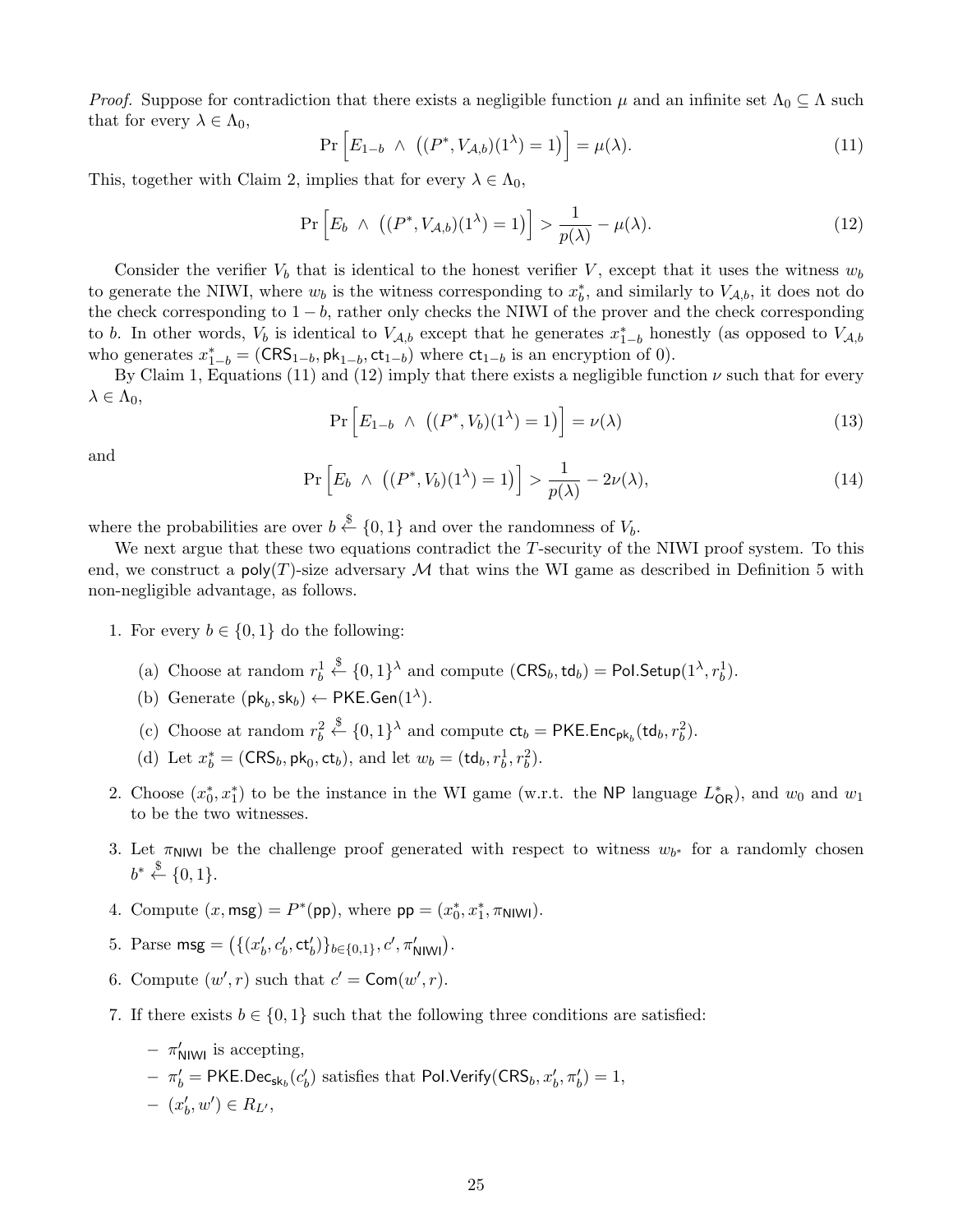then output b. Otherwise, output a randomly chosen bit  $b \stackrel{\$}{\leftarrow} \{0,1\}.$ 

We next argue that for every  $\lambda \in \Lambda_0$ ,

$$
\Pr[b=b^*] \geq \frac{1}{2} + \frac{1}{3p(\lambda)},
$$

contradicting the T-security of the WI property.

To this end, denote by GOOD the event that the following three conditions hold:

- $-$  π'<sub>NIWI</sub> is accepting.
- $-$  π'<sub>b<sup>\*</sup></sub> = Dec<sub>sk<sub>b</sub>\*</sub> (c'<sub>b<sup>\*</sub></sup>) satisfies Pol.Verify(CRS<sub>b<sup>\*</sup></sub>, x'<sub>b</sub><sup>\*</sup>, π'<sub>b</sub><sup>\*</sup>) = 1.</sub>
- − There exists *b* such that  $(x'_b, w') \in R_{L'}$ .

Equations (13) and (14) imply that for every  $\lambda \in \Lambda_0$ ,

$$
\Pr[\text{GOOD}] \ge \frac{1}{p(\lambda)} - \nu(\lambda)
$$

and

$$
Pr[\text{GOOD}] - Pr [(b = b^*) \land \text{GOOD}] \le \nu(\lambda).
$$

Therefore,

$$
\Pr[b = b^*] =
$$
\n
$$
\Pr\left[(b = b^*) \land \text{GOOD}\right] + \Pr\left[(b = b^*) \land \neg \text{GOOD}\right] \ge
$$
\n
$$
\Pr[\text{GOOD}] - \nu(\lambda) + \frac{1}{2} \cdot (1 - \Pr[\text{GOOD}]) \ge
$$
\n
$$
\frac{1}{2} + \frac{1}{2} \cdot \Pr[\text{GOOD}] - \nu(\lambda) \ge
$$
\n
$$
\frac{1}{2} + \frac{1}{2p(\lambda)} - 2\nu(\lambda) \ge
$$
\n
$$
\frac{1}{2} + \frac{1}{3p(\lambda)}
$$

Contradicting the T-security of the NIWI proof system, as desired.

Denote by Z the event that both  $(P^*, V_{\mathcal{A},b})(1^{\lambda}) = 1$  and  $E_{1-b}$ . By Claim 3, for every  $\lambda \in \Lambda$ ,

$$
\Pr[Z] \ge \frac{1}{q(\lambda)}
$$

By the definition of A, and the definition of the event  $E_{1-b}$ , it holds that

$$
\Pr\left[\mathcal{A}(\mathsf{CRS}) = (x', w', \pi') \text{ s.t. } ((x', w') \in R_{L'}) \land (\mathsf{Pol}.\mathsf{Verify}(\mathsf{CRS}, x', \pi') = 1) \mid Z\right] = 1
$$

Thus, we conclude that

$$
\Pr\left[\mathcal{A}(\mathsf{CRS}) = (x', w', \pi') \text{ s.t. } \left((x', w') \in R_{L'}\right) \land \left(\mathsf{Pol}.\mathsf{Verify}(\mathsf{CRS}, x', \pi') = 1\right)\right] \ge \Pr[Z] \ge \frac{1}{q(\lambda)},
$$

contradicting the T-security of PoI.

 $\Box$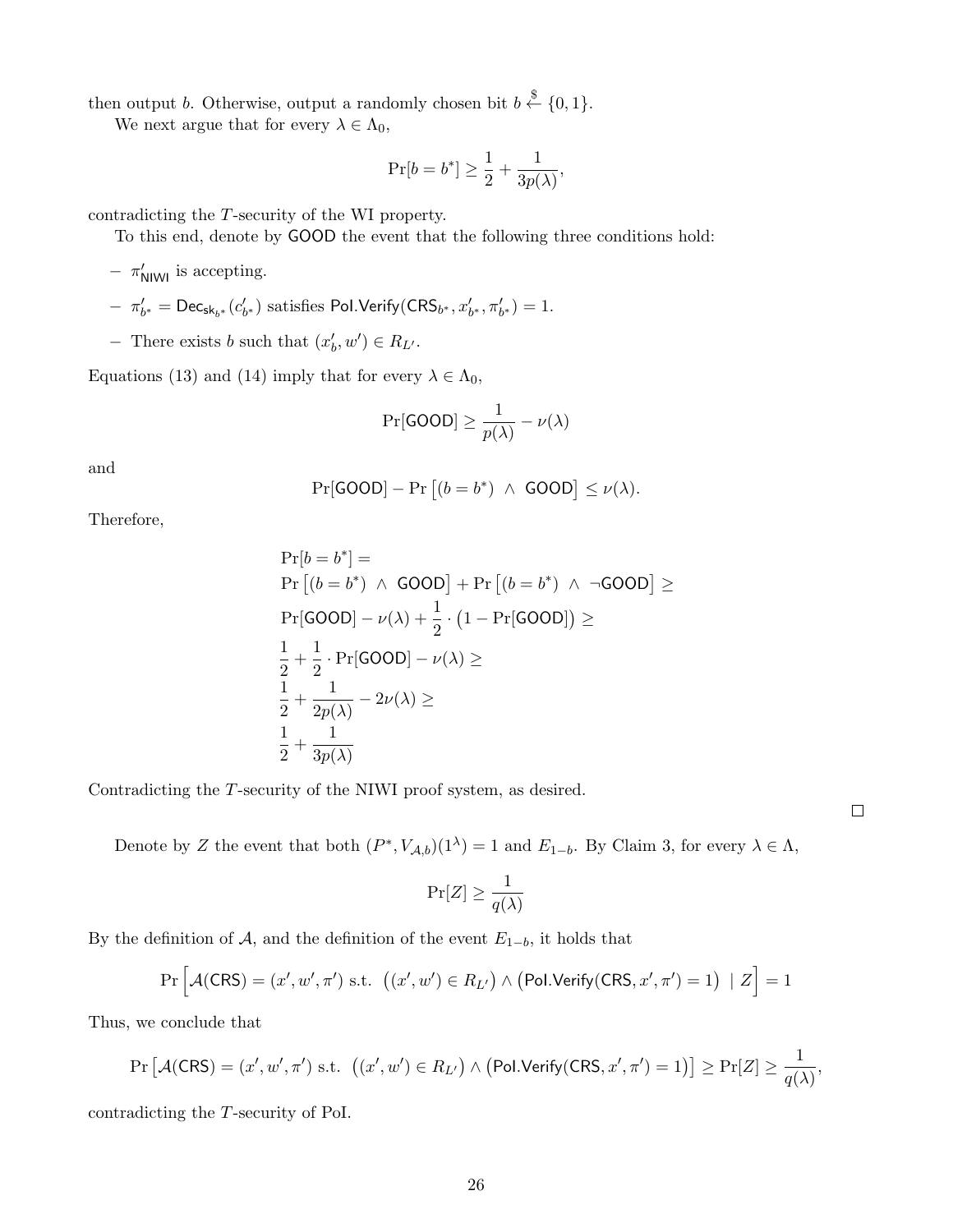Witness Hiding. Suppose for the sake of contradiction that there exists a poly-size cheating verifier  $V^* = (V_1^*, V_2^*)$ , a function g such that  $g(\kappa) \geq \kappa^{\frac{1}{\epsilon}}$ , a polynomial s, and an infinite set  $\mathcal{K} \subseteq \mathbb{N}$ , such that for every  $\kappa \in \mathcal{K}$ ,

$$
\Pr\left[V_2^*(x, V_1^*(1^\lambda, x), \mathsf{msg}_P) = w \text{ s.t. } (x, w) \in R_L\right] \ge \frac{1}{s(\kappa)}\tag{15}
$$

where  $\lambda = g(\kappa)$  and where the probability is over  $(x, w) \leftarrow \mathcal{D}_{\kappa}$  and over  $\mathsf{msg}_P \leftarrow P(1^\lambda, x, w, \mathsf{pp})$ , where  $(pp, st) = V^{*}(1^{\lambda}, x)$ , and where pp is the message that  $V^{*}$  sends the prover and st is a secret state that is used by  $V_2^*$  to extract w.

**Remark 6.** In what follows,  $V_1^*, V_2^*, P$  take as input  $1^{\lambda}$  where  $\lambda = g(\kappa)$  and  $(x, w)$  are sampled from  $\mathcal{D}_{\kappa}$ .

**Remark 7.** We assume without loss of generality that  $V_1^*$  always generates an accepting NIWI proof  $\pi$ NIWI and samples  $\mathsf{pk}_0, \mathsf{pk}_1$  such that for every  $b \in \{0,1\}$ ,  $|\mathsf{pk}_b| \geq |x|^{1/\epsilon}$ . Loosely speaking, this is without loss of generality since P aborts if the NIWI proof  $\pi_{\sf NIN}$  is rejected or if  ${\sf pk}_0,{\sf pk}_1$  do not satisfy the length restriction, and hence the cheating verifier  $(V_1^*, V_2^*)$  does not gain anything by generating a rejecting  $\pi_{\text{NIW}}$ or by setting  $|\mathsf{pk}_b| < |x|^{1/\epsilon}$  for any  $b \in \{0, 1\}.$ 

Formally, this is argued as follows: Replace  $(V_1^*, V_2^*)$  with the following  $(V_{h_1}^*, V_{h_2}^*)$ :

 $-V_{h_1}^*$ : On input (1<sup>λ</sup>, x), compute (pp, st) =  $V_1^*(1^λ, x)$ . Parse pp =  $(x_0^*, x_1^*, π_{\text{NIW}})$ . If

NIWI.Verify(
$$
x_0^*
$$
,  $x_1^*$ , π<sub>NIWI</sub>) = 1 and |pk<sub>0</sub>| ≥ | $x$ |<sup>1/ε</sup> and |pk<sub>1</sub>| ≥ | $x$ |<sup>1/ε</sup>

output  $pp_h = pp$ . Else, compute  $pp_h$  as the honest verifier and output  $pp_h$ .

 $- V_{h_2}^*$ : On input (x, V<sub>h<sub>1</sub></sub>(1<sup>λ</sup>, x), msg<sub>P</sub>), compute (pp, st) = V<sub>1</sub><sup>\*</sup>(1<sup>λ</sup>, x), and parse pp = (x<sup>\*</sup><sub>0</sub>, x<sup>\*</sup><sub>1</sub>, π<sub>NIWI</sub>). If

NIWI.Verify $(x_0^*, x_1^*, \pi_{\text{N1W1}}) = 1$  and  $|\text{pk}_0| \geq |x|^{1/\epsilon}$  and  $|\text{pk}_1| \geq |x|^{1/\epsilon}$ 

 $output V_2^*(x, V_1^*(1^{\lambda}, x), \text{msg}_P)$  where  $\text{msg}_P \leftarrow P(1^{\lambda}, x, w, \text{pp})$ . Else, output  $V_2^*(x, V_1^*(1^{\lambda}, x), \perp)$ .

The fact that  $\text{msg}_P = \bot$  when the NIWI proof of the verifier is rejected or when  $|\text{pk}_b| < |x|^{1/\epsilon}$  for some  $b \in \{0,1\}$ , implies that the output of  $V_{h_2}^*$  is identically distributed to the output of  $V_2^*$ . Hence, for every  $\kappa \in \mathcal{K}$ ,

$$
\Pr[V^*_{h_2}(x, V^*_{h_1}(1^\lambda, x), \mathsf{msg}_P) \in R_L(x)] = \Pr[V^*_2(x, V^*_1(1^\lambda, x), \mathsf{msg}_P) \in R_L(x)] \geq \frac{1}{s(\kappa)}.
$$

where the last inequality holds by Equation (15), and where the probability is over  $(x, w) \leftarrow \mathcal{D}_{\kappa}$  and  $\mathsf{msg}_P \leftarrow P(1^\lambda, x, w, \mathsf{pp}).$ 

**Remark 8.** In what follows, we often abuse notation, and denote by  $x \leftarrow \mathcal{D}_{\kappa}$  to denote that x is sampled by sampling  $(x, w) \leftarrow \mathcal{D}_{\kappa}$  and outputting x.

**Subset GOOD:** We define the set  $\text{GOOD} \subseteq L$ , where  $x \in \text{GOOD}$  if and only if

$$
\Pr[V_2^*(x, V_1^*(1^{\lambda}, x), \mathsf{msg}_P) = w \text{ s.t. } (x, w) \in R_L] \ge \frac{1}{2s(\kappa)},
$$

where the probability is over  $\mathsf{msg}_P \leftarrow P(1^\lambda, x, w, \mathsf{pp}).$ 

Claim 4. For every  $\kappa \in \mathcal{K}$ ,

$$
\Pr[x \in \text{GOOD}] \ge \frac{1}{2s(\kappa)}
$$

where the probability is over  $x \leftarrow \mathcal{D}_{\kappa}$ .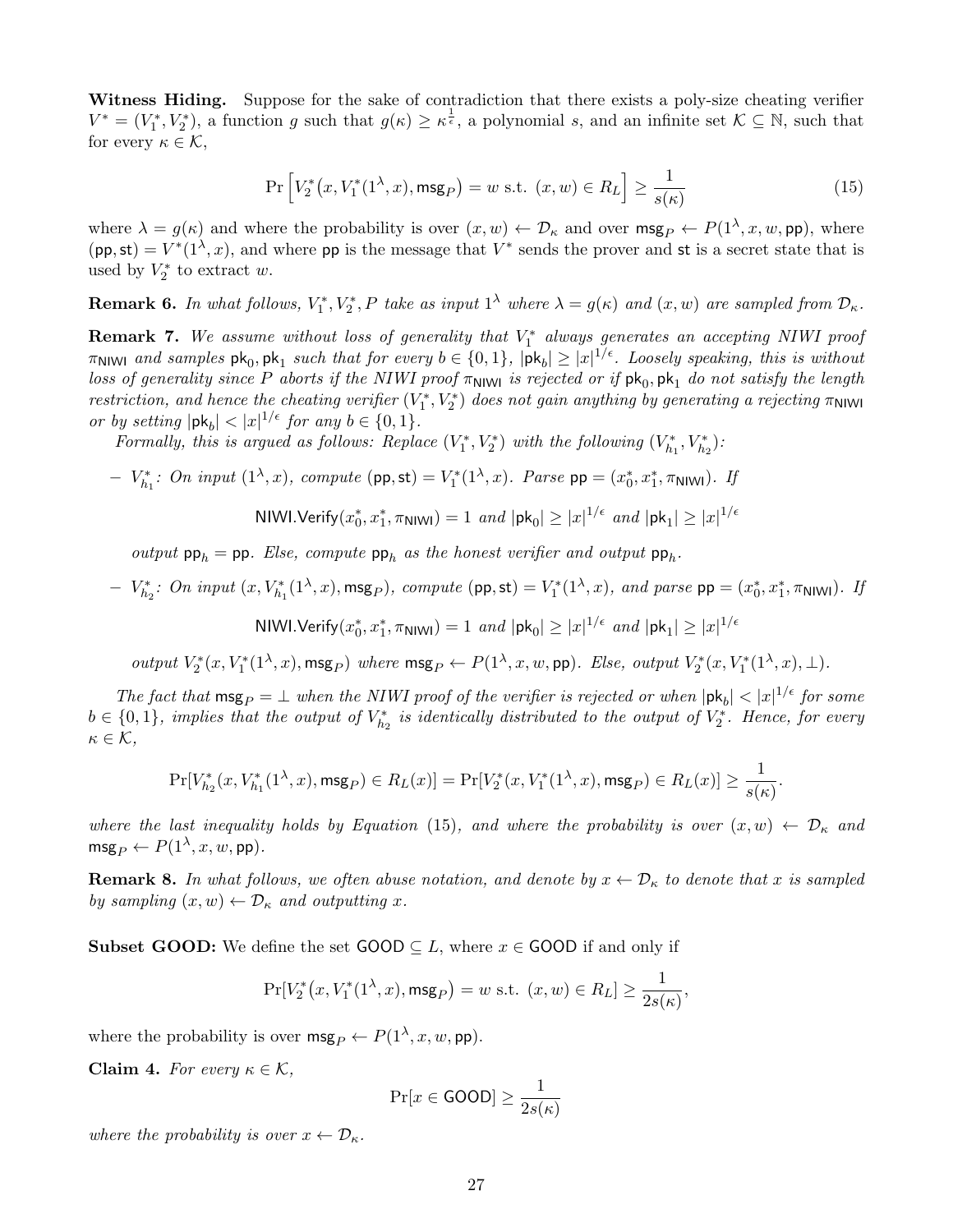Proof.

$$
\Pr[V_2^*(x, V_1^*(1^{\lambda}, x), \text{msg}_P) \in R_L(x)] = \Pr[V_2^*(x, V_1^*(1^{\lambda}, x), \text{msg}_P) \in R_L(x) \mid x \in \text{GOOD}] \cdot \Pr[x \in \text{GOOD}] + \Pr[V_2^*(x, V_1^*(1^{\lambda}, x), \text{msg}_P) \in R_L(x) \mid x \notin \text{GOOD}] \cdot \Pr[x \notin \text{GOOD}]
$$
  

$$
\leq \Pr[x \in \text{GOOD}] + \frac{1}{2s(\kappa)} \cdot \Pr[x \notin \text{GOOD}]
$$
  

$$
\leq \Pr[x \in \text{GOOD}] + \frac{1}{2s(\kappa)}
$$

Hence, for every  $\kappa \in \mathcal{K}$ , the fact that  $\Pr[V_2^*(x, V_1^*(1^{\lambda}, x), \mathsf{msg}_P) \in R_L(x)] > \frac{1}{s(r)}$  $\frac{1}{s(\kappa)}$  implies that  $Pr[x \in {\mathsf{GOOD}}] \geq \frac{1}{2s}$  $\frac{1}{2s(\kappa)}$ , as desired.

**Trapdoor Set of** x: For every x we define the trapdoor set of x, denoted by  $td(x)$ , as follows:

$$
\mathsf{td}(x) = \{\mathsf{td} : \exists b \in \{0,1\} \; \exists (r_b^1, r_b^2) \; \text{ s.t. } \left( (\mathsf{CRS}_b, \mathsf{td}) = \mathsf{Pol}.\mathsf{Setup}(1^\lambda; r_b^1) \right) \; \wedge \; \left( \mathsf{ct}_b = \mathsf{Enc}_{\mathsf{pk}_b}(\mathsf{td}, r_b^2) \right) \}
$$

where  $V_1^*(1^{\lambda}, x) = (\{(\text{CRS}_b, \text{pk}_b, \text{ct}_b)\}_{b \in \{0,1\}}, \pi_{\text{NIW}})$ . By the perfect soundness of the NIWI,

 $V_{\text{NIWI}}\big(\{(\text{CRS}_b, \text{pk}_b, \text{ct}_b)\}_{b\in\{0,1\}}, \pi_{\text{NIWI}}\big) = 1 \implies \text{td}(x) \neq \emptyset.$ 

We distinguish between the following two cases:

**Case 1.** There exists a poly-size computable function f such that for infinitely many  $\kappa \in \mathcal{K}$ ,

$$
\Pr[f(x) \in \mathsf{td}(x)] \ge \frac{1}{\mathsf{poly}(\kappa)}, \text{ where } x \leftarrow \mathcal{D}_{\kappa}|\textsf{GOOD}. \tag{16}
$$

 $\Box$ 

In this case we construct a poly-size A that given  $x \leftarrow \mathcal{D}_{\kappa}$  outputs a valid witness w with non-negligible probability (breaking the hardness of the language  $L$ ).  $A$ , on input x, does the following:

- 1. Compute  $V_1^*(1^{\lambda}, x) = \Big(\{(\text{CRS}_b, \text{pk}_b, \text{ct}_b)\}_{b \in \{0,1\}}, \pi_{\text{N1W1}}\Big)$ .
- 2. Compute  $f(x) = \text{td.}$

If td is an invalid trapdoor with respect to both  $CRS_0$  and  $CRS_1$  then abort.

3. Otherwise, td is a valid trapdoor corresponding to  $CRS_{b^*}$  for some  $b^* \in \{0, 1\}$ . Namely, there exists  $(r^1_{b^*}, r^2_{b^*})$  for which

$$
\big((\mathsf{CRS}_{b^*},\mathsf{td}) = \mathsf{Pol}.\mathsf{Setup}(1^{\lambda};r^1_{b^*})\big) \quad \wedge \quad \big(\mathsf{ct}_{b^*} = \mathsf{PKE}.\mathsf{Enc}_{\mathsf{pk}_{b^*}}(\mathsf{td},r^2_{b^*})\big).
$$

4. Compute  $\{(x'_b, c'_b, \text{ct}'_b)\}_{b \in \{0,1\}}$  as the honest prover does. Namely, do the following computations for every  $b \in \{0, 1\}$ :

$$
- \text{ Sample } (x_b', \pi_b') \leftarrow \text{Pol.Gen}(\text{CRS}_b),
$$

− Sample  $r'_b$ ,  $s'_b$   $\stackrel{\$}{\leftarrow}$  {0, 1}<sup>λ</sup> and compute  $c'_b$  = Com(π'<sub>6</sub>; r'<sub>b</sub>') and ct'<sub>b</sub> = PKE. Enc<sub>pk<sub>b</sub></sub>((π'<sub>b</sub>, r'<sub>b</sub>'); s'<sub>b</sub>').

- 5. Compute  $w_{b^*} = \text{Pol.Witness}(\text{CRS}_{b^*}, \text{td}, x'_{b^*}, \pi'_{b^*}).$
- 6. Choose at random  $u \leftarrow \{0,1\}^{\text{poly}(\lambda)}$ , and compute  $c' = \text{Com}(w_{b^*}; u)$ .
- 7. Generate a NIWI proof  $\pi'_{\text{NIW}}$  for  $(x, x'_0, x'_1, c') \in L_{\text{Pol}}$ , using the witness  $(0, b^*, w_{b^*}, u)$ .
- 8. Output  $V_2^*(x, V_1^*(1^{\lambda}, x), (\{(x'_b, c'_b, \text{ct}'_b)\}_{b \in \{0,1\}}, c', \pi'_{\text{NIW}}))$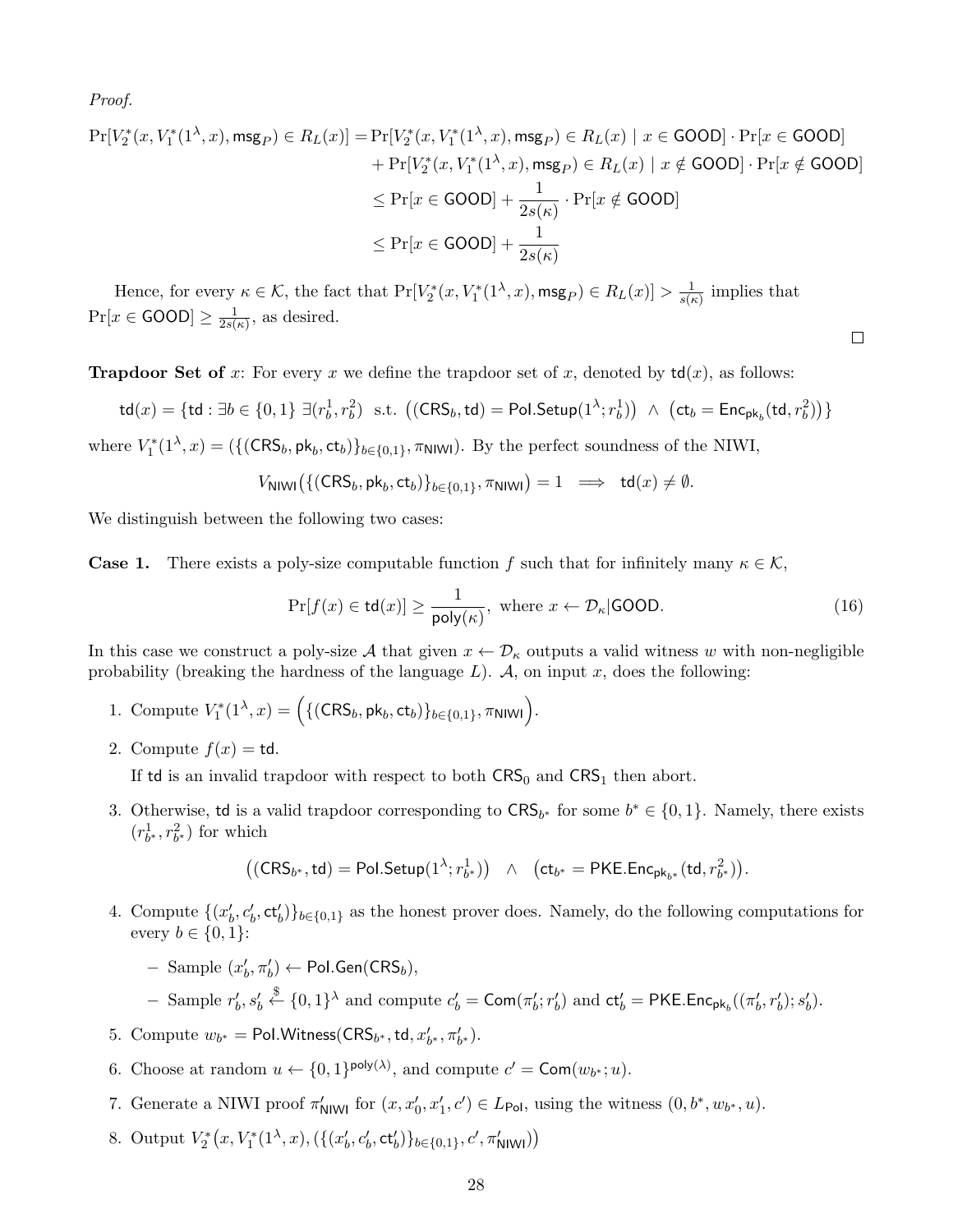$$
\Pr_{x \leftarrow D_{\kappa}}[\mathcal{A}(x) \in R_L(x)] \ge
$$
\n
$$
\Pr_{x \leftarrow D_{\kappa}}[\mathcal{A}(x) \in R_L(x) \mid x \in \text{GOOD}]\cdot \Pr_{x \leftarrow D_{\kappa}}[x \in \text{GOOD}] \ge
$$
\n
$$
\frac{1}{2s(\kappa)} \cdot \Pr_{x \leftarrow D_{\kappa}}[\mathcal{A}(x) \in R_L(x) \mid x \in \text{GOOD}] \ge
$$
\n
$$
\frac{1}{2s(\kappa)} \cdot \Pr_{x \leftarrow D_{\kappa}}[\mathcal{A}(x) \in R_L(x) \mid (x \in \text{GOOD}) \land (f(x) \in \text{td}(x))] \cdot \Pr_{x \leftarrow D_{\kappa}}[f(x) \in \text{td}(x) \mid x \in \text{GOOD}] \ge
$$
\n
$$
\frac{1}{2s(\kappa) \cdot \text{poly}(\kappa)} \cdot \Pr_{x \leftarrow D_{\kappa}}[\mathcal{A}(x) \in R_L(x) \mid (x \in \text{GOOD}) \land (f(x) \in \text{td}(x))] \ge
$$
\n
$$
\frac{1}{2s(\kappa) \cdot \text{poly}(\kappa)}
$$

contradicting the hardness of  $L$ , where the second inequality follows from Claim 4, the fourth inequality follows from Equation (16) (for infinitely many  $\kappa \in \mathcal{K}$ ), and the last inequality follows from the witness indistinguishability property of the NIWI proof, since  $\mathcal{A}(x)$  runs  $V_2^*$  on input

$$
(x, V_1^*(1^{\lambda}, x), (\{(x'_b, c'_b, ct'_b)\}_{b \in \{0,1\}}, c', \pi'_{\text{NIWI}})),
$$

where the message  $(\{(x'_b, c'_b, \text{ct}_b')\}_{b \in \{0,1\}}, c', \pi'_{\text{NlWl}})$  is distributed identically as a message generated by the honest prover, except that the NIWI proof  $\pi'_{\text{NIW}}$  is generated using an alternative witness.

**Case 2.** For every poly-size computable function f there exists a negligible function  $\mu$  and for every  $\kappa \in \mathcal{K}$ 

$$
\Pr[f(x) \in \mathsf{td}(x)] = \mu(\kappa) \tag{17}
$$

where the probability is over  $x \leftarrow \mathcal{D}_{\kappa}$  GOOD.

**Claim 5.** For every  $\kappa \in \mathcal{K}$  there exists  $b_{\kappa} \in \{0,1\}$  such that the following holds: For every poly-size adversary B there exists a negligible function  $\nu$  such that for every  $\kappa \in \mathcal{K}$ ,

$$
\Pr\Big[\mathcal B(x,V_1^*(1^\lambda,x),\mathsf{PKE}.\mathsf{Enc}_{\mathsf{pk}_{b_\kappa}}(d))=d\Big]\leq \frac{1}{2}+\nu(\kappa),
$$

where the probability is over  $x \leftarrow \mathcal{D}_{\kappa}$  GOOD,  $d \stackrel{\$}{\leftarrow} \{0,1\}$ , and over the randomness of PKE.Enc<sub>pk<sub>b<sub>k</sub></sub>, where</sub>  $\mathsf{pk}_{b_{\kappa}}$  is computed by

$$
((CRS_0, \mathsf{pk}_0, \mathsf{ct}_0), (CRS_1, \mathsf{pk}_1, \mathsf{ct}_1), \pi_{\mathsf{NIW}}, \mathsf{st}^*) = V_1^*(1^{\lambda}, x).
$$

*Proof.* Suppose for contradiction that there exists a poly-size algorithm  $\beta$ , a polynomial q, and an infinite set  $\mathcal{K}_0 \subseteq \mathcal{K}$ , such that for every  $\kappa \in \mathcal{K}_0$  and for every  $b \in \{0, 1\}$ ,

$$
\Pr\left[\mathcal{B}\big(x, V_1^*(1^{\lambda}, x), \mathsf{PKE}.\mathsf{Enc}_{\mathsf{pk}_b}(d)\big) = d\right] \ge \frac{1}{2} + \frac{1}{q(\kappa)}\tag{18}
$$

where the probability is over  $x \leftarrow \mathcal{D}_{\kappa}$  GOOD,  $d \stackrel{\$}{\leftarrow} \{0,1\}$ , and over the randomness of PKE.Enc<sub>pk<sub>b</sub></sub>, where  $pk_b$  is computed by

$$
((CRS_0, \mathsf{pk}_0, \mathsf{ct}_0), (CRS_1, \mathsf{pk}_1, \mathsf{ct}_1), \pi_{\mathsf{NINI}}) = V_1^*(1^{\lambda}, x).
$$

For every  $\kappa \in \mathcal{K}_0$  and every  $b \in \{0,1\}$  we define a set  $S_{\kappa,b}$  in the image of  $\mathcal{D}_{\kappa}$  GOOD, where  $x \in S_{\kappa,b}$ if and only if

$$
\Pr\left[\mathcal{B}\big(x, V_1^*(1^\lambda, x), \mathsf{PKE}.\mathsf{Enc}_{\mathsf{pk}_b}(d)\big) = d\right] \ge \frac{1}{2} + \frac{1}{2q(\kappa)}\tag{19}
$$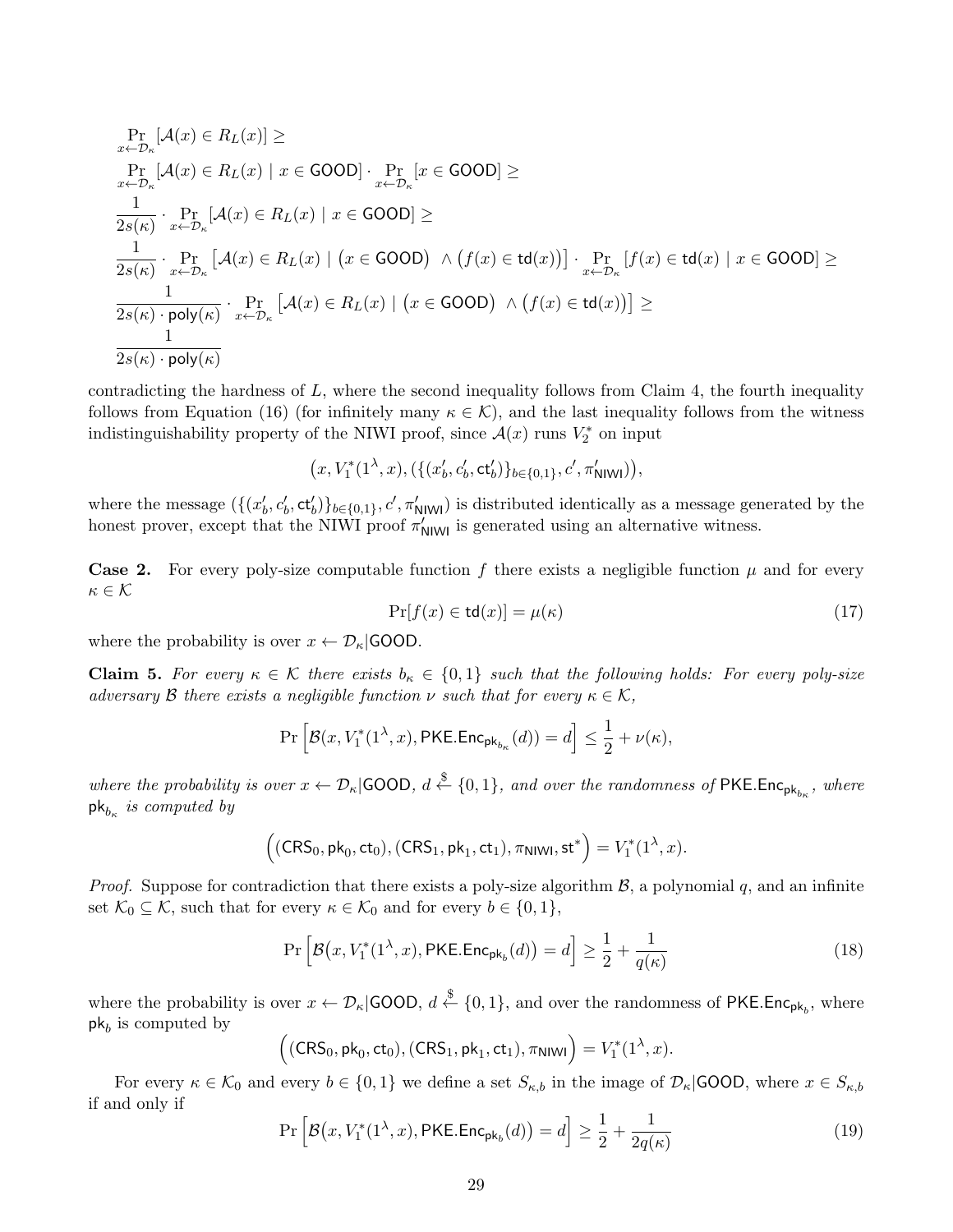where the probability is over a randomly chosen  $d \stackrel{\$}{\leftarrow} \{0,1\}$  and over the randomness of PKE.Enc<sub>pk<sub>b</sub></sub>, and where  $pk_b$  is computed by

$$
((CRS_0, \mathsf{pk}_0, \mathsf{ct}_0), (CRS_1, \mathsf{pk}_1, \mathsf{ct}_1), \pi_{\mathsf{NIVU}}) = V_1^*(1^\lambda, x).
$$

Note that for every  $\kappa \in \mathcal{K}_0$  and every  $b \in \{0, 1\},\$ 

$$
\Pr\left[\mathcal{B}(x, V_1^*(1^{\lambda}, x), \text{PKE}.\text{Enc}_{\text{pk}_b}(d)) = d\right] =
$$
\n
$$
\Pr\left[\mathcal{B}(x, V_1^*(1^{\lambda}, x), \text{PKE}.\text{Enc}_{\text{pk}_b}(d)) = d \mid x \in S_{\kappa, b}\right] \cdot \Pr\left[x \in S_{\kappa, b}\right] +
$$
\n
$$
\Pr\left[\mathcal{B}(x, V_1^*(1^{\lambda}, x), \text{PKE}.\text{Enc}_{\text{pk}_b}(d)) = d \mid x \notin S_{\kappa, b}\right] \cdot \Pr\left[x \notin S_{\kappa, b}\right] \le
$$
\n
$$
\Pr\left[x \in S_{\kappa, b}\right] + \left(\frac{1}{2} + \frac{1}{2q(\kappa)}\right) \cdot \Pr\left[x \notin S_{\kappa, b}\right] \le
$$
\n
$$
\Pr\left[x \in S_{\kappa, b}\right] + \left(\frac{1}{2} + \frac{1}{2q(\kappa)}\right).
$$

This, together with Equation (18), implies that for every  $\kappa \in \mathcal{K}_0$  and every  $b \in \{0, 1\}$ ,

$$
\Pr_{x \leftarrow \mathcal{D}_{\kappa}|\mathsf{GOOD}}[x \in S_{\kappa,b}] \ge \frac{1}{2q(\kappa)}.\tag{20}
$$

By Lemma 3 (in Section 3.2) and by Equation (19), there exists a non-uniform PPT algorithm  $\mathcal{E}^*$ , and a negligible function  $\mu$  such that for for every  $\kappa \in \mathcal{K}_0$ , every  $b \in \{0,1\}$ , every  $x \in S_{\kappa,b}$ , and every  $m = (m_1, \ldots, m_\kappa) \in \{0, 1\}^\kappa$  and  $r_1, \ldots, r_\kappa \in \{0, 1\}^{\text{poly}(\kappa)},$ 

$$
\Pr\left[\mathcal{E}^*(x, V_1^*(1^\lambda, x), \text{ct}) = m\right] \ge 1 - \mu(\kappa) \tag{21}
$$

where  $ct = (PKE.Enc<sub>pk<sub>b</sub></sub>(m<sub>1</sub>; r<sub>1</sub>), ..., PKE.Enc<sub>pk<sub>b</sub></sub>(m<sub>κ</sub>; r<sub>κ</sub>)).$ 

We use  $\mathcal{E}^*$  to construct a non-uniform PPT f such that  $Pr[f(x) \in \mathsf{td}(x)]$  is non-negligible, contradicting Equation (17). The function f, on input x in support of  $\mathcal{D}_{\kappa}$ , does the following:

- $-$  Compute  $V_1^*(1^{\lambda}, x) = (\{ (CRS_b, pk_b, ct_b) \}_{b \in \{0,1\}}, π$ ΝΙWΙ $)).$
- − Choose a random  $b \stackrel{\$}{\leftarrow} \{0,1\}$  and output  $\mathsf{td}'_b = \mathcal{E}^*(x, V_1^*(1^\lambda, x), \mathsf{ct}_b)$ .

We next argue that for every  $\kappa \in \mathcal{K}_0$ ,

$$
\Pr\Big[f(x)\in\mathsf{td}(x)\Big]\geq\frac{1}{5q(\kappa)},
$$

where the probability is over  $x \leftarrow \mathcal{D}_{\kappa}$  GOOD, contradicting Equation (17).

Let  $E_{b,x}$  be the event that for  $V_1^*(1^{\lambda}, x) = ((CRS_0, pk_0, ct_0), (CRS_1, pk_1, ct_1), \pi_{\text{N1WII}})$ 

$$
\exists (r_b^1, r_b^2) \text{ s.t. } \big( (\mathsf{CRS}_b, \mathsf{td}) = \mathsf{Pol}.\mathsf{Setup}(1^\lambda; r_b^1) \big) \ \wedge \ \big( \mathsf{ct}_b = \mathsf{PKE}.\mathsf{Enc}_{\mathsf{pk}_b}(\mathsf{td}, r_b^2) \big)
$$

Since we assumed without loss of generality that  $\pi_{\text{N}|\text{W}}$  is always accepting (see Remark 7), by the perfect soundness of the NIWI proof system it holds that

$$
\Pr_{x \leftarrow \mathcal{D}_\kappa | \text{GOOD}} \left[ E_{0,x} \ \lor \ E_{1,x} \right] = 1. \tag{22}
$$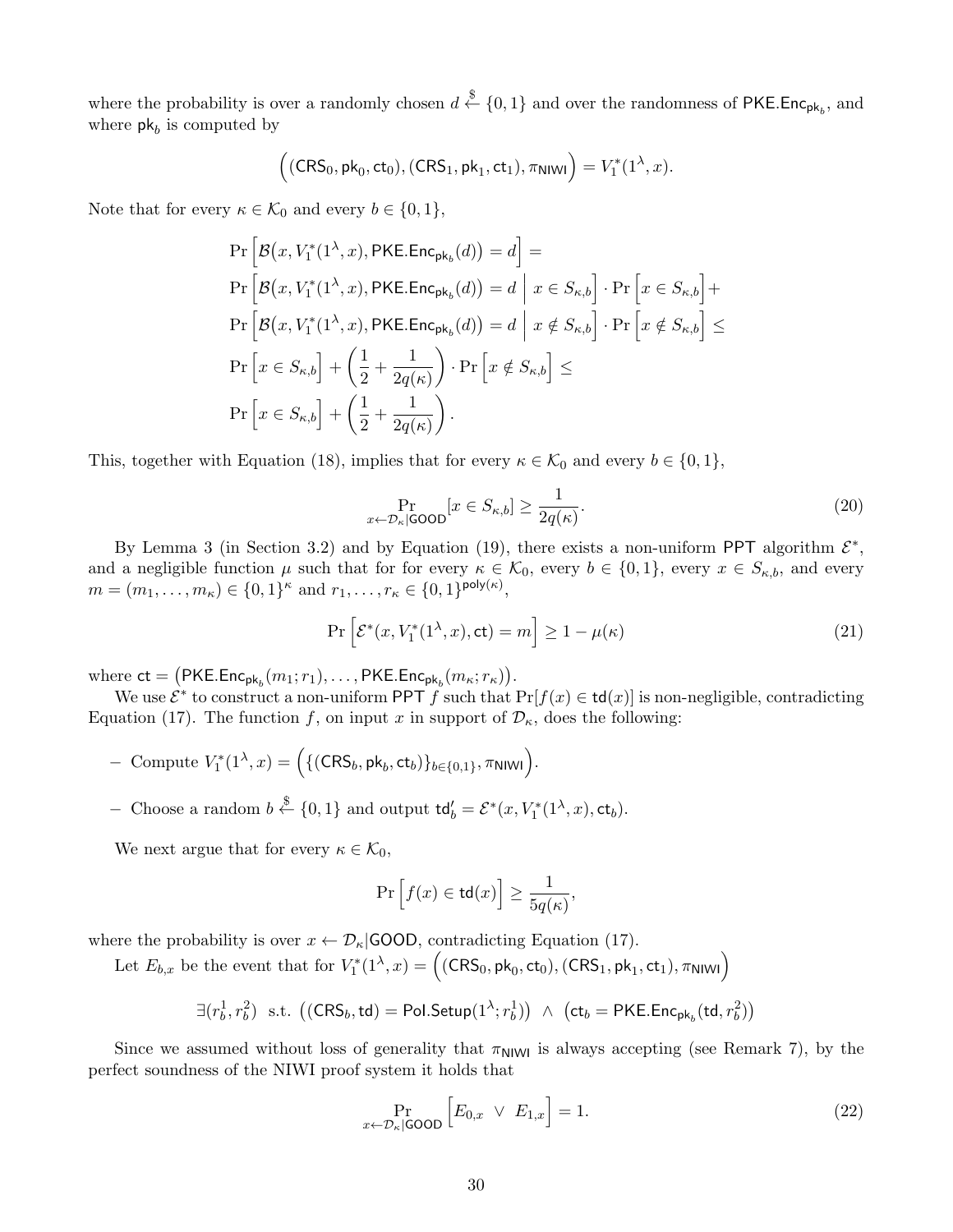Therefore,

$$
\Pr_{x \leftarrow \mathcal{D}_{\kappa}|\text{GOOD}}\left[f(x) \in \mathsf{td}(x)\right] = \frac{1}{2} \cdot \Pr_{x \leftarrow \mathcal{D}_{\kappa}|\text{GOOD}}\left[\mathcal{E}^*(x, V_1^*(1^{\lambda}, x), \mathsf{ct}_0) \in \mathsf{td}(x)\right] + \frac{1}{2} \cdot \Pr_{x \leftarrow \mathcal{D}_{\kappa}|\text{GOOD}}\left[\mathcal{E}^*(x, V_1^*(1^{\lambda}, x), \mathsf{ct}_1) \in \mathsf{td}(x)\right] \geq \frac{1}{2} \cdot \Pr_{x \leftarrow \mathcal{D}_{\kappa}|\text{GOOD}}\left[\mathcal{E}^*(x, V_1^*(1^{\lambda}, x), \mathsf{ct}_0) \in \mathsf{td}(x)\right] \cdot \Pr[x \in S_{\kappa, 0}] + \frac{1}{2} \cdot \Pr_{x \leftarrow \mathcal{D}_{\kappa}|\text{GOOD}}\left[\mathcal{E}^*(x, V_1^*(1^{\lambda}, x), \mathsf{ct}_1) \in \mathsf{td}(x)\right] \cdot \Pr[x \in S_{\kappa, 0}] + \frac{1}{4q(\kappa)} \cdot \Pr_{x \leftarrow \mathcal{D}_{\kappa}|\text{GOOD}}\left[\mathcal{E}^*(x, V_1^*(1^{\lambda}, x), \mathsf{ct}_0) \in \mathsf{td}(x)\right] \cdot \Pr[x \in S_{\kappa, 0}] + \frac{1}{4q(\kappa)} \cdot \Pr_{x \leftarrow \mathcal{D}_{\kappa}|\text{GOOD}}\left[\mathcal{E}^*(x, V_1^*(1^{\lambda}, x), \mathsf{ct}_1) \in \mathsf{td}(x)\right] \cdot \mathcal{E} \in S_{\kappa, 1}\right] \geq \frac{1}{5q(\kappa)} \cdot \Pr_{x \leftarrow \mathcal{D}_{\kappa}|\text{GOOD}}\left[\mathcal{E}_{0, x}\right] + \Pr_{x \leftarrow \mathcal{D}_{\kappa}|\text{GOOD}}\left[E_{1, x}\right]\right) = \frac{1}{5q(\kappa)},
$$

as desired, where the third equation follows from Equation (20), the fourth equation follows from Equation (21), and the last equation follows from Equation (22).  $\Box$ 

In what follows we construct five non-uniform PPT provers,  $P_1^*, P_2^*, P_3^*, P_4^*, P_5^*,$  where  $P_5^*$  is the honest prover. We argue that for every  $i \in [5]$ , for every non-uniform PPT adversary  $\mathcal{B}$ , there exists a negligible function  $\nu$  such that for every  $\kappa \in \mathcal{K}$ ,

$$
\Pr\left[\mathcal{B}\big(x, V_1^*(1^\lambda, x), P_i^*(1^\lambda, x, w, \mathsf{pp}^*)\big) = w\right] \le \nu(\kappa) \tag{23}
$$

where the probability is over  $(x, w) \leftarrow \mathcal{D}_{\kappa}$  GOOD and over the random coin tosses of  $P_i^*$ , and where  $(pp^*, st^*) = V_1^*(x)$ . Note that this contradicts Equation (15), since Equation (15) implies that:

$$
\frac{1}{s(\kappa)} \leq \Pr_{x \leftarrow \mathcal{D}_{\kappa}}[V_2^*(x, V_1^*(x), P^*(x, V_1^*(x))) \in R_L(x)] =
$$
\n
$$
\Pr_{x \leftarrow \mathcal{D}_{\kappa}}[V_2^*(x, V_1^*(x), P^*(x, V_1^*(x))) \in R_L(x) | \text{GOOD} \cdot \Pr[\text{GOOD}] +
$$
\n
$$
\Pr_{x \leftarrow \mathcal{D}_{\kappa}}[V_2^*(x, V_1^*(x), P^*(x, V_1^*(x))) \in R_L(x) | \neg \text{GOOD} \cdot \Pr[\neg \text{GOOD}] \leq
$$
\n
$$
\Pr_{x \leftarrow \mathcal{D}_{\kappa}}[V_2^*(x, V_1^*(x), P^*(x, V_1^*(x))) \in R_L(x) | \text{GOOD}] +
$$
\n
$$
\Pr_{x \leftarrow \mathcal{D}_{\kappa}}[V_2^*(x, V_1^*(x), P^*(x, V_1^*(x))) \in R_L(x) | \neg \text{GOOD}] \leq
$$
\n
$$
\Pr_{x \leftarrow \mathcal{D}_{\kappa}}[V_2^*(x, V_1^*(x), P^*(x, V_1^*(x))) \in R_L(x) | \text{GOOD}] + \frac{1}{2s(\kappa)},
$$

which in turn implies that

$$
\Pr_{x \leftarrow \mathcal{D}_{\kappa}}[V_2^*(x, V_1^*(x), P^*(x, V_1^*(x))) \in R_L(x) | \text{GOOD}] \ge \frac{1}{2s(\kappa)},
$$

contradicting Equation (23) for  $P_i^* = P_5^* = P$ .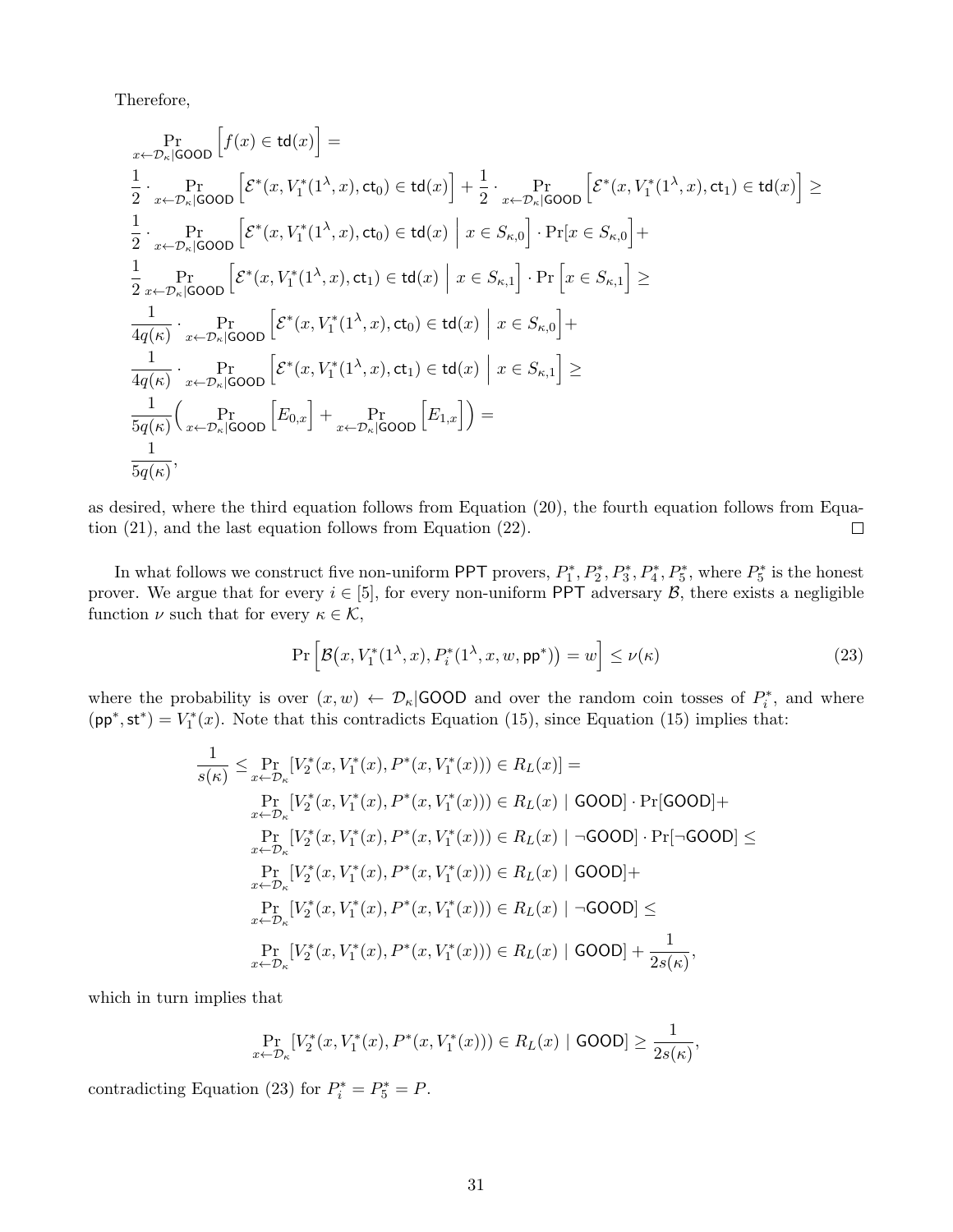**Prover**  $P_1^*$ : We start by defining the non-uniform PPT prover  $P_1^*$  that on input  $(1^{\lambda}, x, w, \mathsf{pp}^*)$ , where  $pp^* = V_1^*(1^{\lambda}, x) = (x_0^*, x_1^*, \pi_{\text{N1W1}})$  and where  $x_b^* = (\text{CRS}_b, pk_b, ct_b)$ , ignores the witness w, and does the following: (Let  $b^* = b_{\kappa}$ , where  $b_{\kappa}$  is the bit from Claim 5.<sup>17</sup>)

- 1. Compute  $(x'_{1-b^*}, \pi'_{1-b^*})$  ← Pol.Gen(CRS<sub>1-b<sup>\*</sup>)</sub>, choose at random  $r'_{1-b^*}, s'_{1-b^*}$  ←  $\{0,1\}^{\lambda}$  and compute  $c'_{1-b^*} = \text{Com}(\pi'_{1-b^*}; r'_{1-b^*})$  and  $ct'_{1-b^*} = \text{PKE}.\text{Enc}_{pk_{1-b^*}}((\pi'_{1-b^*}, r'_{1-b^*}); s'_{1-b^*}).$
- 2. Generate a pair  $(x'_{b^*}, w'_{b^*}) \in R_{L'}$  such that  $x'_{b^*}$  is distributed according to  $\mathcal{D}'_{\kappa}$ .
- 3. Generate  $c'_{b^*} \leftarrow \textsf{Com}(0)$  and  $ct'_{b^*} \leftarrow \textsf{PKE}.\textsf{Enc}_{\textsf{pk}_{b^*}}(0)$ .
- 4. Choose at random  $v' \leftarrow \{0,1\}^{\lambda}$  and compute  $c' = \text{Com}(w'_{b^*}; v')$ .
- 5. Generate a NIWI proof for  $\pi'_{\text{NlWl}}$  for  $(x, x'_0, x'_1, c') \in L_{\text{Pol}}$ , using witness  $(b^*, w'_{b^*}, v')$ .
- 6. Output  $(\{(x'_b, c'_b, ct'_b)\}_{b \in \{0,1\}}, c', \pi'_{\text{NIW}}).$

**Claim 6.** For every non-uniform PPT adversary  $\mathcal{B}$ , there exists a negligible function  $\nu$  such that for every  $\kappa \in \mathcal{K},$ 

$$
\Pr\left[\mathcal{B}\big(x, V_1^*(1^\lambda, x), P_1^*(1^\lambda, x, w, \mathsf{pp}^*)\big) = w\right] \le \nu(\kappa)
$$

and

$$
\Pr\Big[\mathcal{B}\Big(x,V_1^*(1^\lambda,x),P_1^*(1^\lambda,x,w,\mathsf{pp}^*),\mathsf{PKE}.\mathsf{Enc}_{\mathsf{pk}_{b^*}}(d)\Big)=d\Big]\leq \frac{1}{2}+\nu(\kappa),
$$

where the probabilities are over  $x \leftarrow \mathcal{D}_{\kappa}|\textsf{GOOD}, d \stackrel{\$}{\leftarrow} \{0,1\}$ , and over the randomness of  $P_1^*$ , where  $(pp^*, st^*) = V_1^*(1^{\lambda}, x)$ . In addition, the second probability is also over PKE.Enc<sub>pk<sub>b</sub><sup>\*</sup></sup> where</sub>

$$
\mathsf{pp}^* = \Big((CRS_0,\mathsf{pk}_0,\mathsf{ct}_0), (CRS_1,\mathsf{pk}_1,\mathsf{ct}_1),\pi_{\mathsf{NIWI}}\Big).
$$

*Proof.* The first equation follows from the fact that the messages of  $V_1^*$  and  $P_1^*$  are efficiently computable given only  $(1^{\lambda}, x)$ . The second equation follows from Claim 5, together with the fact that  $P_1^*$  is efficiently computable given only  $(1^{\lambda}, x)$  and from the hardness of language L.  $\Box$ 

**Prover**  $P_2^*$ : We next define a non-uniform PPT algorithm  $P_2^*$ , which is identical to  $P_1^*$  except that  $P_2^*$ generates  $c'_{b^*} \leftarrow \textsf{Com}(\pi'_{b^*})$  as opposed to  $c'_{b^*} \leftarrow \textsf{Com}(0)$ .

In more detail,  $P_2^*$  on input  $(1^{\lambda}, x, w, \mathsf{pp}^*)$ , ignores the witness w, and does the following: (Let  $b^* = b_{\kappa}$ , where  $b_{\kappa}$  is the bit from Claim 5.<sup>18</sup>)

- 1. Compute  $(x'_{1-b^*}, \pi'_{1-b^*})$  ← Pol.Gen(CRS<sub>1-b<sup>\*</sup>)</sub>, choose at random  $r'_{1-b^*}, s'_{1-b^*}$  ←  $\{0,1\}^{\lambda}$  and compute  $c'_{1-b^*} = \text{Com}(\pi'_{1-b^*}; r'_{1-b^*})$  and  $ct'_{1-b^*} = \text{PKE}.\text{Enc}_{pk_{1-b^*}}((\pi'_{1-b^*}, r'_{1-b^*}); s'_{1-b^*}).$
- 2. Compute  $(x'_{b^*}, \pi'_{b^*}) \leftarrow$  Pol.Gen(CRS<sub>b<sup>\*)</sup></sub>), choose at random  $r'_{b^*} \leftarrow \{0, 1\}^{\lambda}$  and compute  $c'_{b^*} = \textsf{Com}(\pi'_{b^*}; r'_{b^*}).$
- 3. Generate  $ct'_{b^*} \leftarrow \textsf{PKE}.\textsf{Enc}_{\textsf{pk}_{b^*}}(0).$

<sup>&</sup>lt;sup>17</sup> $P_1^*$  has the bit  $b_{\kappa}$  hard-wired into it.

 $^{18}P_2^*$  has the bit  $b_{\kappa}$  hard-wired into it.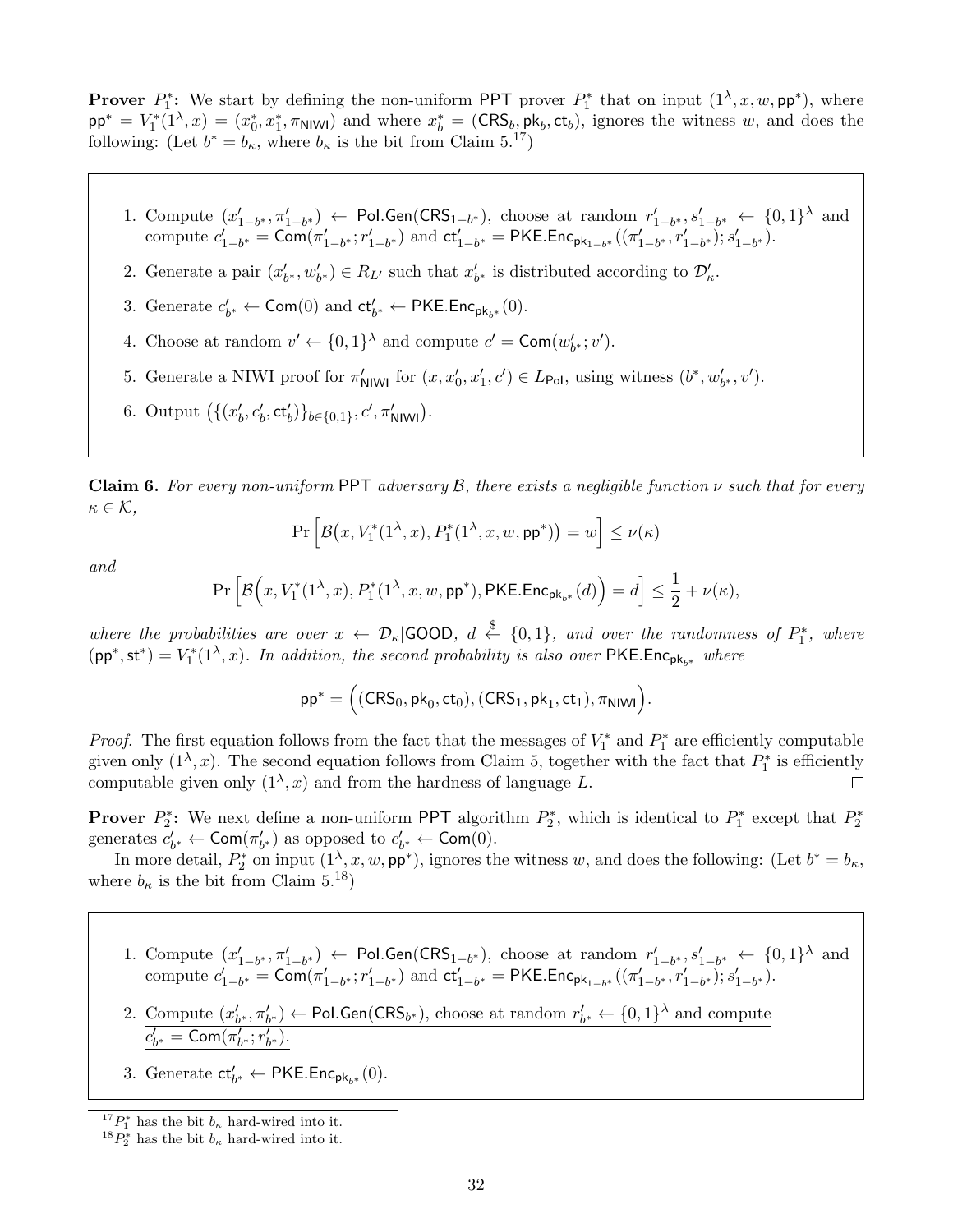- 4. Inefficiently, compute  $w'_{b^*}$  such that  $(x'_{b^*}, w'_{b^*}) \in L'.$
- 5. Choose at random  $v' \leftarrow \{0,1\}^{\lambda}$  and compute  $c' = \text{Com}(w'_{b^*}; v')$ .
- 6. Generate a NIWI proof for  $\pi'_{\text{NlWl}}$  for  $(x, x'_0, x'_1, c') \in L_{\text{Pol}}$ , using witness  $(b^*, w'_{b^*}, v')$ .
- 7. Output  $((x'_b, c'_b, ct'_b))_{b \in \{0,1\}}, c', \pi'_{\text{NIW}})$ .

Claim 7. For every non-uniform PPT adversary  $\mathcal{B}$ , there exists a negligible function  $\nu$  such that for every  $\kappa \in \mathcal{K},$ 

$$
\Pr\left[\mathcal{B}\big(x, V_1^*(1^\lambda, x), P_2^*(1^\lambda, x, w, \mathsf{pp}^*)\big) = w\right] \le \nu(\kappa)
$$

and

$$
\Pr\Big[\mathcal{B}\Big(x,V_1^*(1^\lambda,x),P_2^*(1^\lambda,x,w,\mathsf{pp}^*),\mathsf{PKE}.\mathsf{Enc}_{\mathsf{pk}_{b^*}}(d)\Big)=d\Big]\leq \frac{1}{2}+\nu(\kappa),
$$

where the probability is over  $(x, w) \leftarrow \mathcal{D}_{\kappa}$  GOOD and over the random coin tosses of  $P_2^*$ , and where  $(pp^*, st^*) = V_1^*(1^{\lambda}, x)$ . In addition, the second probability is also over PKE.Enc<sub>pk<sub>b</sub><sup>\*</sup></sup> where</sub>

$$
\mathsf{pp}^* = \Big((CRS_0,\mathsf{pk}_0,\mathsf{ct}_0), (CRS_1,\mathsf{pk}_1,\mathsf{ct}_1),\pi_{\mathsf{NIWI}}\Big).
$$

Claim 7 follows from Claim 6, together with the hiding property of the commitment scheme.

**Prover**  $P_3^*$ : We next define a non-uniform PPT algorithm  $P_3^*$ , which is identical to  $P_2^*$  except that  $P_3^*$ generates  $\mathsf{ct}_{b^*}' \leftarrow \mathsf{PKE}.\mathsf{Enc}_{\mathsf{pk}_{b^*}}(\pi'_{b^*}, r'_{b^*})$  where  $c'_{b^*} = \mathsf{Com}(\pi'_{b^*}; r'_{b^*})$  as opposed to  $\mathsf{ct}'_{b^*} \leftarrow \mathsf{PKE}.\mathsf{Enc}_{\mathsf{pk}_{b^*}}(0).$ 

In more detail,  $P_3^*$  on input  $(1^{\lambda}, x, w, \mathsf{pp}^*)$ , ignores the witness w, and does the following: (Let  $b^* = b_{\kappa}$ , where  $b_{\kappa}$  is the bit from Claim 5.<sup>19</sup>)

1. For every  $b \in \{0,1\}$ , compute  $(x'_b, \pi'_b) \leftarrow \text{Pol.Gen}(\text{CRS}_b)$ , choose at random  $r'_b, s'_b \leftarrow \{0,1\}^{\lambda}$  and compute  $c'_b = \textsf{Com}(\pi'_b; r'_b)$  and  $\mathsf{ct}'_b = \textsf{PKE}.\textsf{Enc}_{\textsf{pk}_b}((\pi'_b, r'_b); s'_b)$ .

2. Inefficiently, compute  $w'_{b^*}$  such that  $(x'_{b^*}, w'_{b^*}) \in L'.$ 

- 3. Choose at random  $v' \leftarrow \{0,1\}^{\lambda}$  and compute  $c' = \text{Com}(w'_{b^*}; v')$ .
- 4. Generate a NIWI proof for  $\pi'_{\text{NlWl}}$  for  $(x, x'_0, x'_1, c') \in L_{\text{Pol}}$ , using witness  $(b^*, w'_{b^*}, v')$ .
- 5. Output  $((x'_b, c'_b, ct'_b))_{b \in \{0,1\}}, c', \pi'_{\text{NIW}})$ .

**Claim 8.** For every non-uniform PPT adversary  $\beta$ , there exists a negligible function  $\nu$  such that for every  $\kappa \in \mathcal{K},$ 

$$
\Pr\left[\mathcal{B}\big(x, V_1^*(1^\lambda, x), P_3^*(1^\lambda, x, w, \mathsf{pp}^*)\big) = w\right] \le \nu(\kappa)
$$

where the probability is over  $(x, w) \leftarrow \mathcal{D}_{\kappa}$  GOOD and over the random coin tosses of  $P_3^*$ , and where  $(\mathsf{pp}^*,\mathsf{st}^*)=V_1^*(1^\lambda,x).$ 

<sup>&</sup>lt;sup>19</sup> $P_3^*$  has the bit  $b_{\kappa}$  hard-wired into it.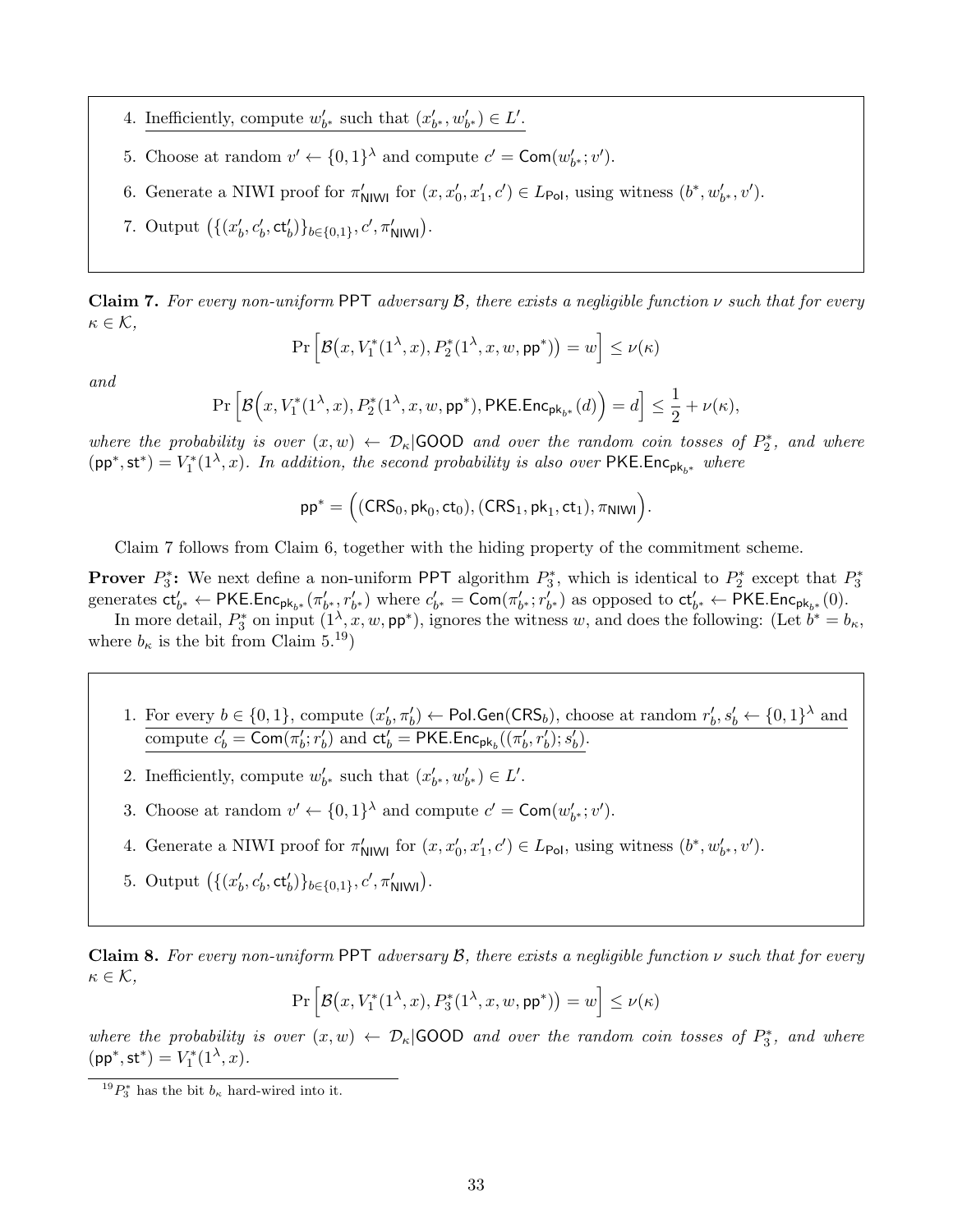Proof. Claim 7 implies,

$$
\Big(x,V_1^*(1^\lambda,x),P_2^*(1^\lambda,x,w,\mathsf{pp}^*),\mathsf{PKE}.\mathsf{Enc}_{\mathsf{pk}_{b^*}}(0)\Big) \approx \Big(x,V_1^*(1^\lambda,x),P_2^*(1^\lambda,x,w,\mathsf{pp}^*),\mathsf{PKE}.\mathsf{Enc}_{\mathsf{pk}_{b^*}}(1)\Big) \tag{24}
$$

where the probability is over  $(x, w) \leftarrow \mathcal{D}_{\kappa}$  GOOD and over the random coin tosses of  $P_2^*$ , and where  $(pp^*, st^*) = V_1^*(1^{\lambda}, x)$  and  $pp^* = ((CRS_0, pk_0, ct_0), (CRS_1, pk_1, ct_1), \pi_{N1W1}).$ 

Consider the following inefficient function  $f_R$ , parameterized with randomness R, that on input ( $\mathsf{pk}^*, x$ ) does the following:

- 1. Compute  $V_1^*(1^{\lambda}, x) = (\mathsf{pp}^*, \mathsf{st}^*)$  where  $\lambda = g(|x|)$ . Parse  $\mathsf{pp}^* = ((\mathsf{CRS}_0, \mathsf{pk}_0, \mathsf{ct}_0), (\mathsf{CRS}_1, \mathsf{pk}_1, \mathsf{ct}_1), \pi_{\mathsf{N}|\mathsf{W}|\mathsf{I}})$ . Let  $b^*$  be such that  $pk_{b^*} = pk^*$ . If no such  $b^*$  exists, then output  $\perp$ .
- 2. Use the randomness R to compute  $\mathsf{msg}_P = P_1^*(1^\lambda, x, \mathsf{pp}^*; R)$ .
- 3. Parse  $\text{msg}_P = (\{(x'_b, c'_b, \text{ct}'_b)\}_{b\in\{0,1\}}, c', \pi'_{\text{NINI}})$  and inefficiently compute  $(\pi'_{b^*}, r'_{b^*})$  such that  $c'_{b^*}$  $\textsf{Com}(\pi'_{b^*}; r'_{b^*})$  and Pol.Verify(CRS<sub>b<sup>\*</sup></sub>,  $x'_{b^*}, \pi'_{b^*}$ ) = 1. If no such  $(\pi'_{b^*}, r'_{b^*})$  exists, output  $\perp$ .
- 4. Output  $(\pi'_{b^*}, r'_{b^*}).$

Consider the distribution  $\mathcal{D}^*$  that on input security parameter  $1^{\lambda}$  does the following:

- 1. Compute  $\kappa = g^{-1}(\lambda)$ .<sup>20</sup> Sample  $x \leftarrow D_{\kappa}$ .
- 2. Compute  $V_1^*(1^{\lambda}, x) = (\text{pp}^*, \text{st}^*).$
- 3. Parse  $pp^* = ((CRS_0, pk_0, ct_0), (CRS_1, pk_1, ct_1), \pi_{N1}W_1)$  and output  $(x, pk_b*)$ .

By Equation  $(24)$ , we have that for any randomness R,

$$
\Big(\mathsf{pk}_{b^*}, x, R, \mathsf{PKE}.\mathsf{Enc}_{\mathsf{pk}_{b^*}}(0)\Big) \approx \Big(\mathsf{pk}_{b^*}, x, R, \mathsf{PKE}.\mathsf{Enc}_{\mathsf{pk}_{b^*}}(1)\Big)
$$

By KDM security with  $\epsilon$ -bounded auxiliary input (as per Definition 9),

$$
\Big(\text{pk}_{b^*},x,R,\text{PKE.Enc}_{\text{pk}_{b^*}}(0)\Big)\approx \Big(\text{pk}_{b^*},x,R,\text{PKE.Enc}_{\text{pk}_{b^*}}(f_R(\text{pk}_{b^*},x))\Big)
$$

Since  $V_1^*(1^{\lambda}, x)$ ,  $P_1^*(1^{\lambda}, x, w, \mathsf{pp}^*)$  can be efficiently computed given  $x,^{21}$  it follows that

$$
\Big(x,V_1^*(1^\lambda,x),P_1^*(1^\lambda,x,w,\mathsf{pp}^*),\mathsf{PKE}.\mathsf{Enc}_{\mathsf{pk}_{b^*}}(0)\Big) \approx \Big(x,V_1^*(1^\lambda,x),P_1^*(1^\lambda,x,w,\mathsf{pp}^*),\mathsf{PKE}.\mathsf{Enc}_{\mathsf{pk}_{b^*}}(\pi'_{b^*},r'_{b^*})\Big)
$$

By Claim 7,

$$
\Big(x,V_1^*(1^\lambda,x),P_1^*(1^\lambda,x,w,\mathsf{pp}^*),\mathsf{PKE}.\mathsf{Enc}_{\mathsf{pk}_{b^*}}(0)\Big)\approx\Big(x,V_1^*(1^\lambda,x),P_2^*(1^\lambda,x,w,\mathsf{pp}^*),\mathsf{PKE}.\mathsf{Enc}_{\mathsf{pk}_{b^*}}(0)\Big)
$$

By the hiding property of commitment, it also follows that

$$
\Big(x,V_1^*(1^\lambda,x),P_1^*(1^\lambda,x,w,\mathsf{pp}^*),\mathsf{PKE}.\mathsf{Enc}_{\mathsf{pk}_{b^*}}(\pi'_{b^*},r'_{b^*})\Big) \approx \Big(x,V_1^*(1^\lambda,x),P_2^*(1^\lambda,x,w,\mathsf{pp}^*),\mathsf{PKE}.\mathsf{Enc}_{\mathsf{pk}_{b^*}}(\pi'_{b^*},r'_{b^*})\Big)
$$

Hence we have,

$$
\Big(x,V_1^*(1^\lambda,x),P_2^*(1^\lambda,x,w,\mathsf{pp}^*),\mathsf{PKE}.\mathsf{Enc}_{\mathsf{pk}_{b^*}}(0)\Big)\approx\Big(x,V_1^*(1^\lambda,x),P_2^*(1^\lambda,x,w,\mathsf{pp}^*),\mathsf{PKE}.\mathsf{Enc}_{\mathsf{pk}_{b^*}}(\pi'_{b^*},r'_{b^*})\Big)
$$

 $^{20}$ Without loss of generality, we assume that this is an integer.

<sup>&</sup>lt;sup>21</sup>Recall that  $P_1^*$  does not use witness w.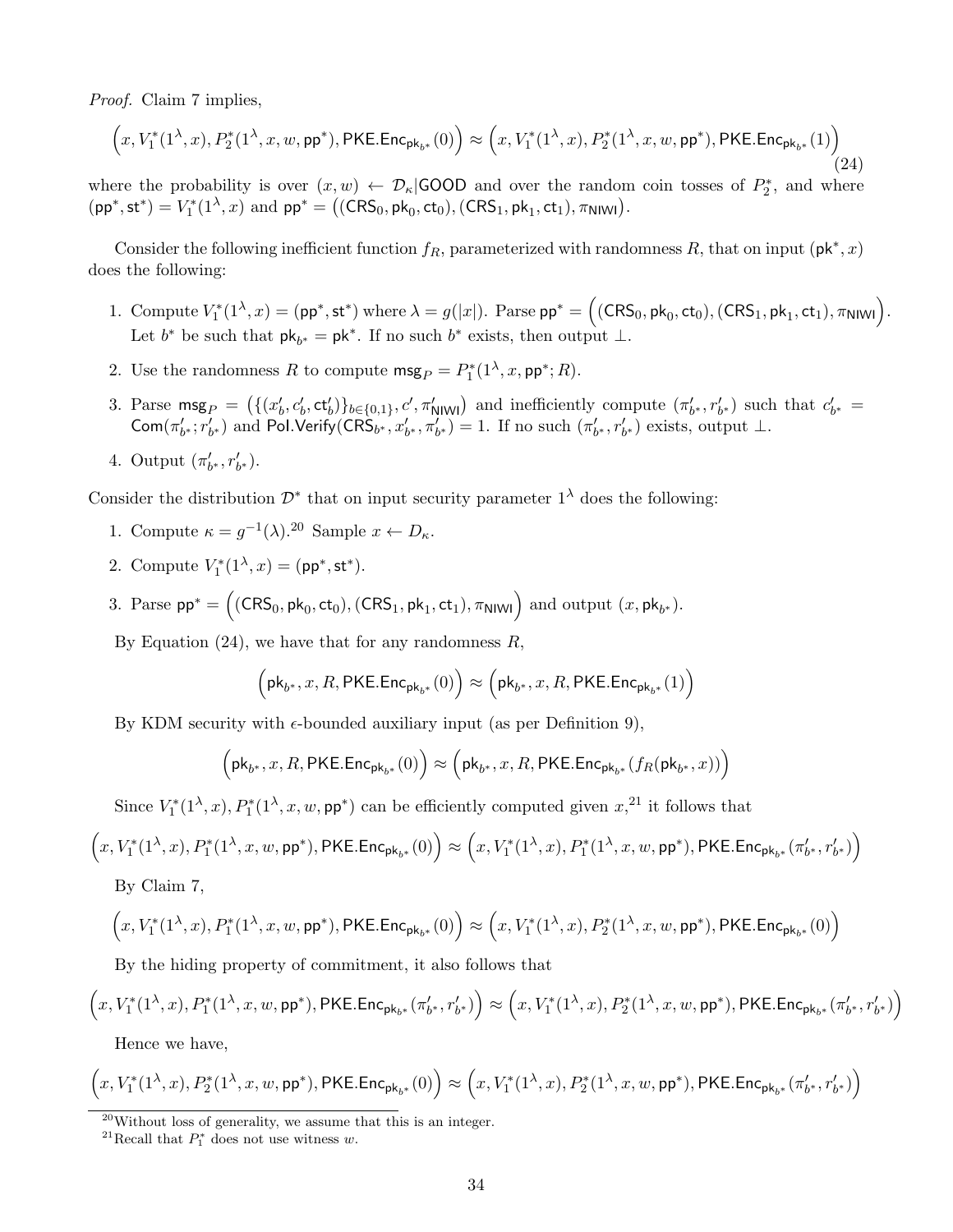which is equivalent to

$$
(x, V_1^*(1^{\lambda}, x), P_2^*(1^{\lambda}, x, w, \mathsf{pp}^*)) \approx (x, V_1^*(1^{\lambda}, x), P_3^*(1^{\lambda}, x, w, \mathsf{pp}^*))
$$
(25)

Therefore we conclude that if there exists a non-uniform PPT adversary  $\beta$  and a polynomial p such that for infinitely many  $\kappa \in \mathcal{K}$ ,

$$
\Pr\Big[\mathcal{B}\big(x,V_1^*(1^\lambda,x),P_3^*(1^\lambda,x,w,\mathsf{pp}^*)\big)=w\Big]\geq\frac{1}{p(\kappa)}
$$

where the probability is over  $(x, w) \leftarrow \mathcal{D}_{\kappa}$  GOOD and over the random coin tosses of  $P_3^*$ , and where  $(pp^*, \text{st}^*) = V_1^*(x)$ . Then by Equation (25) for infinitely many  $\kappa \in \mathcal{K}$ ,

$$
\Pr\Big[\mathcal{B}\big(x,V_1^*(1^\lambda,x),P_2^*(1^\lambda,x,w,\mathsf{pp}^*)\big)=w\Big]\geq \frac{1}{p(\kappa)}-\mathsf{negl}(\kappa)
$$

where the probability is over  $(x, w) \leftarrow \mathcal{D}_{\kappa}$  GOOD and over the random coin tosses of  $P_3^*$ , and where  $(pp^*, \text{st}^*) = V_1^*(x)$ . This directly contradicts Claim 7.

 $\Box$ 

**Prover**  $P_4^*$ : We next define a non-uniform PPT algorithm  $P_4^*$ , which is identical to  $P_3^*$  except that uses the witness w corresponding to x in the NIWI proof. In more detail,  $P_4^*$  on input  $(1^{\lambda}, x, w, \mathsf{pp}^*)$  does the following: (Let  $b^* = b_{\kappa}$ , where  $b_{\kappa}$  is the bit from Claim 5.<sup>22</sup>)

- 1. For every  $b \in \{0,1\}$ , compute  $(x'_b, \pi'_b) \leftarrow \text{Pol.Gen}(\text{CRS}_b)$ , choose at random  $r'_b, s'_b \leftarrow \{0,1\}^{\lambda}$  and compute  $c'_b = \textsf{Com}(\pi'_b; r'_b)$  and  $\mathsf{ct}'_b = \textsf{PKE}.\textsf{Enc}_{\textsf{pk}_b}((\pi'_b, r'_b); s'_b).$
- 2. Inefficiently, compute  $w'_{b^*}$  such that  $(x'_{b^*}, w'_{b^*}) \in L'.$
- 3. Choose at random  $v' \leftarrow \{0,1\}^{\lambda}$  and compute  $c' = \text{Com}(w'_{b^*}; v')$ .
- 4. Generate a NIWI proof for  $\pi'_{\text{NlWl}}$  for  $(x, x'_0, x'_1, c') \in L_{\text{Pol}}$ , using witness w.
- 5. Output  $((x'_b, c'_b, ct'_b))_{b \in \{0,1\}}, c', \pi'_{\text{NIW}})$ .

Claim 9. For every non-uniform PPT adversary  $\mathcal{B}$ , there exists a negligible function  $\nu$  such that for every  $\kappa \in \mathcal{K},$ 

$$
\Pr\Big[\mathcal{B}\big(x,V_1^*(1^\lambda,x),P_4^*(1^\lambda,x,w,\mathsf{pp}^*)\big)=w\Big]\leq\nu(\kappa)
$$

where the probability is over  $(x, w) \leftarrow \mathcal{D}_{\kappa}$  GOOD and over the random coin tosses of  $P_4^*$ , and where  $\left(\mathsf{pp}^*,\mathsf{st}^*\right) = V_1^*(x).$ 

Claim 9 follows from Claim 8, together with the witness indistinguishability of the underlying NIWI proof system.

**Prover**  $P_5^*$ : Finally, we define  $P_5^*$  to be the honest prover. Note that the only difference between  $P_5^*$  and  $P_4^*$  is in the way commitment c' is generated.  $P_4^*$  generates  $c' \leftarrow \textsf{Com}(w_{b^*})$  where  $(x'_{b^*}, w_{b^*}) \in R_{L'}$  and the honest prover generates  $c'_{b^*} \leftarrow \textsf{Com}(0)$ .

 $^{22}P_4^*$  has the bit  $b_{\kappa}$  hard-wired into it.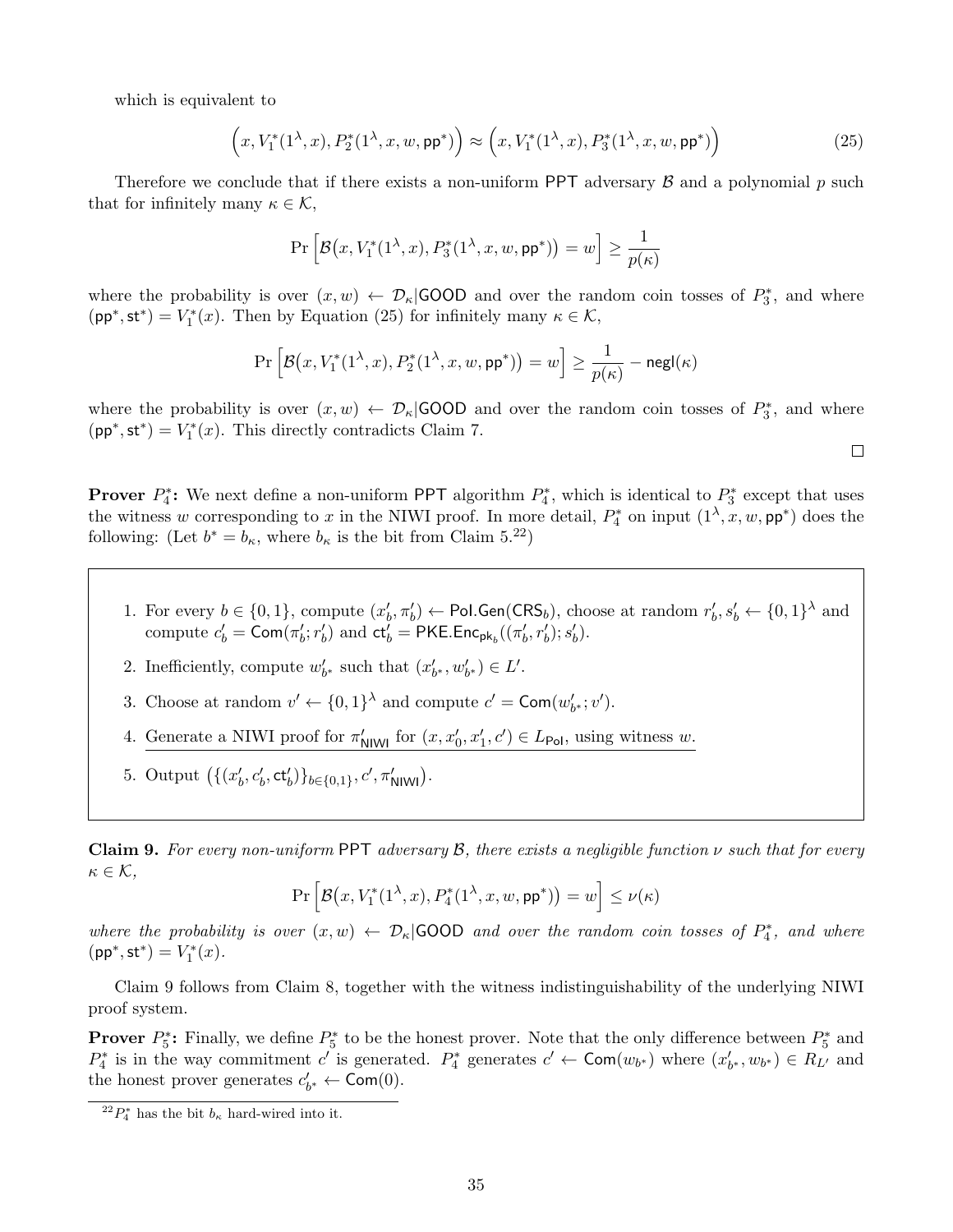Claim 10. For every non-uniform PPT adversary B, there exists a negligible function  $\nu$  such that for every  $\kappa \in \mathcal{K}$ ,

$$
\Pr\Big[\mathcal{B}\big(x,V_1^*(1^\lambda,x),P_5^*(1^\lambda,x,w,\mathsf{pp}^*)\big)=w\Big]\leq\nu(\kappa)
$$

where the probability is over  $(x, w) \leftarrow \mathcal{D}_{\kappa}$  GOOD and over the random coin tosses of  $P_5^*$ , and where  $\left(\mathsf{pp}^*,\mathsf{st}^*\right) = V_1^*(x).$ 

Claim 10 follows from Claim 9, together with the hiding property of the commitment scheme.

 $\Box$ 

# References

- [1] Boaz Barak. How to go beyond the black-box simulation barrier. In FOCS, page 106. IEEE, 2001.
- [2] Boaz Barak, Oded Goldreich, Russell Impagliazzo, Steven Rudich, Amit Sahai, Salil Vadhan, and Ke Yang. On the (im)possibility of obfuscating programs. Cryptology ePrint Archive, Report 2001/069, 2001. http://eprint.iacr.org/.
- [3] Boaz Barak, Shien Jin Ong, and Salil P. Vadhan. Derandomization in cryptography. IACR Cryptology ePrint Archive, 2005:365, 2005.
- [4] Mihir Bellare and Adriana Palacio. Gq and schnorr identification schemes: Proofs of security against impersonation under active and concurrent attacks. In Annual International Cryptology Conference, pages 162–177. Springer, 2002.
- [5] Mihir Bellare and Adriana Palacio. The knowledge-of-exponent assumptions and 3-round zeroknowledge protocols. In Annual International Cryptology Conference, pages 273–289. Springer, 2004.
- [6] Mihir Bellare and Phillip Rogaway. Random oracles are practical: A paradigm for designing efficient protocols. In Proceedings of the 1st ACM conference on Computer and communications security, pages 62–73. ACM, 1993.
- [7] Nir Bitansky, Zvika Brakerski, Yael Kalai, Omer Paneth, and Vinod Vaikuntanathan. 3-message zero knowledge against human ignorance. In Theory of Cryptography Conference, pages 57–83. Springer, 2016.
- [8] Nir Bitansky, Ran Canetti, Alessandro Chiesa, Shafi Goldwasser, Huijia Lin, Aviad Rubinstein, and Eran Tromer. The hunting of the snark. Journal of Cryptology, 30(4):989–1066, 2017.
- [9] Nir Bitansky, Ran Canetti, Yael Tauman Kalai, and Omer Paneth. On virtual grey box obfuscation for general circuits.  $Algorithmica$ ,  $79(4):1014-1051$ ,  $2017$ .
- [10] Nir Bitansky, Ran Canetti, Omer Paneth, and Alon Rosen. On the existence of extractable one-way functions. SIAM Journal on Computing, 45(5):1910–1952, 2016.
- [11] Nir Bitansky, Yael Tauman Kalai, and Omer Paneth. Multi-collision resistance: A paradigm for keyless hash functions. In Proceedings of the 50th Annual ACM SIGACT Symposium on Theory of Computing, pages 671–684. ACM, 2018.
- [12] Nir Bitansky and Omer Paneth. Point obfuscation and 3-round zero-knowledge. In Theory of Cryptography Conference, pages 190–208. Springer, 2012.
- [13] Ran Canetti, Yilei Chen, Leonid Reyzin, and Ron D. Rothblum. Fiat-shamir and correlation intractability from strong kdm-secure encryption. In Advances in Cryptology - EUROCRYPT 2018 -37th Annual International Conference on the Theory and Applications of Cryptographic Techniques, Tel Aviv, Israel, April 29 - May 3, 2018 Proceedings, Part I, pages 91–122, 2018.